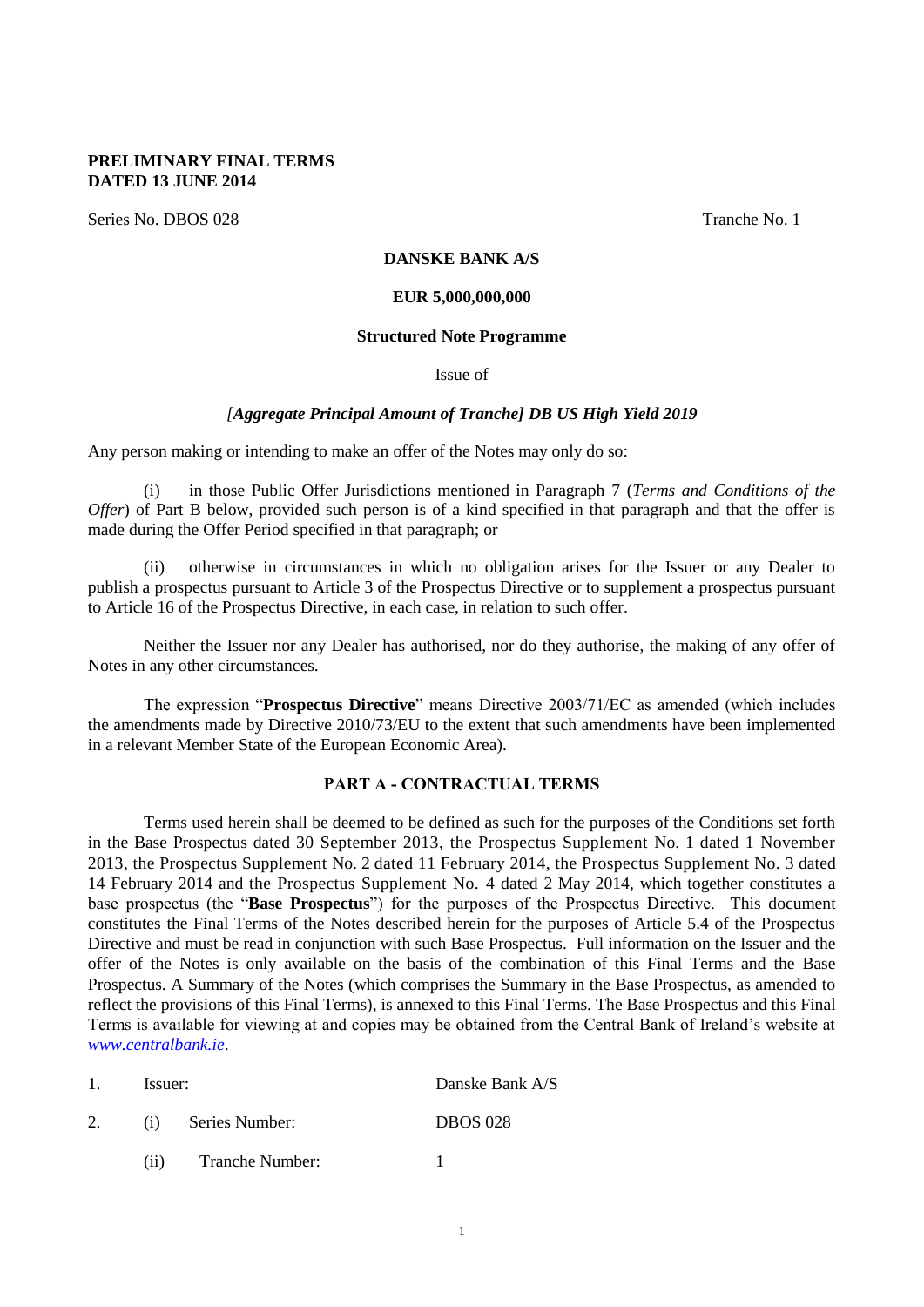|     | (iii)                                                     | Date on which the Notes will<br>be consolidated and form a<br>single Series: | Not Applicable                                                                                     |
|-----|-----------------------------------------------------------|------------------------------------------------------------------------------|----------------------------------------------------------------------------------------------------|
| 3.  |                                                           | Specified Currency or Currencies:                                            | <b>USD</b>                                                                                         |
| 4.  |                                                           | <b>Aggregate Principal Amount:</b>                                           | To be determined                                                                                   |
| 5.  |                                                           | <b>Issue Price:</b>                                                          | 99.70 per cent. of the Aggregate Principal Amount                                                  |
| 6.  | (i)                                                       | Denominations:                                                               | <b>USD 5,000</b>                                                                                   |
|     | (ii)                                                      | <b>Calculation Amount:</b>                                                   | <b>USD 5,000</b>                                                                                   |
| 7.  | (i)                                                       | <b>Issue Date:</b>                                                           | 2 July 2014                                                                                        |
|     | (ii)                                                      | <b>Interest Commencement Date:</b>                                           | <b>Issue Date</b>                                                                                  |
|     | (iii)                                                     | Trade Date:                                                                  | 30 June 2014                                                                                       |
| 8.  | <b>Maturity Date:</b>                                     |                                                                              | 15 July 2019                                                                                       |
| 9.  | <b>Interest Basis:</b>                                    |                                                                              | <b>Fixed Rate</b>                                                                                  |
| 10. | <b>Redemption/Payment Basis:</b>                          |                                                                              | Redemption at par and Credit-Linked Redemption<br>(further particulars specified at item 28 below) |
| 11. | Put/Call Options:                                         |                                                                              | Not Applicable                                                                                     |
| 12. | Tax Gross-Up:                                             |                                                                              | General Condition 8.1 (Gross-up) applicable                                                        |
| 13. | Date of Board approval for issuance of<br>Notes obtained: |                                                                              | Not Applicable                                                                                     |

## **PROVISIONS RELATING TO REFERENCE ITEMS**

| 14. | <b>Inflation Linked Provisions</b>   |                            | Not Applicable |
|-----|--------------------------------------|----------------------------|----------------|
| 15. | <b>Index-Linked Provisions</b>       |                            | Not Applicable |
| 16. | <b>Equity-Linked Provisions</b>      |                            | Not Applicable |
| 17. | <b>Currency-Linked Provisions</b>    |                            | Not Applicable |
| 18. | <b>Additional Disruption Events:</b> |                            | Applicable     |
|     | (i)                                  | Change in Law:             | Applicable     |
|     | (ii)                                 | <b>Hedging Disruption:</b> | Applicable     |
|     | (iii)                                | Increased Cost of Hedging: | Applicable     |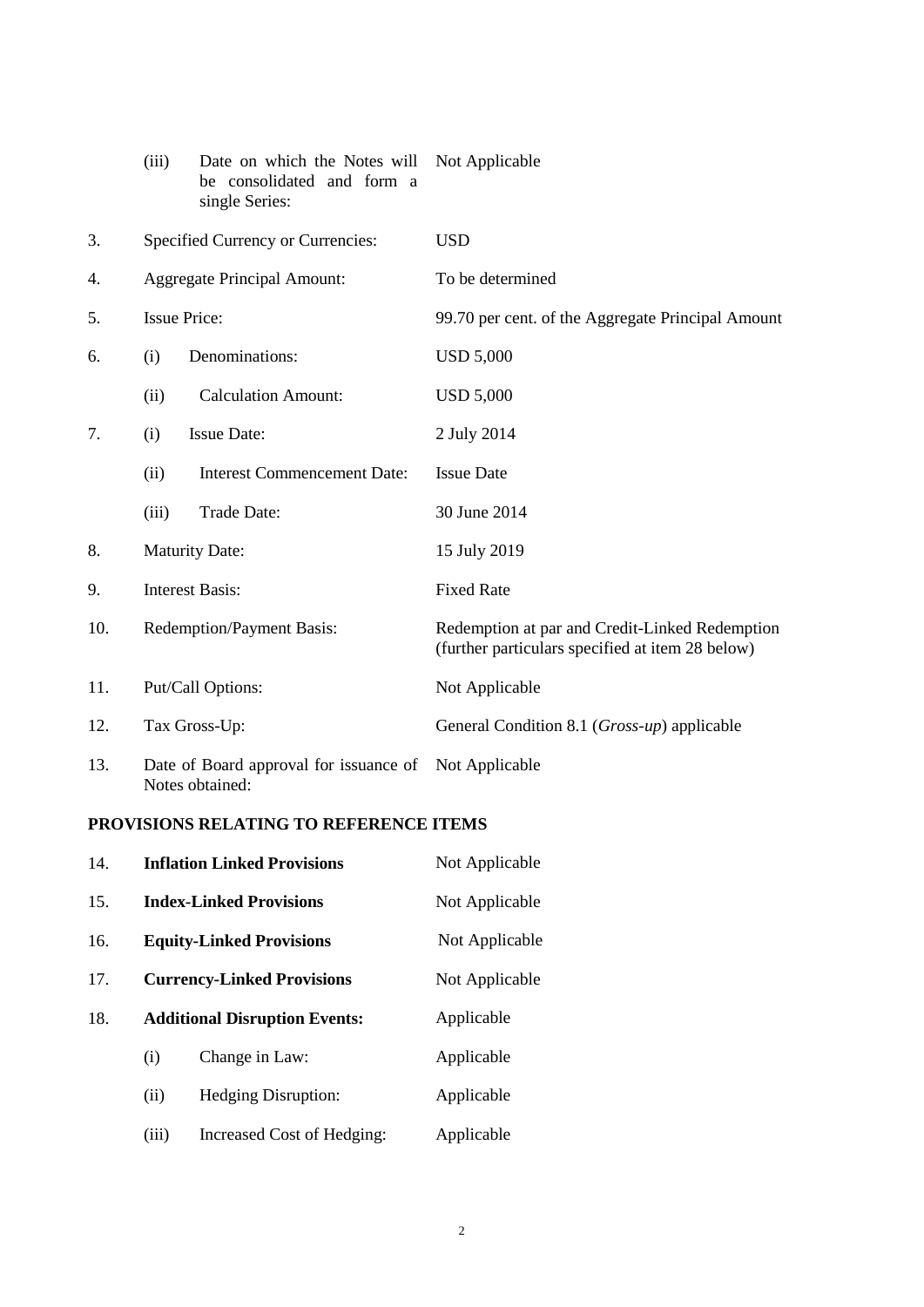|     | (iv)                | Cost of<br>Increased<br>Borrow:                          | Stock Not Applicable                                                                                                                         |
|-----|---------------------|----------------------------------------------------------|----------------------------------------------------------------------------------------------------------------------------------------------|
|     | (v)                 | <b>Insolvency Filing:</b>                                | Not Applicable                                                                                                                               |
|     | (vi)                | Loss of Stock Borrow:                                    | Not Applicable                                                                                                                               |
| 19. |                     | <b>Credit-Linked Provisions</b>                          | Applicable – the Notes are Credit-Linked Notes                                                                                               |
|     | (i)                 | Settlement Method:                                       | <b>Cash Settlement</b>                                                                                                                       |
|     | (ii)                | First-to-Default Credit-Linked<br>Securities:            | Not Applicable                                                                                                                               |
|     | (iii)               | Portfolio Credit-Linked Notes:                           | Applicable                                                                                                                                   |
|     | (iv)                | Maturity<br>Credit<br>Event<br>Redemption:               | Applicable                                                                                                                                   |
|     | $\left( -1 \right)$ | $\mathbf{D}$ of the set of $\mathbf{D}$ and $\mathbf{D}$ | $\mathbf{\mathbf{\mathbf{\mathbf{D}}}$ and $\mathbf{\mathbf{L}}$ are an approximately defined by the set of the set of $\mathbf{\mathbf{L}}$ |

(v) Reference Entities: Each entity comprising the CDX HY S22 V2 Index on the Trade Date. See Table below.

| ı.<br>I |
|---------|
|---------|

| <b>Reference Entity</b>                       | <b>Reference Entity Notional</b> |
|-----------------------------------------------|----------------------------------|
|                                               | <b>Amount</b>                    |
| <b>ARAMARK Corporation</b>                    | USD 50.5050505                   |
| Caesars Entertainment Operating Company, Inc. | USD 50.5050505                   |
| <b>Calpine Corporation</b>                    | USD 50.5050505                   |
| Lennar Corporation                            | USD 50.5050505                   |
| <b>MGIC Investment Corporation</b>            | USD 50.5050505                   |
| ROYAL CARIBBEAN CRUISES LTD.                  | USD 50.5050505                   |
| iStar Financial Inc.                          | USD 50.5050505                   |
| Standard Pacific Corp.                        | USD 50.5050505                   |
| SUPERVALU INC.                                | USD 50.5050505                   |
| <b>Vulcan Materials Company</b>               | USD 50.5050505                   |
| NRG Energy, Inc.                              | USD 50.5050505                   |
| Kate Spade & Company                          | USD 50.5050505                   |
| SPRINT NEXTEL CORPORATION                     | USD 50.5050505                   |
| The Neiman Marcus Group, Inc                  | USD 50.5050505                   |
| <b>BEAZER HOMES USA</b>                       | USD 50.5050505                   |
| <b>General Motors Company</b>                 | USD 50.5050505                   |
| The AES Corporation                           | USD 50.5050505                   |
| INTERNATIONAL LEASE FINANCE CORPORATION       | USD 50.5050505                   |
| <b>AK Steel Corporation</b>                   | USD 50.5050505                   |
| Alcatel-Lucent USA Inc.                       | USD 50.5050505                   |
| Ally Financial Inc.                           | USD 50.5050505                   |
| ADVANCED MICRO DEVICES, INC.                  | USD 50.5050505                   |
| Amkor Technology, Inc.                        | USD 50.5050505                   |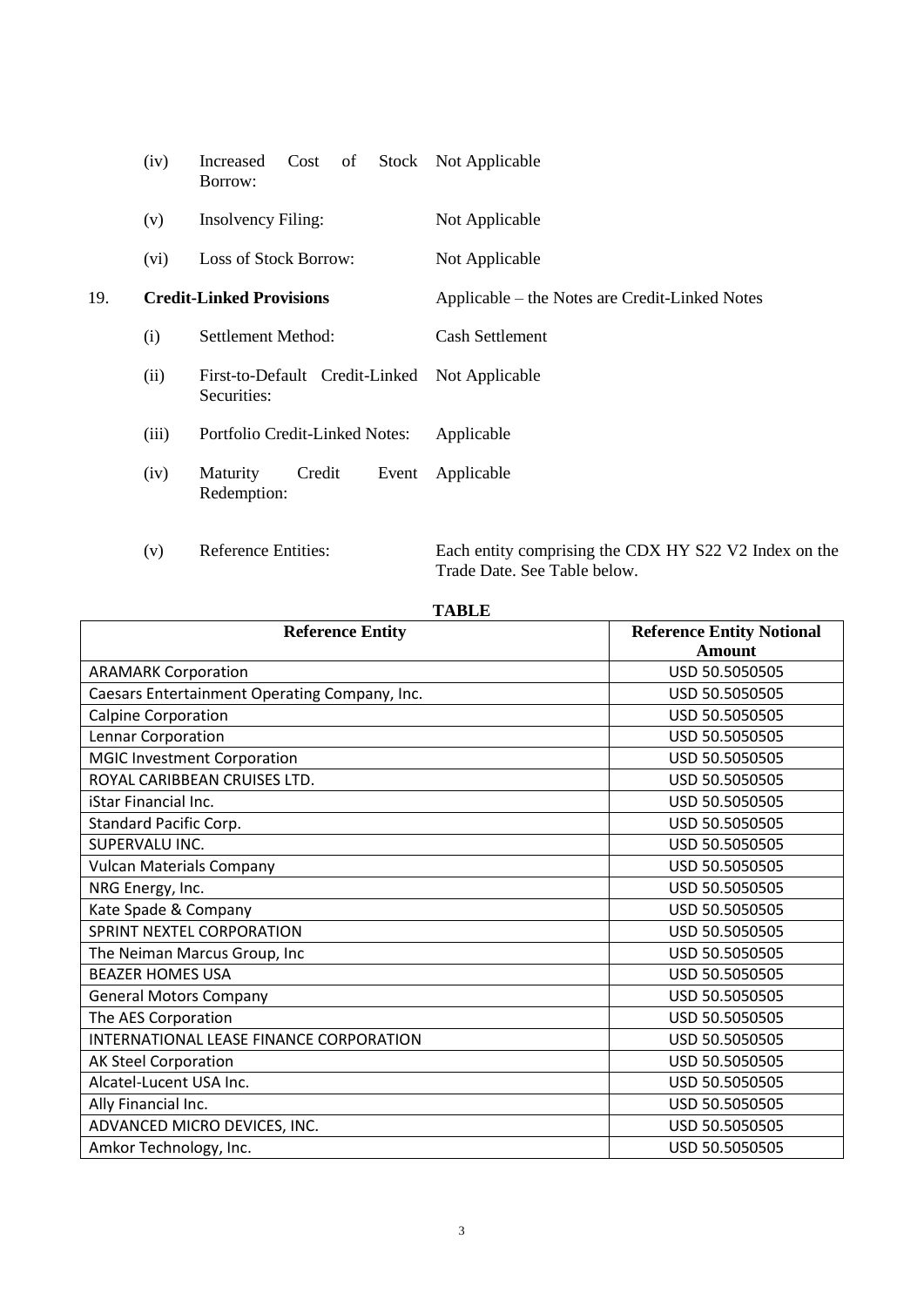| Avis Budget Group, Inc.             | USD 50.5050505 |
|-------------------------------------|----------------|
| American Axle & Manufacturing, Inc. | USD 50.5050505 |
| <b>BRUNSWICK CORPORATION</b>        | USD 50.5050505 |
| <b>BOMBARDIER INC.</b>              | USD 50.5050505 |
| <b>Boyd Gaming Corporation</b>      | USD 50.5050505 |
| Clear Channel Communications, Inc.  | USD 50.5050505 |
| Chesapeake Energy Corporation       | USD 50.5050505 |
| CCO Holdings, LLC                   | USD 50.5050505 |
| CIT Group Inc.                      | USD 50.5050505 |
| CenturyLink, Inc.                   | USD 50.5050505 |
| Cooper Tire & Rubber Company        | USD 50.5050505 |
| <b>CSC Holdings, LLC</b>            | USD 50.5050505 |
| Community Health Systems, Inc.      | USD 50.5050505 |
| Dillard's, Inc.                     | USD 50.5050505 |
| Dell Inc.                           | USD 50.5050505 |
| D.R. Horton, Inc.                   | USD 50.5050505 |
| <b>DISH DBS Corporation</b>         | USD 50.5050505 |
| <b>DELUXE CORPORATION</b>           | USD 50.5050505 |
| Dean Foods Company                  | USD 50.5050505 |
| R.R. Donnelley & Sons Company       | USD 50.5050505 |
| THE HERTZ CORPORATION               | USD 50.5050505 |
| <b>First Data Corporation</b>       | USD 50.5050505 |
| FRONTIER COMMUNICATIONS CORPORATION | USD 50.5050505 |
| Freescale Semiconductor, Inc.       | USD 50.5050505 |
| <b>FOREST OIL CORPORATION</b>       | USD 50.5050505 |
| GANNETT CO., INC.                   | USD 50.5050505 |
| The Goodyear Tire & Rubber Company  | USD 50.5050505 |
| HCA Inc.                            | USD 50.5050505 |
| H. J. HEINZ COMPANY                 | USD 50.5050505 |
| K. Hovnanian Enterprises, Inc.      | USD 50.5050505 |
| Iron Mountain Incorporated          | USD 50.5050505 |
| J. C. Penney Company, Inc.          | USD 50.5050505 |
| The Jones Group Inc.                | USD 50.5050505 |
| <b>KB HOME</b>                      | USD 50.5050505 |
| Kinder Morgan, Inc.                 | USD 50.5050505 |
| L Brands, Inc.                      | USD 50.5050505 |
| Levi Strauss & Co.                  | USD 50.5050505 |
| Liberty Interactive LLC             | USD 50.5050505 |
| Louisiana-Pacific Corporation       | USD 50.5050505 |
| Level 3 Communications, Inc.        | USD 50.5050505 |
| <b>MBIA Insurance Corporation</b>   | USD 50.5050505 |
| THE MCCLATCHY COMPANY               | USD 50.5050505 |
| Meritor, Inc.                       | USD 50.5050505 |
| <b>MGM Resorts International</b>    | USD 50.5050505 |
| Norbord Inc.                        | USD 50.5050505 |
| <b>NOVA Chemicals Corporation</b>   | USD 50.5050505 |
| New Albertson's, Inc.               | USD 50.5050505 |
| The New York Times Company          | USD 50.5050505 |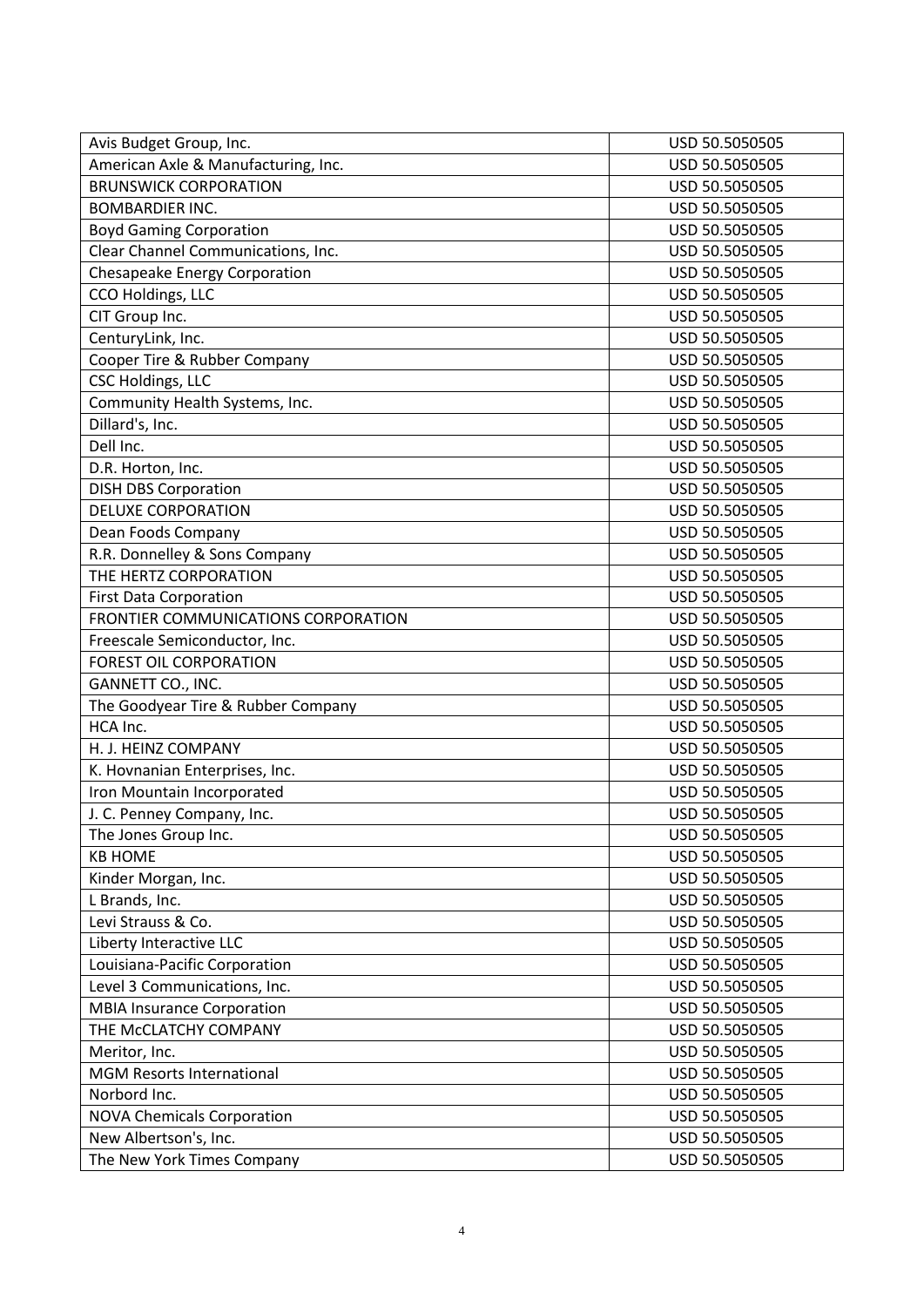| Owens-Illinois, Inc.                                                                      |                | USD 50.5050505                                                             |
|-------------------------------------------------------------------------------------------|----------------|----------------------------------------------------------------------------|
| Olin Corporation                                                                          | USD 50.5050505 |                                                                            |
| Pactiv LLC                                                                                |                | USD 50.5050505                                                             |
| PHH Corporation                                                                           |                | USD 50.5050505                                                             |
| PulteGroup, Inc.                                                                          | USD 50.5050505 |                                                                            |
| Parker Drilling Company                                                                   |                | USD 50.5050505                                                             |
| PolyOne Corporation                                                                       |                | USD 50.5050505                                                             |
| Rite Aid Corporation                                                                      |                | USD 50.5050505                                                             |
| Radian Group Inc.                                                                         |                | USD 50.5050505                                                             |
| <b>Realogy Group LLC</b>                                                                  |                | USD 50.5050505                                                             |
| <b>RadioShack Corporation</b>                                                             |                | USD 50.5050505                                                             |
| THE RYLAND GROUP, INC.                                                                    |                | USD 50.5050505                                                             |
| Sanmina Corporation                                                                       |                | USD 50.5050505                                                             |
| Seagate Technology HDD Holdings                                                           |                | USD 50.5050505                                                             |
| Sealed Air Corporation                                                                    |                | USD 50.5050505                                                             |
| Smithfield Foods, Inc.                                                                    |                | USD 50.5050505                                                             |
| SunGard Data Systems Inc.                                                                 |                | USD 50.5050505                                                             |
| SEARS ROEBUCK ACCEPTANCE CORP.                                                            |                | USD 50.5050505                                                             |
| <b>Springleaf Finance Corporation</b>                                                     |                | USD 50.5050505                                                             |
| TENET HEALTHCARE CORPORATION                                                              |                | USD 50.5050505                                                             |
| TOYS "R" US, INC.                                                                         |                | USD 50.5050505                                                             |
| <b>Sabre Holdings Corporation</b>                                                         | USD 50.5050505 |                                                                            |
|                                                                                           |                | USD 50.5050505                                                             |
| <b>Tesoro Corporation</b>                                                                 |                | USD 50.5050505                                                             |
| Universal Health Services, Inc.<br><b>Unisys Corporation</b>                              |                | USD 50.5050505                                                             |
| UNITED RENTALS (NORTH AMERICA), INC.                                                      |                | USD 50.5050505                                                             |
| <b>Windstream Corporation WINDS</b>                                                       |                | USD 50.5050505                                                             |
| UNITED STATES STEEL CORPORATION                                                           |                | USD 50.5050505                                                             |
| The following elections apply to each Reference Entity.                                   |                |                                                                            |
| <b>All Guarantees</b>                                                                     | Applicable     |                                                                            |
| Provisions relating to Qualifying Guarantee and Underlying                                |                | Reference Item Condition 1.15 Applicable                                   |
| <b>Obligation:</b>                                                                        |                |                                                                            |
| <b>Credit Events:</b>                                                                     | Bankruptcy     |                                                                            |
|                                                                                           |                | Failure to Pay                                                             |
| <b>Provisions relating to Restructuring Credit Event:</b>                                 |                | Grace Period Extension Not Applicable<br>Reference Item Condition 1.12 Not |
|                                                                                           | Applicable     |                                                                            |
| <b>Multiple Holder Obligation:</b>                                                        |                | Provisions relating to Reference Item                                      |
|                                                                                           |                | Condition 1.13 Applicable                                                  |
| <b>Restructuring Maturity Limitation and Fully Transferable</b>                           | Applicable     |                                                                            |
| <b>Obligation:</b><br><b>Modified Restructuring Maturity Limitation and Conditionally</b> | Applicable     |                                                                            |
| <b>Transferable Obligation:</b>                                                           |                |                                                                            |
| <b>Obligation Category:</b>                                                               |                | <b>Borrowed Money</b>                                                      |
| <b>Obligation Characteristics:</b>                                                        | None           |                                                                            |
| <b>Additional Obligation(s)</b>                                                           |                | Not Applicable                                                             |
| <b>Excluded Obligation(s):</b>                                                            |                | Not Applicable                                                             |
| <b>Valuation Obligation Category:</b>                                                     |                | Bond or Loan<br>Not Subordinated                                           |
| <b>Valuation Obligation Characteristics:</b>                                              |                | <b>Standard Specified Currencies</b>                                       |
|                                                                                           |                | Not Contingent                                                             |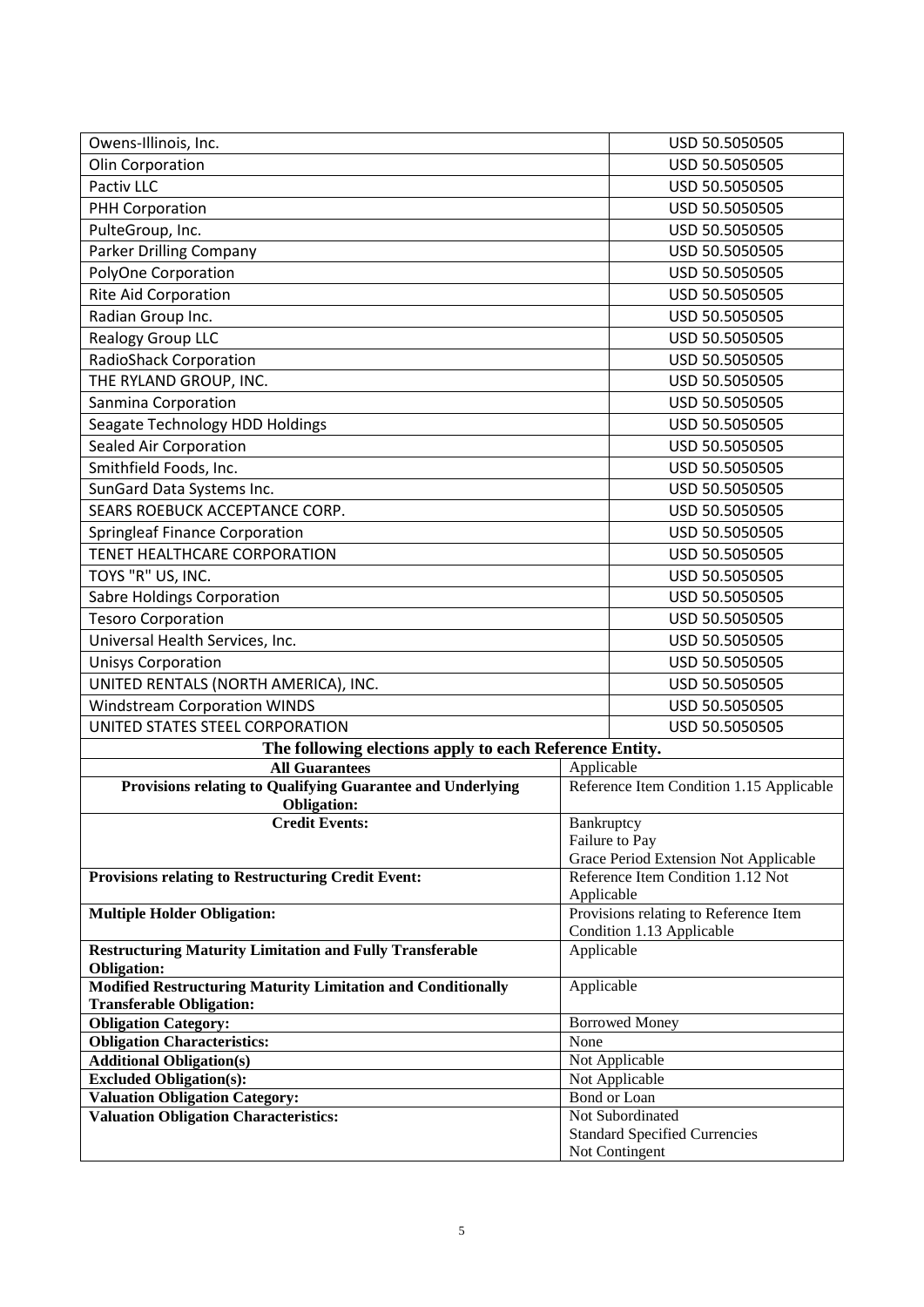|                    |                                                                   | Assignable Loan                                               |
|--------------------|-------------------------------------------------------------------|---------------------------------------------------------------|
|                    |                                                                   | <b>Consent Required Loan</b>                                  |
|                    |                                                                   | Transferable                                                  |
|                    |                                                                   | Maximum Maturity: 30 years                                    |
|                    |                                                                   | Not Bearer                                                    |
|                    | <b>Additional Valuation Obligation(s):</b>                        | Not Applicable                                                |
|                    | <b>Excluded Valuation Obligation(s):</b>                          | Not Applicable                                                |
| (vi)               | Default Requirement:                                              | Reference Item Condition 1.2 applies                          |
| (vii)              | <b>Payment Requirement:</b>                                       | Reference Item Condition 1.2 applies                          |
| (viii)             | Termination Notice<br>Scheduled<br>Date:                          | 20 June 2019                                                  |
| (ix)               | <b>Conditions to Settlement:</b>                                  | Notice of Publicly Available Information Applicable           |
|                    |                                                                   | If Applicable:                                                |
|                    |                                                                   | Public Source(s):<br>Any Public Source                        |
|                    |                                                                   | Specified Number:<br>One                                      |
| (x)                | Credit Event<br><b>Backstop</b><br>Date<br>Adjustment:            | Applicable – the Credit Exposure Start Date is 2 July<br>2014 |
| (xi)               | Merger Event:                                                     | Reference Item Condition 1.11 Applicable                      |
| (xii)              | <b>Unwind Costs:</b>                                              | Not Applicable                                                |
| (xiii)             | Provisions relating to Monoline<br>Insurer as Reference Entity:   | Reference Item Condition 1.14 Not Applicable                  |
| (xiv)              | Provisions<br>relating<br>LPN<br>to<br><b>Reference Entities:</b> | Reference Item Condition 1.16 Not Applicable                  |
| $\left( xy\right)$ | Credit Event Redemption Period:                                   | Not Applicable                                                |
| (xvi)              | <b>Additional Interest Amount:</b>                                | Not Applicable                                                |
| (xvii)             | <b>Fixed Recovery Percentage:</b>                                 | 0 per cent.                                                   |
| (xviii)            | <b>Valuation Date:</b>                                            | Not Applicable                                                |
| (xix)              | <b>Valuation Time:</b>                                            | Not Applicable                                                |
| $\left( xx\right)$ | <b>Quotation Method:</b>                                          | Not Applicable                                                |
| (xxi)              | <b>Quotation Amount:</b>                                          | Not Applicable                                                |
| (xxii)             | <b>Minimum Quotation Amount:</b>                                  | Not Applicable                                                |
| (xxiii)            | <b>Quotation Dealers:</b>                                         | Not Applicable                                                |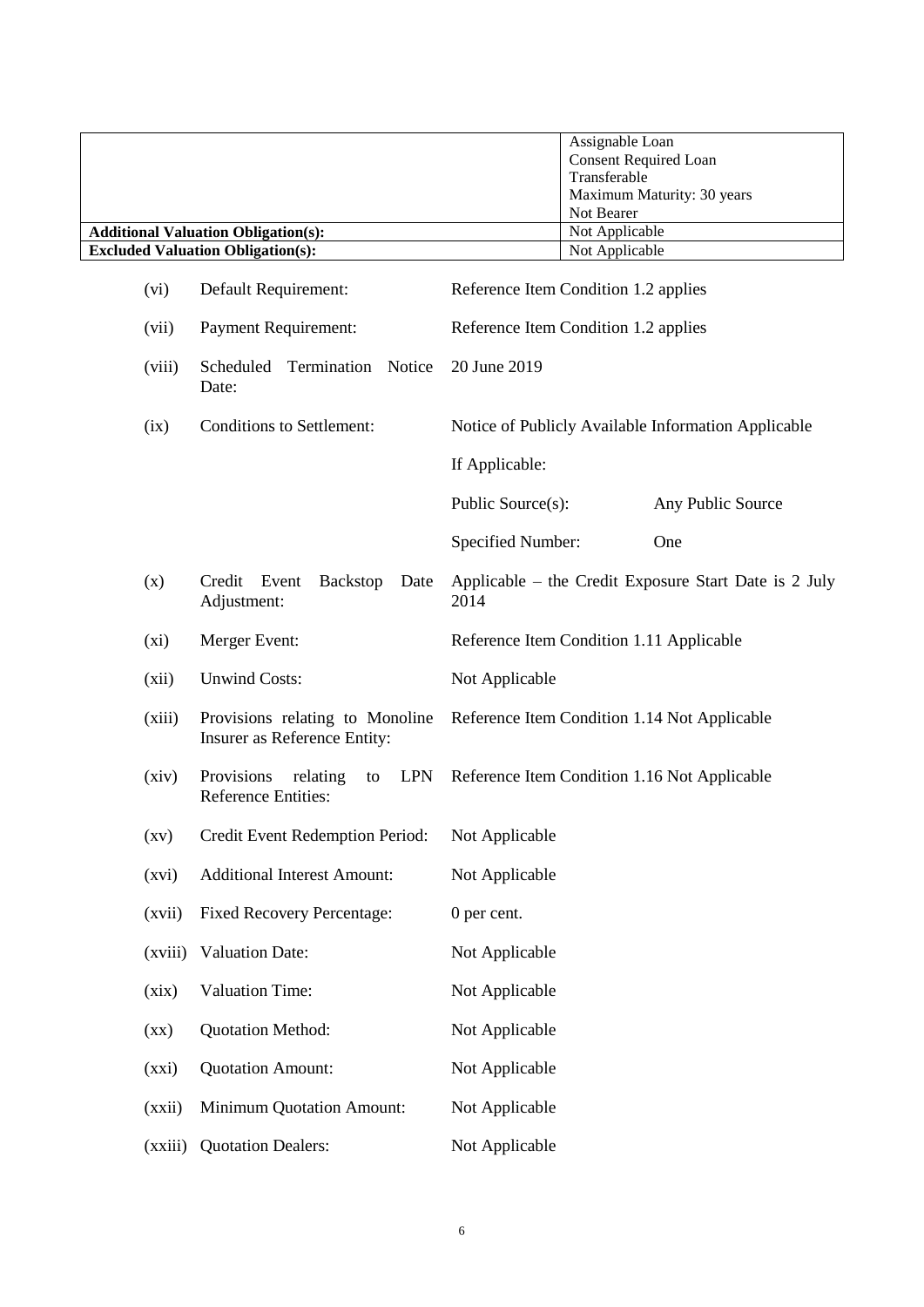|     |                   | (xxiv) Quotations:                                                                                                         | Not Applicable                                                                                             |
|-----|-------------------|----------------------------------------------------------------------------------------------------------------------------|------------------------------------------------------------------------------------------------------------|
|     | (xxy)             | Valuation Method:                                                                                                          | Not Applicable                                                                                             |
|     |                   |                                                                                                                            |                                                                                                            |
|     |                   | (xxvi) Business Day Convention:                                                                                            | Following                                                                                                  |
|     |                   | (xxvii) Succession Event Backstop Date<br>subject<br>adjustment<br>in<br>to<br>accordance with Business Day<br>Convention: | No                                                                                                         |
|     |                   | (xxviii) Limitation<br>Dates<br>subject<br>to<br>adjustment in accordance with<br><b>Business Day Convention:</b>          | N <sub>0</sub>                                                                                             |
|     |                   | PROVISIONS RELATING TO INTEREST (IF ANY) PAYABLE                                                                           |                                                                                                            |
| 20. |                   | <b>Fixed Rate Note Provisions</b>                                                                                          | Applicable                                                                                                 |
|     | (i)               | Rate of Interest:                                                                                                          | 6.00 per cent indicatively (subject to a minimum of<br>5.50 per cent). To be determined on the Trade Date. |
|     | (ii)              | Interest Period Date(s):                                                                                                   | The Issue Date, 15 July 2015, 15 July 2016, 15 July<br>2017, 15 July 2018 and 15 July 2019                 |
|     | (iii)             | Interest Payment Date(s):                                                                                                  | 15 July in each year, from and including 15 July 2015<br>to and including 15 July 2019                     |
|     | (iv)              | Accrual:                                                                                                                   | Applicable                                                                                                 |
|     | (v)               | Day Count Fraction:                                                                                                        | 30/360                                                                                                     |
| 21. |                   | <b>Floating Rate Note Provisions</b>                                                                                       | Not Applicable                                                                                             |
| 22. | <b>Rate Notes</b> | <b>Provisions for specific types of Floating</b> Not Applicable                                                            |                                                                                                            |
| 23. | <b>Reference</b>  | <b>Item-Linked</b><br><b>Interest</b><br>Provisions in respect of Notes other<br>than Credit-Linked Notes                  | Not Applicable                                                                                             |
| 24. |                   | <b>Zero Coupon Note Provisions</b>                                                                                         | Not Applicable                                                                                             |
| 25. |                   | <b>Credit-Linked Interest Provisions</b>                                                                                   | Applicable                                                                                                 |
|     | (i)               | Accrual of Interest upon Credit<br>Event:                                                                                  | Not Applicable                                                                                             |
|     | (ii)              | Portfolio<br>Linked<br>Interest                                                                                            | Applicable                                                                                                 |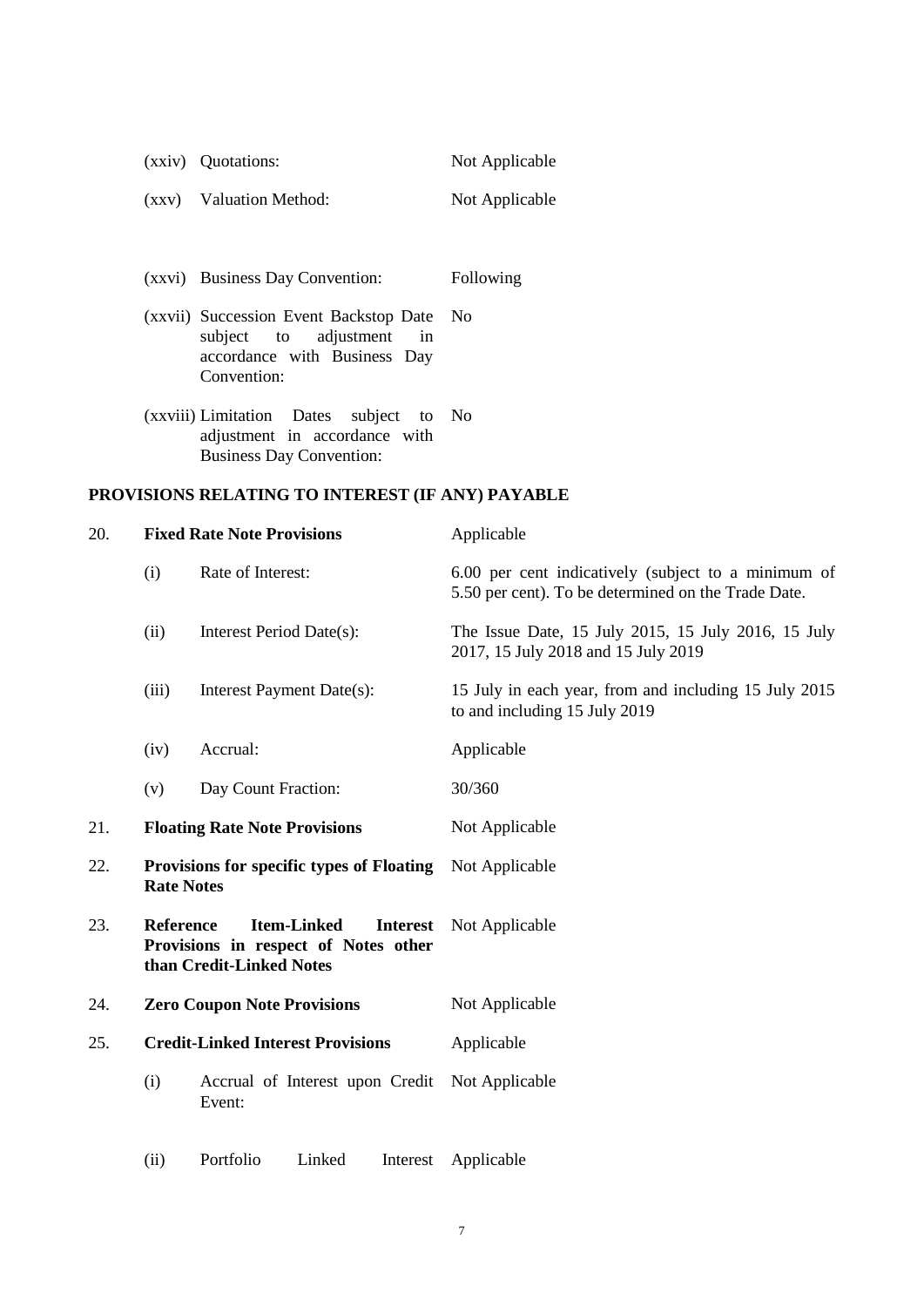Adjustment:

| (iii) | Credit Event Observation Dates: | 20 June 2015, 20 June 2016, 20 June 2017, 20 June |
|-------|---------------------------------|---------------------------------------------------|
|       |                                 | 2018 and 20 June 2019                             |
|       |                                 |                                                   |

# **PROVISIONS RELATING TO REDEMPTION**

<span id="page-7-0"></span>

| 26.                                               | <b>Call Option</b>                                                                    |                                                                                                                                                                                                                                                                                                                          | Not Applicable                                                 |
|---------------------------------------------------|---------------------------------------------------------------------------------------|--------------------------------------------------------------------------------------------------------------------------------------------------------------------------------------------------------------------------------------------------------------------------------------------------------------------------|----------------------------------------------------------------|
| 27.                                               | <b>Put Option</b>                                                                     |                                                                                                                                                                                                                                                                                                                          | Not Applicable                                                 |
| 28.                                               | <b>Final Redemption Amount</b>                                                        |                                                                                                                                                                                                                                                                                                                          | Subject as provided in Redemption Payout Condition 2           |
| 29.                                               |                                                                                       | <b>Early Redemption</b>                                                                                                                                                                                                                                                                                                  |                                                                |
|                                                   | (i)                                                                                   | Early redemption for tax reasons:                                                                                                                                                                                                                                                                                        | Applicable                                                     |
|                                                   | (ii)                                                                                  | Notice Period relating to early                                                                                                                                                                                                                                                                                          | Minimum Period: 15 days                                        |
|                                                   |                                                                                       | redemption for tax reasons:                                                                                                                                                                                                                                                                                              | Maximum Period: 30 days                                        |
|                                                   | (iii)                                                                                 | Early<br>Redemption<br>Amount<br>payable (a) on redemption for<br>taxation reasons or (b) on an<br>illegality or (c) on an Event of<br>Default or (d) in the case of<br>Reference Item-Linked Notes,<br>following an early redemption<br>pursuant to the provisions of the<br>relevant<br>Reference<br>Item<br>Schedule: | As set out in the General Conditions                           |
|                                                   | (iv)                                                                                  | Redemption<br>Early<br>Amount<br>includes amount in respect of<br>interest:                                                                                                                                                                                                                                              | Yes: no additional amount in respect of interest to be<br>paid |
| 30.                                               | <b>Reference</b><br><b>Item-Linked Redemption</b> Not Applicable<br><b>Provisions</b> |                                                                                                                                                                                                                                                                                                                          |                                                                |
| 31.                                               | <b>Redemption Valuation Provisions</b>                                                |                                                                                                                                                                                                                                                                                                                          |                                                                |
|                                                   | (i)                                                                                   | Initial Valuation to determine Not Applicable<br>Reference Item Initial <sub>i</sub> :                                                                                                                                                                                                                                   |                                                                |
|                                                   | (ii)                                                                                  | Valuation to<br>Final<br>determine<br>Reference Item Final <sub>i</sub> :                                                                                                                                                                                                                                                | Not Applicable                                                 |
|                                                   | (iii)                                                                                 | FX valuation:                                                                                                                                                                                                                                                                                                            | Not Applicable                                                 |
| <b>GENERAL PROVISIONS APPLICABLE TO THE NOTES</b> |                                                                                       |                                                                                                                                                                                                                                                                                                                          |                                                                |

| 32. | Form of Notes: | Temporary Global Note exchangeable for a Permanent |  |
|-----|----------------|----------------------------------------------------|--|
|     |                | Global Note which is exchangeable for Definitive   |  |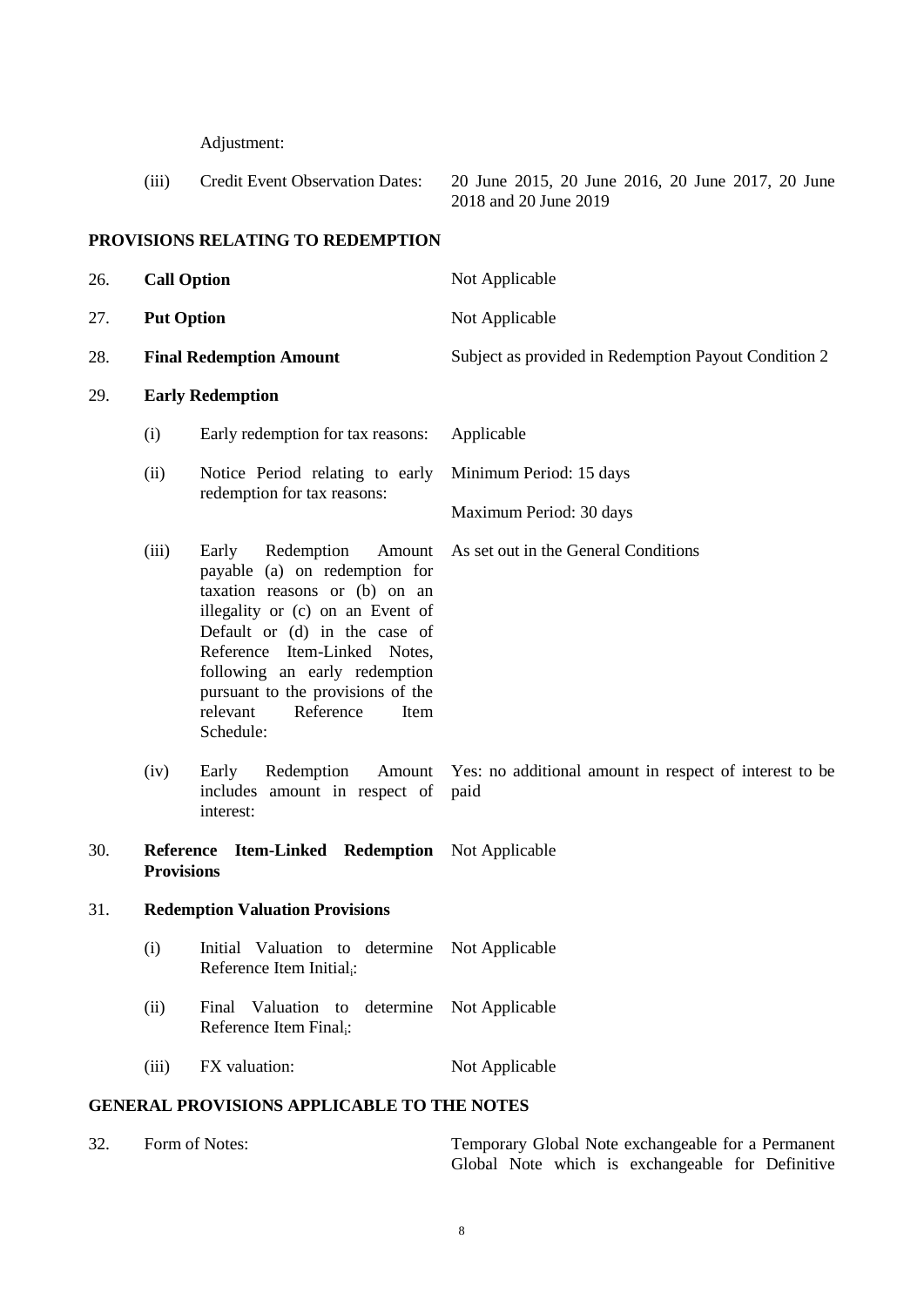Notes in the limited circumstances described in the Permanent Global Note

| 33. | New Global Note form:                                                                                      | Not Applicable                                                     |  |  |  |  |
|-----|------------------------------------------------------------------------------------------------------------|--------------------------------------------------------------------|--|--|--|--|
| 34. | Applicable Business Centre(s):                                                                             | TARGET, Copenhagen and London                                      |  |  |  |  |
| 35. | <b>Business Day Convention:</b>                                                                            | Following Business Day Convention                                  |  |  |  |  |
| 36. | Applicable Financial Centre(s) or other<br>special provisions relating to Payment<br><b>Business Days:</b> | TARGET, Copenhagen and London                                      |  |  |  |  |
| 37. | Notices for VP Systems Notes to be published on:                                                           | Not Applicable                                                     |  |  |  |  |
| 38. | Talons for future Coupons to be attached No<br>to Definitive Notes:                                        |                                                                    |  |  |  |  |
| 39. | Name and address of the Calculation<br>Agent:                                                              | Danske Bank A/S, Holmens Kanal 2-12,<br>1092 Copenhagen K, Denmark |  |  |  |  |
|     | Signed on behalf of the Issuer:                                                                            |                                                                    |  |  |  |  |
| By: |                                                                                                            | By:                                                                |  |  |  |  |
|     | Duly authorised                                                                                            | Duly authorised                                                    |  |  |  |  |
|     |                                                                                                            |                                                                    |  |  |  |  |

CC: Citibank, N.A., London Branch as Fiscal Agent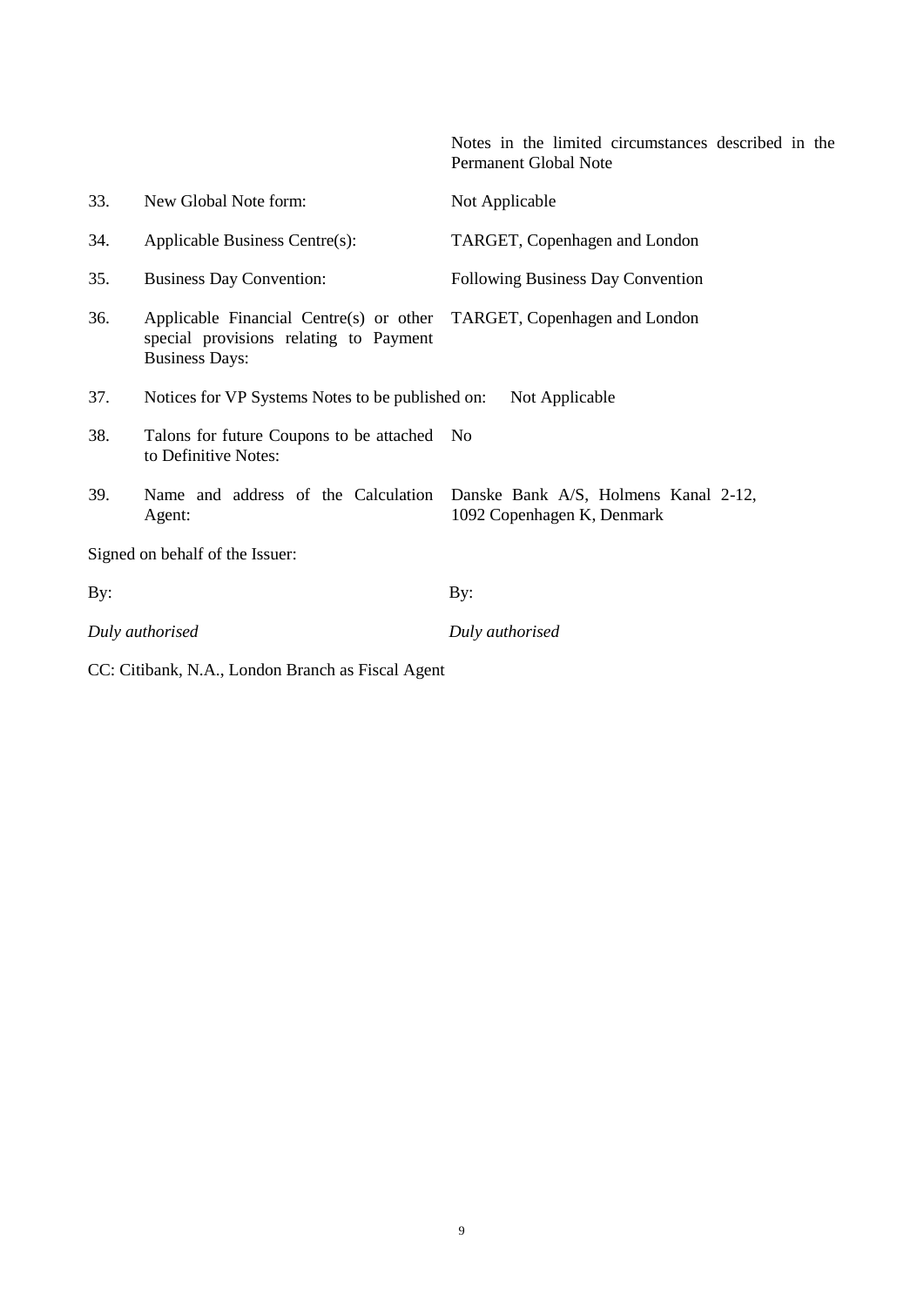### **PART B - OTHER INFORMATION<sup>1</sup>**

### 1. **Listing and Admission to Trading**

| (i)   | Listing:              | The NASDAQ OMX Copenhagen A/S                                                                                                     |
|-------|-----------------------|-----------------------------------------------------------------------------------------------------------------------------------|
| (ii)  | Admission to trading: | Application has been made for the Notes to be admitted<br>to trading on the regulated market of the NASDAQ OMX<br>Copenhagen A/S. |
| (iii) | Market Making:        | Not Applicable                                                                                                                    |

# 2. **Interests of Natural and Legal Persons involved in the Issue**

Save as discussed in the "Subscription and Sale" section of the Base Prospectus, so far as the Issuer is aware, no person involved in the offer of the Notes has an interest material to the offer

#### 3. **Reasons for the Offer, Estimated Net Proceeds and Total Expenses**

| (i) | Reasons for the offer: |            |  |  | As set out in the "Use of Proceeds" in the Base |  |  |
|-----|------------------------|------------|--|--|-------------------------------------------------|--|--|
|     |                        | Prospectus |  |  |                                                 |  |  |

#### 4. **Information relating to Reference Entity/Entities, explanation of effect on value of investment and associated risks and other information concerning the Reference Entity/Entities**:

The return on the Notes is linked to the credit risk and the financial obligations of the underlying Reference Entities (which shall include any Successors thereof). The creditworthiness of the Reference Entities may go down as well as up throughout the life of the Notes. Fluctuations in the credit spreads of the Reference Entities will affect the value of the Notes. This implies that the Adjusted Calculation Amount will decrease by USD 50.5050505 for each Credit Event in the Reference Item. Since the Fixed Rate is paid on the Adjusted Calculation Amount, the paid amount will decrease when the number of Credit Events increase. In a worst case scenario where all 99 Reference Entities experience a Credit Event during the first Interest Period, the Final Redemption Amount will be zero and the investor will lose all of the invested amount and not receive any Interest Amount.

Details of the past performance of the entities comprising the Markit CDX North America High Yield Series 22 Version 2 Index, which determined the Reference Entities as mentioned in the table hereto, can be found on the website address [www.markit.com](http://www.markit.com/) and more specifically under "Products & Services" and "Indices". Information on the Index is available on the Bloomberg information system (Bloomberg code: CDX HY CDSI S22 5Y)

Specific information on an individual Reference Entity can be found on the official websites of such Reference Entity and in financial reports (if any) from credit rating agencies such as Fitch, Inc [\(www.fitchratings.com\)](http://www.fitchratings.com/), Standard & Poor's Financial Services LLC (a subsidiary of the The McGraw-Hill Companies Inc.) [\(www.standardandpoors.com\)](http://www.standardandpoors.com/) or Moody's Investors Services [\(www.moodys.com\)](http://www.moodys.com/) published in relation to such Reference Entity.

The Issuer does not intend to provide post-issuance information.

### 5. **Operational Information:**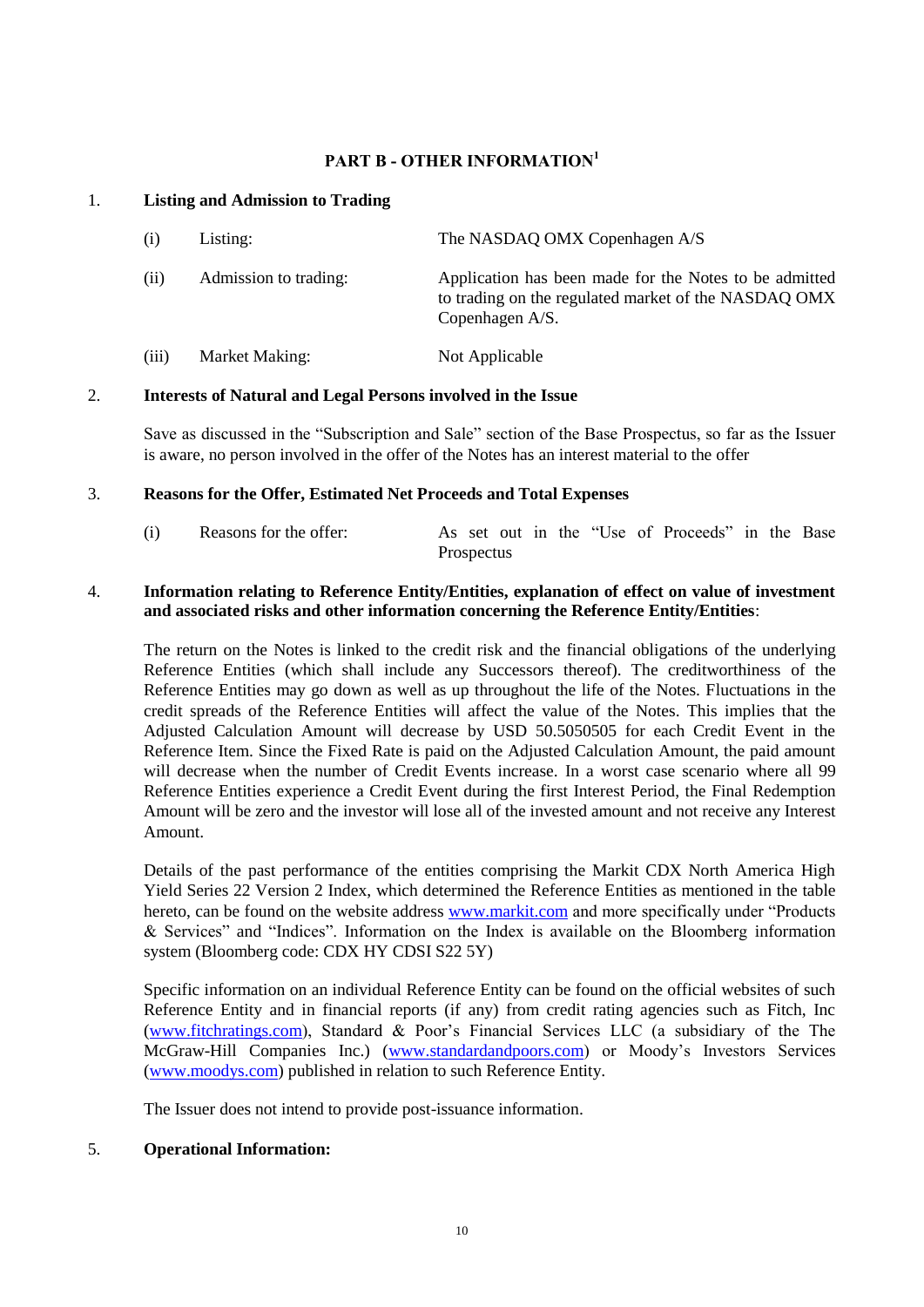ISIN Code: XS1078029326

Common Code: 107802932

New Global Note intended to be held in a manner which would allow Eurosystem eligibility:

No. Whilst the designation is specified as "no" at the date of this Final Terms, should the Eurosystem eligibility criteria be amended in the future such that the Notes are capable of meeting them the Notes may then be deposited with one of Euroclear Bank SA/NV or Clearstream Banking, société anonyme as common safekeeper. Note that this does not necessarily mean that the Notes will then be recognised as eligible collateral for Eurosystem monetary policy and intraday credit operations by the Eurosystem at any time during their life. Such recognition will depend upon the ECB being satisfied that Eurosystem eligibility criteria have been met

Any clearing system(s) other than Euroclear Bank SA/NV and Clearstream Banking société anonyme and the relevant identification number(s): Not Applicable

| Delivery: |  |  | Delivery against payment |  |  |
|-----------|--|--|--------------------------|--|--|
|           |  |  |                          |  |  |

Names and addresses of additional Not Applicable Paying Agent(s) (if any):

### 6. **Distribution**

| (i)   |                                    | Name and address of Dealer: | Not Applicable                                                                                                                                                                                                                                                                                                      |
|-------|------------------------------------|-----------------------------|---------------------------------------------------------------------------------------------------------------------------------------------------------------------------------------------------------------------------------------------------------------------------------------------------------------------|
| (ii)  | commission<br>Total<br>concession: |                             | and Up to 3 per cent. of the Aggregate Principal Amount                                                                                                                                                                                                                                                             |
|       |                                    |                             | For the subscription of the Notes, Danske Bank may<br>charge the investors a commission of up to 2 % on the<br>investment amount.                                                                                                                                                                                   |
| (iii) | <b>TEFRA Rules:</b>                |                             | <b>TEFRAD</b>                                                                                                                                                                                                                                                                                                       |
| (iv)  | Non-exempt Offer:                  |                             | An offer of the Notes may be made by the Dealer and<br>Danske Bank International SA (the "Initial Authorised<br><b>Offerors</b> ") (together, being persons to whom the Issuer<br>has given consent, the " <b>Authorised Offerors</b> ") other than<br>$n$ ureught to Article $3(2)$ of the Dreepectus Directive in |

pursuant to Article 3(2) of the Prospectus Directive in Denmark, Sweden and Luxembourg (the "**Public Offer Jurisdictions**") during the period from 16 June 2014 until 27 June 2014 (the "**Offer Period**"). See further paragraph [7 below](#page-11-0)

(v) Other conditions to consent: Not Applicable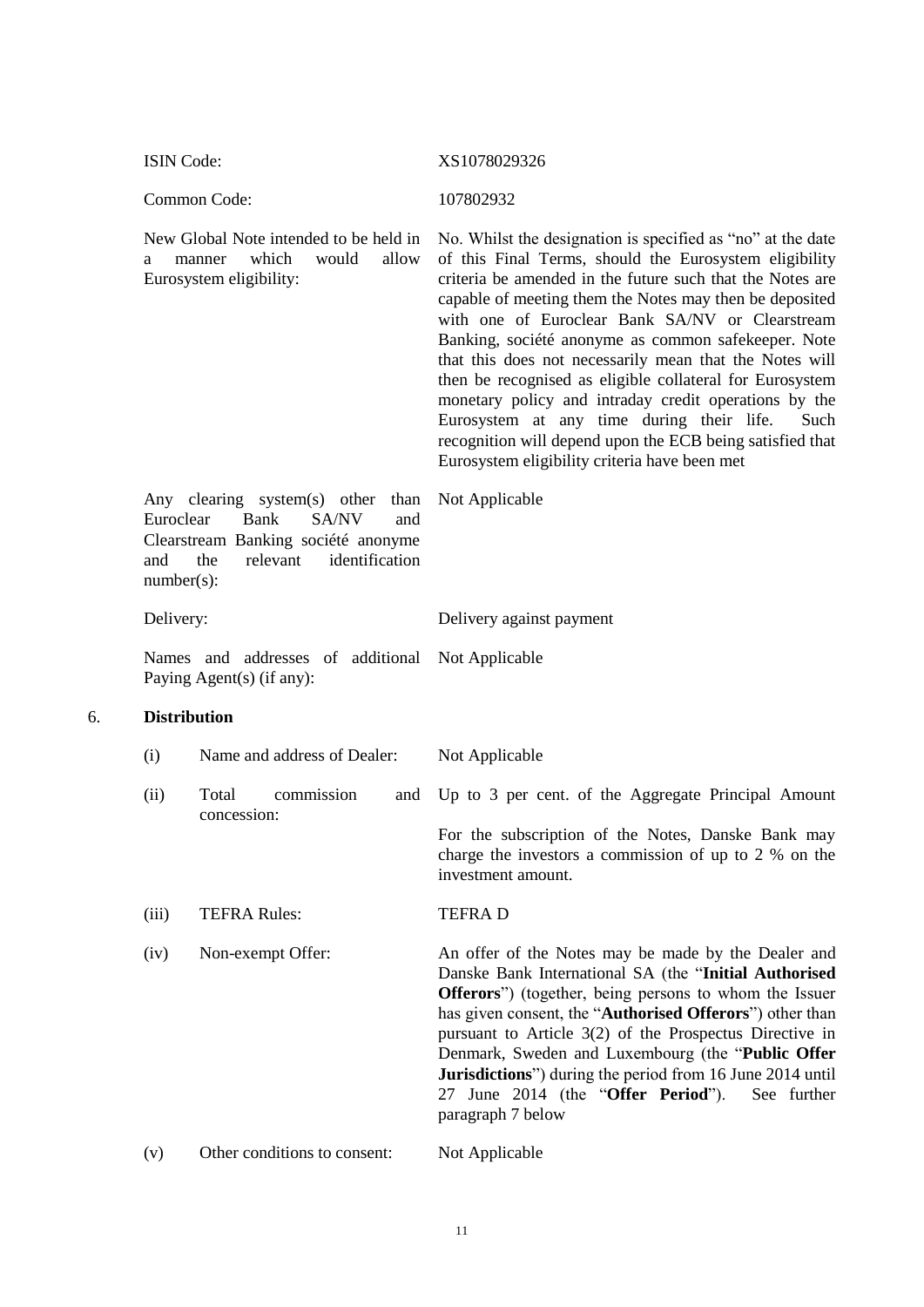# <span id="page-11-0"></span>7. **Terms and Conditions of the Offer**:

| Offer Price:                                                                                                        | <b>Issue Price</b>                                                                                                                                                                                                                                                                                                                                                                                                                                                                                                    |
|---------------------------------------------------------------------------------------------------------------------|-----------------------------------------------------------------------------------------------------------------------------------------------------------------------------------------------------------------------------------------------------------------------------------------------------------------------------------------------------------------------------------------------------------------------------------------------------------------------------------------------------------------------|
| Conditions to which the offer is subject:                                                                           | The Issuer reserves the right to cancel, in the sole and<br>absolute discretion of the issuer, the Issue of the Notes if<br>the Issuer receives subscriptions for Notes in an<br>Aggregate Principal Amount of less than USD 1,000,000<br>or if the issuer cannot obtain a Rate of Interest of at least<br>5.50%.                                                                                                                                                                                                     |
|                                                                                                                     | Further, the Issuer has the right to cancel the offer and the<br>subsequent issue of the Notes before 28 June 2014 if in<br>the sole and absolute discretion of the Issue, during the<br>Offer Period, there is a domestic or international material<br>change in interest levels and/or the volatility in the<br>underlying equities, an economic, financial, political or<br>market related material change, which in the sole and<br>absolute discretion of the Issuer makes the offering of<br>Notes inexpedient. |
| Description of the application process:                                                                             | During the Offer Period prospective investors may<br>subscribe to the Notes during normal banking hours in<br>Denmark, Sweden and Luxembourg.                                                                                                                                                                                                                                                                                                                                                                         |
|                                                                                                                     | Notes will be issued to the Investors as per the<br>arrangements in place between the relevant Authorised<br>Offeror and such Investor, including as to application<br>process and settlement arrangements.                                                                                                                                                                                                                                                                                                           |
| minimum<br>Details<br>of<br>the<br>and/or<br>maximum amount of application:                                         | The Notes may be subscribed in a minimum lot of one<br>Note. There is no maximum amount of application.                                                                                                                                                                                                                                                                                                                                                                                                               |
| Description of possibility to reduce<br>subscriptions and manner for refunding<br>excess amount paid by applicants: | Not Applicable                                                                                                                                                                                                                                                                                                                                                                                                                                                                                                        |
| Details of the method and time limits<br>for paying up and delivering the Notes:                                    | The Notes will be made available on a delivery versus<br>payment basis.                                                                                                                                                                                                                                                                                                                                                                                                                                               |
|                                                                                                                     | The Issuer expects that the Notes will be delivered to the<br>investors' respective book-entry securities account on or<br>about the time of the Issue Date.                                                                                                                                                                                                                                                                                                                                                          |
| Manner in and date on which results of<br>the offer are to be made public:                                          | After the Offer Period the results of the offer will be<br>specified in the applicable Final Terms that will be<br>published on the homepage of Danske Bank International<br>danskebank.lu<br>SA:<br>and<br>Danske<br>Bank<br>$A/S$ :<br>danskebank.com on or about the Issue Date.                                                                                                                                                                                                                                   |
| Procedure for exercise of any right of                                                                              | Not Applicable                                                                                                                                                                                                                                                                                                                                                                                                                                                                                                        |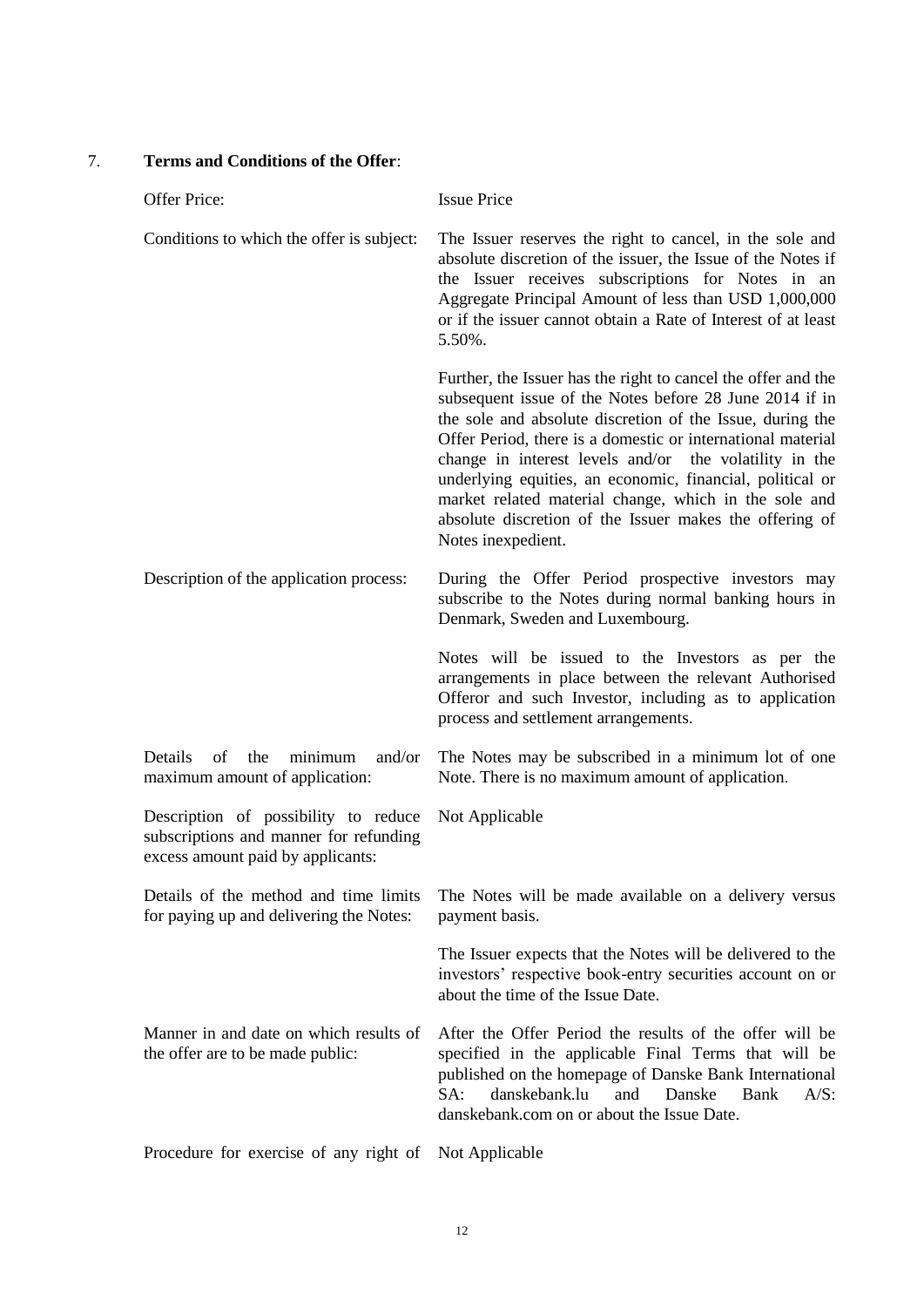| negotiability<br>pre-emption,<br>of<br>subscription rights and treatment of<br>subscription rights not exercised:                                               |                                                                                  |
|-----------------------------------------------------------------------------------------------------------------------------------------------------------------|----------------------------------------------------------------------------------|
| Whether tranche(s) have been reserved Not Applicable<br>for certain countries:                                                                                  |                                                                                  |
| Process for notification to applicants of Not Applicable<br>the amount allotted and the indication<br>whether dealing may begin before<br>notification is made: |                                                                                  |
| Amount of any expenses and taxes<br>specifically charged to the subscriber or<br>purchaser:                                                                     | Not Applicable                                                                   |
| Name(s) and address(es), to the extent Holmens Kanal 2-12<br>known to the Issuer, of the placers in 1092 Copenhagen K<br>the various countries where the offer  | Danske Bank A/S<br>Denmark                                                       |
| takes place.                                                                                                                                                    | Danske Bank A/S, Sverige filial<br>Norrmalmstorg 1<br>103 92 Stockholm<br>Sweden |
|                                                                                                                                                                 | and                                                                              |
|                                                                                                                                                                 | Danske Bank International S.A.                                                   |

 $al$  S.A. 13, Rue Edward Steichen, L-2011 Luxembourg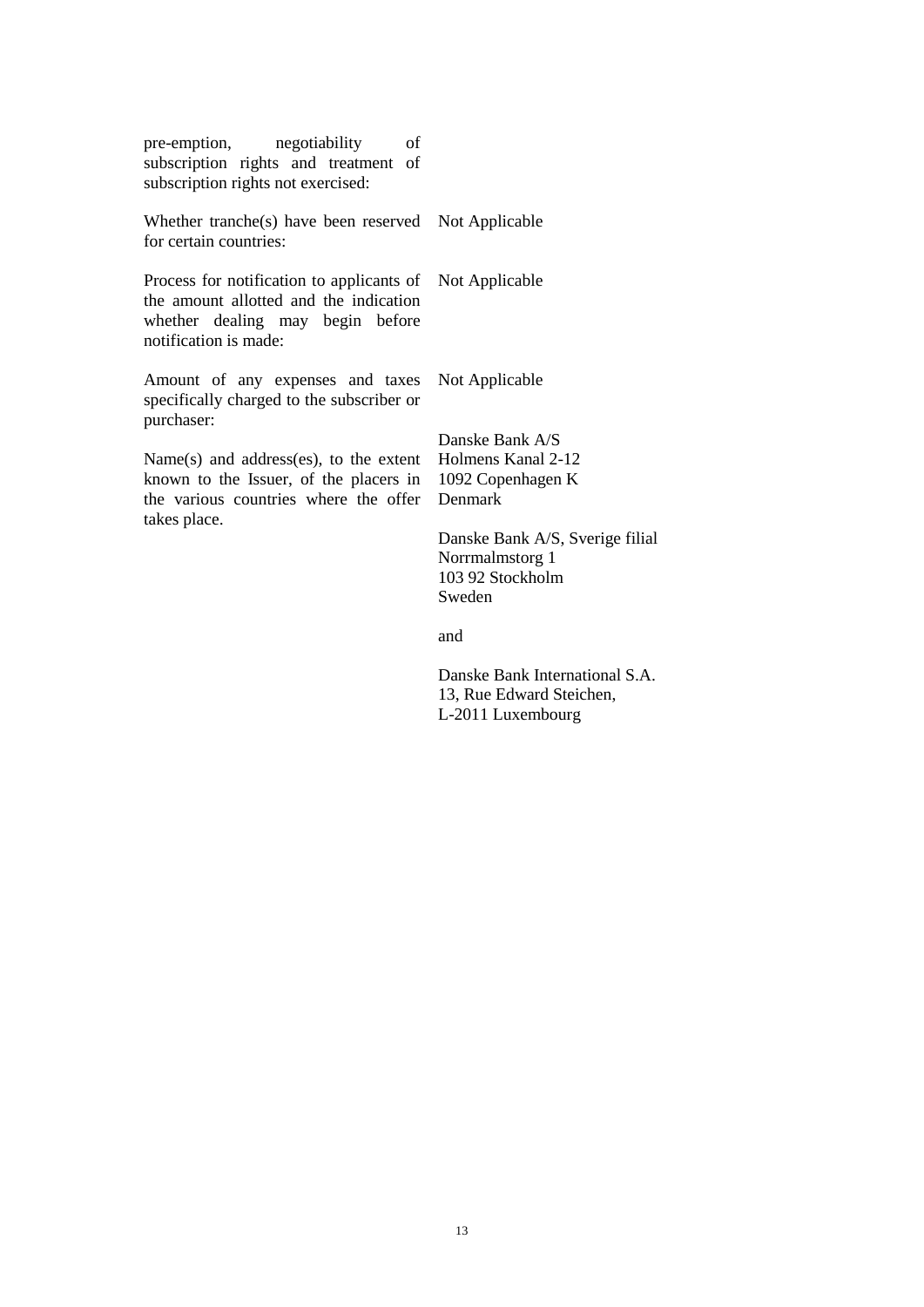#### **SUMMARY**

Summaries are made up of disclosure requirements known as "Elements". These Elements are numbered in Sections  $A - E(A.1 - E.7)$ . This Summary contains all the Elements required to be included in a summary for the Notes and the Issuer. Because some Elements are not required to be addressed, there may be gaps in the numbering sequence of the Elements. Even though an Element may be required to be inserted in a summary because of the type of securities and issuer, it is possible that no relevant information can be given regarding the Element. In this case a short description of the Element should be included in the summary explaining why it is not applicable.

#### **Section A - Introduction and Warnings**

| <b>Element</b> |                                                                                                                                                                                                                                                                                                                                                                                                                                                                                                                                                                                                                                                                                                             |  |  |  |  |  |  |
|----------------|-------------------------------------------------------------------------------------------------------------------------------------------------------------------------------------------------------------------------------------------------------------------------------------------------------------------------------------------------------------------------------------------------------------------------------------------------------------------------------------------------------------------------------------------------------------------------------------------------------------------------------------------------------------------------------------------------------------|--|--|--|--|--|--|
| A.1            | This summary should be read as an introduction to the Base Prospectus and the relevant<br><b>Final Terms.</b>                                                                                                                                                                                                                                                                                                                                                                                                                                                                                                                                                                                               |  |  |  |  |  |  |
|                | Any decision to invest in any Notes should be based on a consideration of the Base<br>Prospectus as a whole, including any documents incorporated by reference and the<br>relevant Final Terms.                                                                                                                                                                                                                                                                                                                                                                                                                                                                                                             |  |  |  |  |  |  |
|                | Where a claim relating to information contained in the Base Prospectus and the relevant<br>Final Terms is brought before a court in a Member State of the European Economic Area,<br>the plaintiff may, under the national legislation of the Member State where the claim is<br>brought, be required to bear the costs of translating the Base Prospectus and the relevant<br>Final Terms before the legal proceedings are initiated.                                                                                                                                                                                                                                                                      |  |  |  |  |  |  |
|                | No civil liability will attach to the Issuer in any such Member State solely on the basis of<br>this summary, including any translation hereof, unless it is misleading, inaccurate or<br>inconsistent when read together with the other parts of the Base Prospectus and the<br>relevant Final Terms or, following the implementation of the relevant provisions of<br>Directive 2010/73/EU in the relevant Member State, it does not provide, when read<br>together with the other parts of the Base Prospectus and the relevant Final Terms, key<br>information (as defined in Article 2.1(s) of the Prospectus Directive) in order to aid<br>investors when considering whether to invest in the Notes. |  |  |  |  |  |  |
| A.2            | The Notes may be offered in circumstances where there is no exemption from the obligation<br>under the Prospectus Directive to publish a prospectus (a "Non-exempt Offer").                                                                                                                                                                                                                                                                                                                                                                                                                                                                                                                                 |  |  |  |  |  |  |
|                | Consent: Subject to the conditions set out below, the Issuer consents to the use of this Base<br>Prospectus in connection with a Non-exempt Offer of Notes by Danske Bank International SA<br>(an "Authorised Offeror").                                                                                                                                                                                                                                                                                                                                                                                                                                                                                    |  |  |  |  |  |  |
|                | Offer period: The Issuer's consent referred to above is given for Non-exempt Offers of Notes<br>during 16 June 2014 until 27 June 2014 (the "Offer Period").                                                                                                                                                                                                                                                                                                                                                                                                                                                                                                                                                |  |  |  |  |  |  |
|                | <i>Conditions to consent:</i> The conditions to the Issuer's consent are that such consent (a) is only<br>valid during the Offer Period; (b) only extends to the use of this Base Prospectus to make Non-<br>exempt Offers of the relevant Tranche of Notes in Denmark, Sweden and Luxembourg.                                                                                                                                                                                                                                                                                                                                                                                                              |  |  |  |  |  |  |
|                | AN INVESTOR INTENDING TO ACQUIRE OR ACQUIRING ANY NOTES IN A NON-                                                                                                                                                                                                                                                                                                                                                                                                                                                                                                                                                                                                                                           |  |  |  |  |  |  |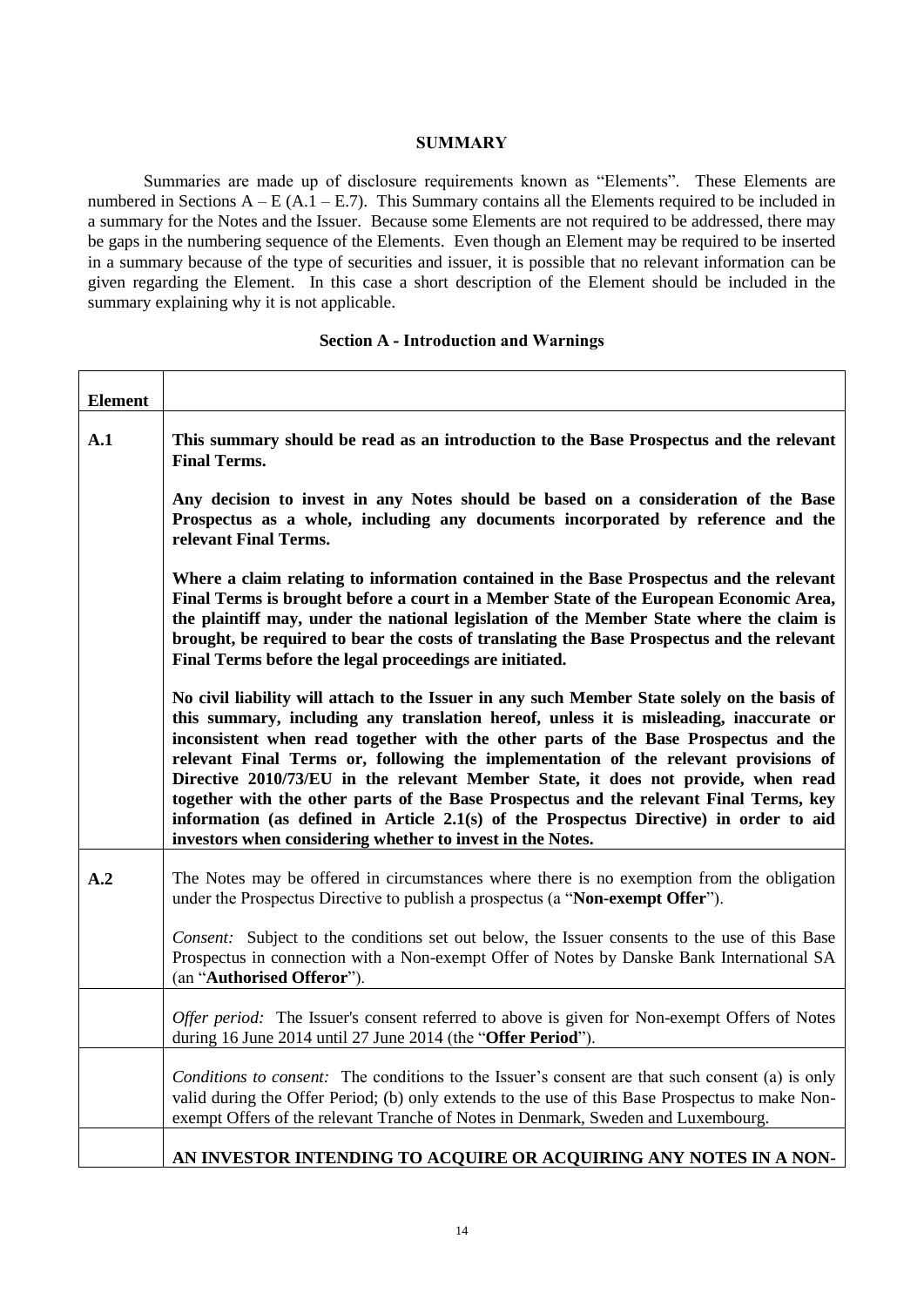**EXEMPT OFFER FROM AN AUTHORISED OFFEROR WILL DO SO, AND OFFERS AND SALES OF SUCH NOTES TO AN INVESTOR BY SUCH AUTHORISED OFFEROR WILL BE MADE, IN ACCORDANCE WITH ANY TERMS AND OTHER ARRANGEMENTS IN PLACE BETWEEN SUCH AUTHORISED OFFEROR AND SUCH INVESTOR INCLUDING AS TO PRICE, ALLOCATIONS AND SETTLEMENT ARRANGEMENTS. THE INVESTOR MUST LOOK TO THE AUTHORISED OFFEROR AT THE TIME OF SUCH OFFER FOR THE PROVISION OF SUCH INFORMATION AND THE AUTHORISED OFFEROR WILL BE RESPONSIBLE FOR SUCH INFORMATION.**

#### **Section B – Issuer**

<span id="page-14-0"></span>

| <b>Element</b> | <b>Title</b>                                                                                           |                                                                                                                                                                                                                                                                                                                                                                                                                                                                                                                                                                                                               |
|----------------|--------------------------------------------------------------------------------------------------------|---------------------------------------------------------------------------------------------------------------------------------------------------------------------------------------------------------------------------------------------------------------------------------------------------------------------------------------------------------------------------------------------------------------------------------------------------------------------------------------------------------------------------------------------------------------------------------------------------------------|
| B.1            | <b>Legal and</b><br><b>Commercial</b><br><b>Name</b>                                                   | Danske Bank A/S (the "Issuer")                                                                                                                                                                                                                                                                                                                                                                                                                                                                                                                                                                                |
| B.2            | <b>Domicile/Legal</b><br>Form/<br>Legislation/<br><b>Country of</b><br>Incorporation                   | The Issuer was founded in Denmark. The Issuer is a commercial bank with<br>limited liability and carries on business under the Danish Financial Business<br>Act.                                                                                                                                                                                                                                                                                                                                                                                                                                              |
| B.4b           | <b>Known trends</b><br>affecting the<br><b>Issuer and the</b><br>industries in<br>which it<br>operates | Not Applicable - There are no known trends, uncertainties, demands,<br>commitments or events that are reasonably likely to have a material effect on<br>the Issuer's prospects for its current financial year.                                                                                                                                                                                                                                                                                                                                                                                                |
| B.5            | <b>Description of</b><br>the Group                                                                     | The Issuer is the parent company of the Danske Bank Group (the "Group").<br>The Issuer is an international retail bank that operates in 15 countries with a<br>focus on the Nordic region. In Denmark, customers are also served by head<br>office departments, finance centres and subsidiaries.<br>The Group has<br>branches in London, Hamburg and Warsaw and a representative office in<br>Moscow. Its subsidiary in Luxembourg serves private banking customers<br>and another in St. Petersburg serves corporate banking customers.<br>The<br>Group also conducts broker-dealer activities in New York. |
| B.9            | <b>Profit forecast</b><br>or estimate                                                                  | Not Applicable - No profit forecast or estimates have been made in this Base<br>Prospectus.                                                                                                                                                                                                                                                                                                                                                                                                                                                                                                                   |
| B.10           | Qualifications<br>to audit report                                                                      | Not Applicable - No qualifications are contained in any audit report<br>incorporated by reference in this Base Prospectus.                                                                                                                                                                                                                                                                                                                                                                                                                                                                                    |
| B.12           |                                                                                                        | Selected historical key financial information                                                                                                                                                                                                                                                                                                                                                                                                                                                                                                                                                                 |
|                | (DKK millions)                                                                                         | Twelve months ended<br>Twelve months ended<br>31 December 2012 <sup>*</sup><br>31 December 2013                                                                                                                                                                                                                                                                                                                                                                                                                                                                                                               |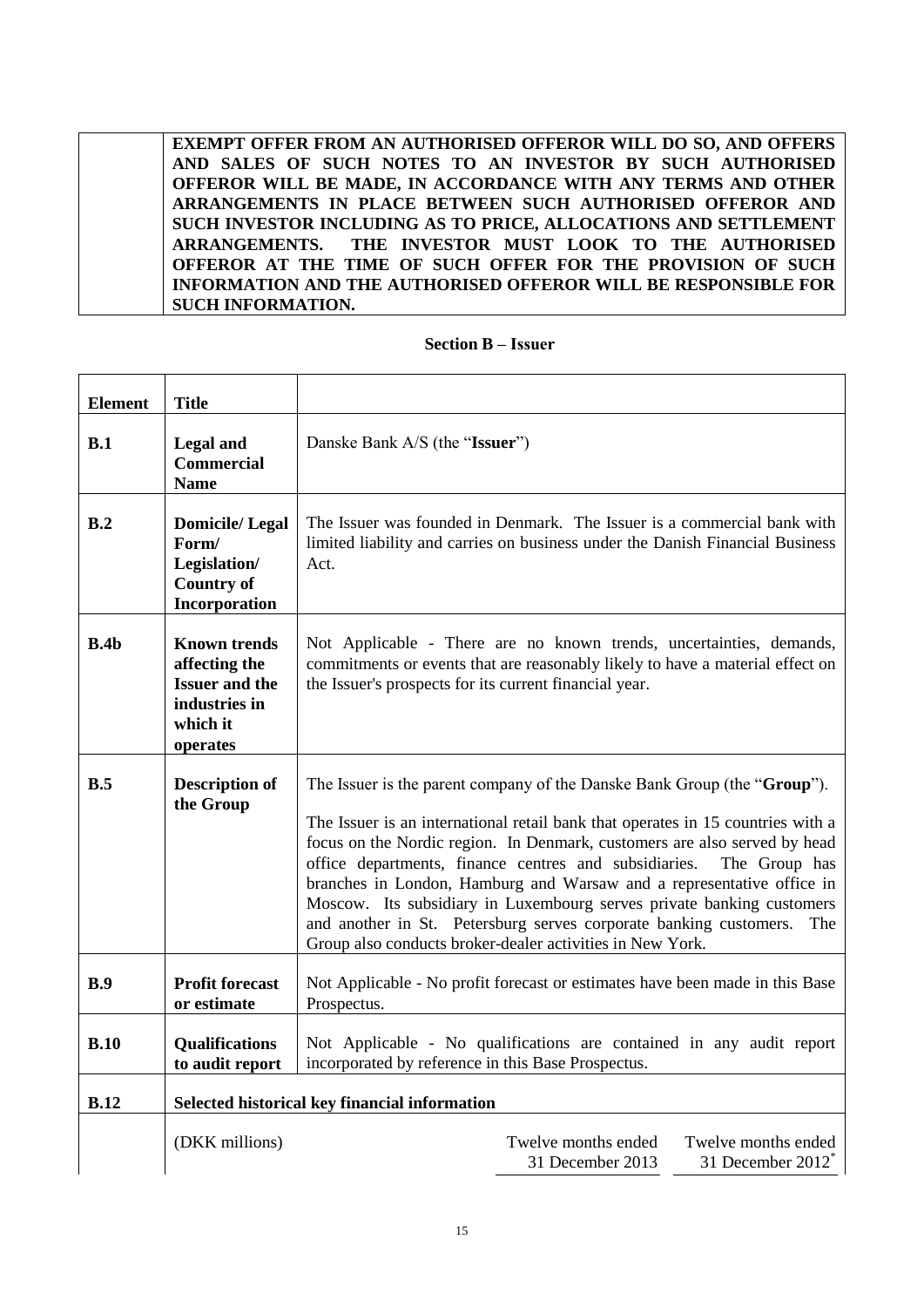| <b>Income statement:</b>           |           |           |
|------------------------------------|-----------|-----------|
| Total income                       | 40,004    | 45,662    |
| <b>Expenses</b>                    | (24, 343) | (24, 642) |
| Loan impairment charges            | (4,187)   | (7,680)   |
| Tax                                | (2,944)   | (3,814)   |
| Net profit for the year            | 7,115     | 4,725     |
| <b>Balance sheet:</b>              |           |           |
| Loan and advances                  | 1,552,645 | 1,640,656 |
| Trading portfolio assets           | 695,722   | 812,966   |
| Other assets                       | 978,690   | 1,031,327 |
| <b>Total assets</b>                | 3,227,057 | 3,484,949 |
| Deposits                           | 788,269   | 783,759   |
| Bonds issued by Realkredit Danmark | 614,196   | 614,325   |
| Trading portfolio liabilities      | 435,183   | 531,860   |
| Other liabilities                  | 1,243,752 | 1,417,001 |
| <b>Total liabilities</b>           | 3,081,400 | 3,346,945 |
| <b>Total equity</b>                | 145,657   | 138,004   |
|                                    |           |           |

\* Changes have been made to the highlights for 2012, as presented in Note 39 of the consolidated audited financial statements as at and for the year ended 31 December 2013.

|                                     |                                    | Three months ended                                                            | Three months ended |
|-------------------------------------|------------------------------------|-------------------------------------------------------------------------------|--------------------|
| (DKK million)                       |                                    |                                                                               |                    |
|                                     |                                    | 31 March 2014                                                                 | 31 March 2013      |
| <b>Income statement:</b>            |                                    |                                                                               |                    |
| Total income                        |                                    | 10,335                                                                        | 10,077             |
| <b>Expenses</b>                     |                                    | (5, 432)                                                                      | (5,804)            |
| Loan impairment charges             |                                    | (641)                                                                         | (1, 438)           |
| Tax                                 |                                    | (818)                                                                         | (744)              |
| Net profit for the period           |                                    | 2,812                                                                         | 1,472              |
| <b>Balance sheet:</b>               |                                    |                                                                               |                    |
| Loan and advances                   |                                    | 1,558,948                                                                     | 1,619,556          |
| Trading portfolio assets            |                                    | 706,906                                                                       | 831,668            |
| Other assets                        |                                    | 175,662                                                                       | 226,529            |
| <b>Total assets</b>                 |                                    | 3,314,218                                                                     | 3,500,998          |
| Deposits                            |                                    | 781,700                                                                       | 783,919            |
|                                     | Bonds issued by Realkredit Danmark | 623,956                                                                       | 623,133            |
| Trading portfolio liabilities       |                                    | 386,249                                                                       | 544,406            |
| Other liabilities                   |                                    | 135,832                                                                       | 132,018            |
| <b>Total liabilities and equity</b> |                                    | 3,314,218                                                                     | 3,500,998          |
|                                     |                                    |                                                                               |                    |
| <b>Statement of</b>                 |                                    | There has been no significant change in the financial or trading position of  |                    |
| no material                         |                                    | the Issuer or of the Issuer and its subsidiaries taken as a whole since 31    |                    |
| adverse change                      |                                    | March 2013, the last day of the financial period in respect of which the most |                    |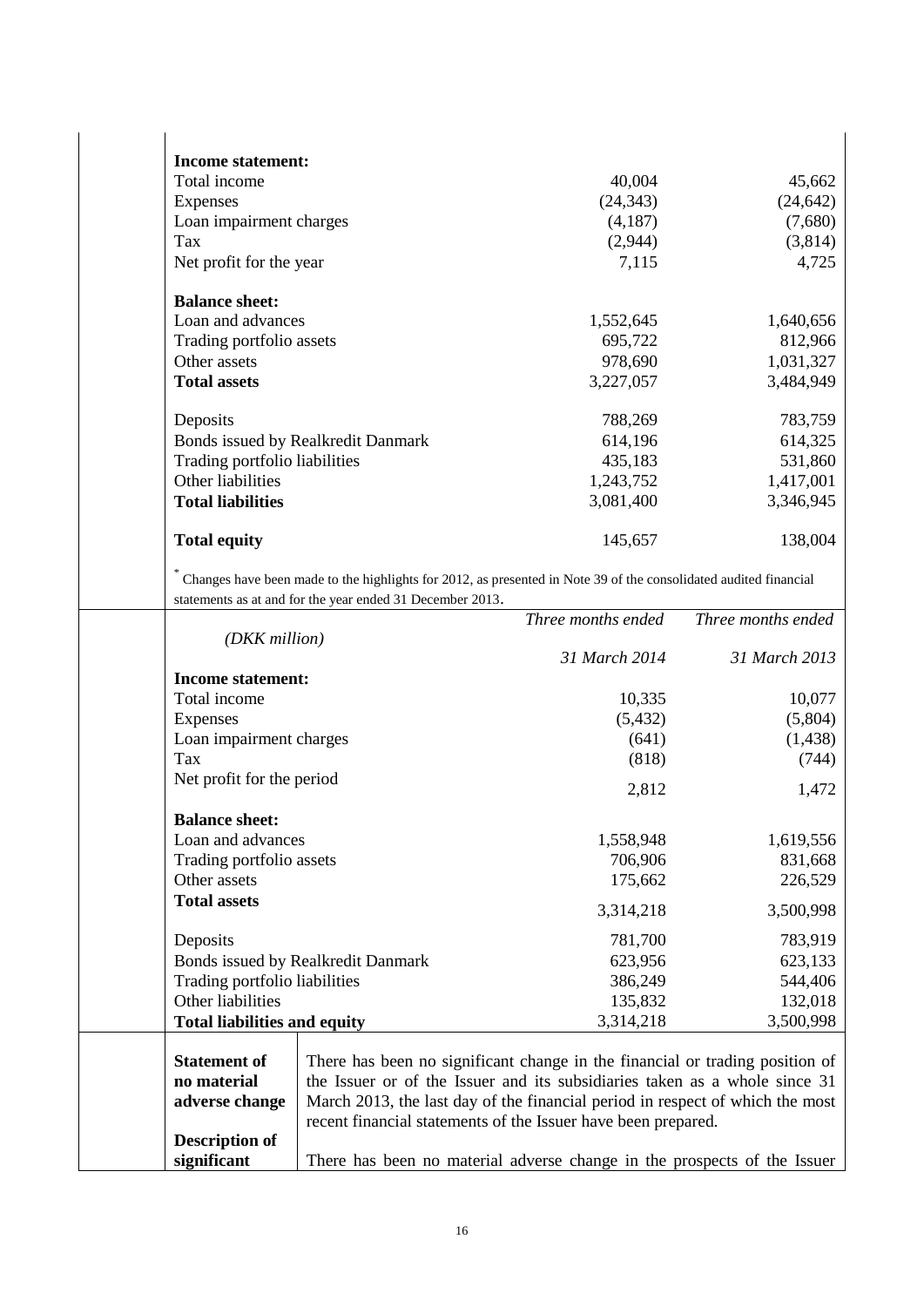|             | changes to<br>financial or<br>trading<br>position                                                 | since 31 December 2013, the last day of the financial period in respect of<br>which the most recently audited financial statements of the Issuer have been<br>prepared, save as disclosed in the documents incorporated by reference in the<br>Base Prospectus.                                                                                                                                                                                                                                                                                                                                                                                                                                                                            |  |  |  |  |  |  |
|-------------|---------------------------------------------------------------------------------------------------|--------------------------------------------------------------------------------------------------------------------------------------------------------------------------------------------------------------------------------------------------------------------------------------------------------------------------------------------------------------------------------------------------------------------------------------------------------------------------------------------------------------------------------------------------------------------------------------------------------------------------------------------------------------------------------------------------------------------------------------------|--|--|--|--|--|--|
| <b>B.13</b> | <b>Recent events</b><br>materially<br>relevant to an<br>evaluation of<br>the Issuer's<br>solvency | In Company Announcement No. 14/2014 released on 30 April 2014, Danske<br>Bank A/S announced that Standard & Poor's Credit Market Services Europe<br>Limited ("S&P") had raised Danske Bank Group's long-term rating to A<br>from A- and its short-term rating to A-1 from A-2. S&P has also changed the<br>outlook for the Group's ratings from stable to negative.                                                                                                                                                                                                                                                                                                                                                                        |  |  |  |  |  |  |
| <b>B.14</b> | Dependence on<br>other entities<br>within the<br>Group                                            | See Element B.5. Not Applicable – The Issuer is not dependent on any other<br>entities within the Group.                                                                                                                                                                                                                                                                                                                                                                                                                                                                                                                                                                                                                                   |  |  |  |  |  |  |
| <b>B.15</b> | <b>Principal</b><br>activities                                                                    | The Group is the leading financial service provider in Denmark $-$ and one of<br>the largest in the Nordic region – measured by total assets as at 31 December<br>2012 (Source: Finansrådet (Danish Bankers' Association)). The Group offers<br>its customers in Denmark and in its other markets a broad range of services<br>that, depending on the market, include services in banking, mortgage<br>finance, insurance, trading, leasing, real estate agency and investment<br>management. The Group has a leading market position in Denmark and is<br>one of the larger banks in Northern Ireland and Finland. The Group also has<br>significant operations in its other main markets of Sweden, Norway, Ireland,<br>and the Baltics. |  |  |  |  |  |  |
| <b>B.16</b> | <b>Controlling</b><br>shareholders                                                                | Not Applicable – The Issuer is not aware of any shareholder or group of<br>connected shareholders who directly or indirectly control the Issuer.                                                                                                                                                                                                                                                                                                                                                                                                                                                                                                                                                                                           |  |  |  |  |  |  |
| <b>B.17</b> | <b>Credit ratings</b><br>assigned to the<br>issuer                                                | As at the date of this Base Prospectus, the Issuer has been rated by the<br>following rating agencies: Moody's Investors Service Ltd. ("Moody's"),<br>Standard & Poor's Credit Market Services Europe Limited ("S&P") and<br>Fitch Ratings Ltd ("Fitch").<br>Issuer ratings are as follows:                                                                                                                                                                                                                                                                                                                                                                                                                                                |  |  |  |  |  |  |
|             |                                                                                                   | Moody's<br>S&P<br>Fitch                                                                                                                                                                                                                                                                                                                                                                                                                                                                                                                                                                                                                                                                                                                    |  |  |  |  |  |  |
|             |                                                                                                   | senior unsubordinated long-term<br>Baa1<br>A<br>A<br>debt/long-term<br>default<br>Issuer<br>rating                                                                                                                                                                                                                                                                                                                                                                                                                                                                                                                                                                                                                                         |  |  |  |  |  |  |
|             |                                                                                                   | $A-1$<br>F1<br>senior unsubordinated short-term<br>$P-2$<br>debt/short-term<br>default<br>Issuer<br>rating                                                                                                                                                                                                                                                                                                                                                                                                                                                                                                                                                                                                                                 |  |  |  |  |  |  |
|             |                                                                                                   | Each of Moody's, S&P and Fitch is established in the European Union and is<br>registered under Regulation (EC) No. 1060/2009 (as amended).                                                                                                                                                                                                                                                                                                                                                                                                                                                                                                                                                                                                 |  |  |  |  |  |  |
|             |                                                                                                   | A rating is not a recommendation to buy, sell or hold securities and may be                                                                                                                                                                                                                                                                                                                                                                                                                                                                                                                                                                                                                                                                |  |  |  |  |  |  |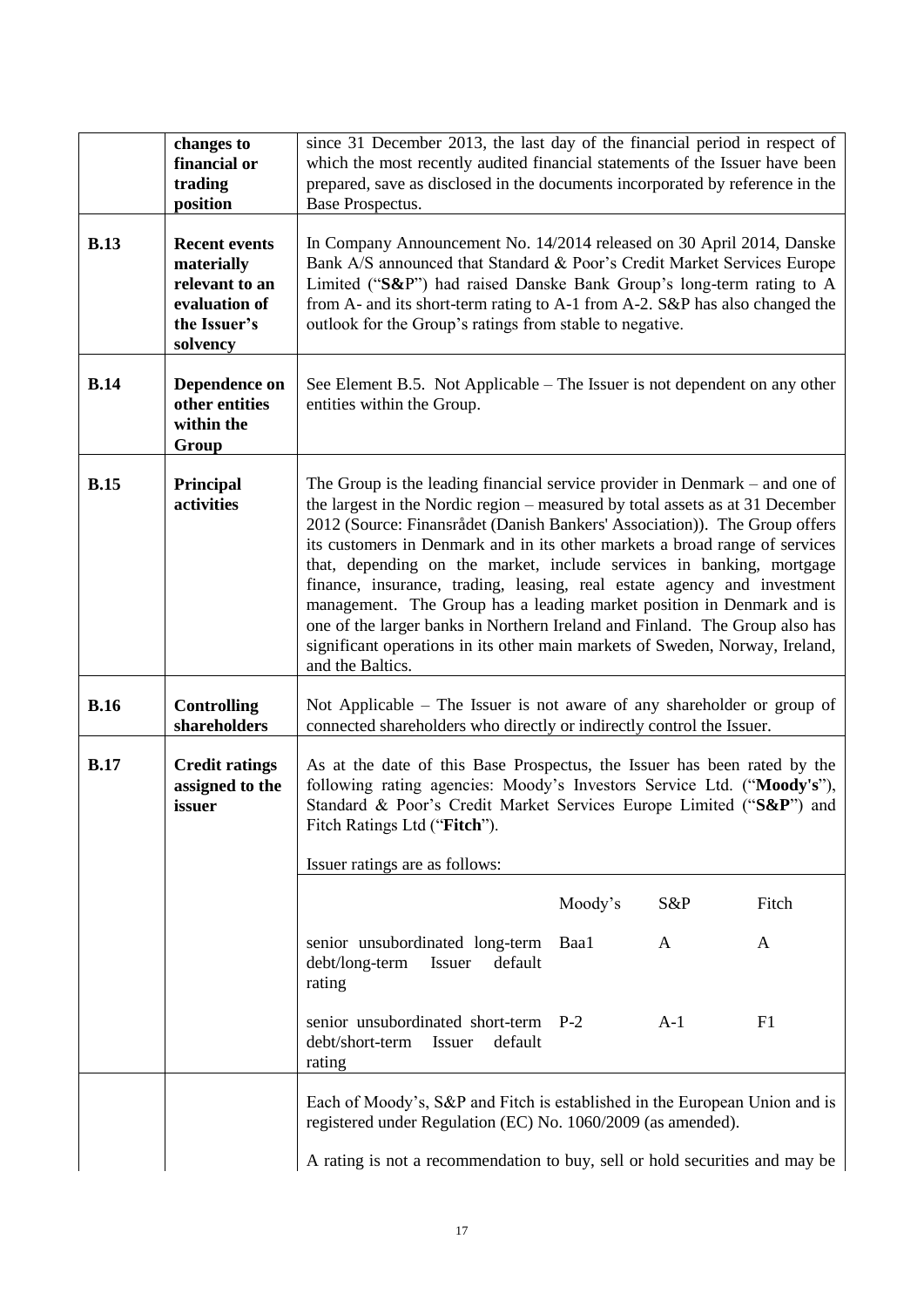| subject to suspension, reduction or withdrawal at any time by the assigning<br>rating agency.                                                       |
|-----------------------------------------------------------------------------------------------------------------------------------------------------|
| No ratings have been or are expected to be assigned to the Notes at the<br>request of or with the co-operation of the Issuer in the rating process. |

## **Section C – Notes**

<span id="page-17-0"></span>

| <b>Element</b> | <b>Title</b>                                                                                          |                                                                                                                                                                                                                                                                                                                                                                                                                                                                                                       |  |  |  |  |  |
|----------------|-------------------------------------------------------------------------------------------------------|-------------------------------------------------------------------------------------------------------------------------------------------------------------------------------------------------------------------------------------------------------------------------------------------------------------------------------------------------------------------------------------------------------------------------------------------------------------------------------------------------------|--|--|--|--|--|
| C.1            | <b>Description of</b><br><b>Notes/ISIN</b>                                                            | The Notes are Credit-Linked Notes.<br>The Series number is DBOS 028. The Tranche number is 1.<br>International<br>Identification<br>(ISIN)<br>The<br>Securities<br>Number<br>is<br>XS1078029326. The Common Code is 107802932.<br>The calculation amount $(CA)$ is 5,000.                                                                                                                                                                                                                             |  |  |  |  |  |
| C.2            | <b>Currency</b>                                                                                       | The Notes are denominated in USD and the specified currency for payments<br>in respect of the Notes is USD.                                                                                                                                                                                                                                                                                                                                                                                           |  |  |  |  |  |
| C.5            | <b>Restrictions on</b><br>the free<br>transferability<br>of the Notes                                 | While the Notes are in global form and held through the clearing systems,<br>investors will be able to trade their beneficial interests only through<br>Euroclear and Clearstream, Luxembourg, as the case may be.<br>The Notes will be freely transferable, subject to the offering and selling<br>restrictions of the United States, the European Economic Area, the United                                                                                                                         |  |  |  |  |  |
|                |                                                                                                       | Kingdom, Denmark, Finland and Sweden and the laws of any jurisdiction in<br>which the Notes are offered or sold.                                                                                                                                                                                                                                                                                                                                                                                      |  |  |  |  |  |
| C.8            | <b>Rights attached</b><br>to the Notes,<br>including<br>ranking and<br>limitations on<br>those rights | The Notes have terms and conditions relating to, among other matters:<br>Ranking<br>The Notes will constitute direct, unconditional, unsubordinated and<br>unsecured obligations of the Issuer and will rank pari passu without any<br>preference among themselves and at least pari passu with all other<br>unsubordinated and unsecured obligations (including liabilities in respect of<br>deposits) of the Issuer, present and future (save for certain mandatory<br>exceptions provided by law). |  |  |  |  |  |
|                |                                                                                                       | <b>Taxation</b>                                                                                                                                                                                                                                                                                                                                                                                                                                                                                       |  |  |  |  |  |
|                |                                                                                                       | All payments in respect of the Notes will be made without withholding or<br>deduction for taxes imposed by Denmark. In the event that any such<br>deduction is made, the Issuer will, save in certain limited circumstances, be<br>required to pay additional amounts to cover the amounts so deducted. If any<br>such additional amounts become payable and cannot be avoided by the                                                                                                                 |  |  |  |  |  |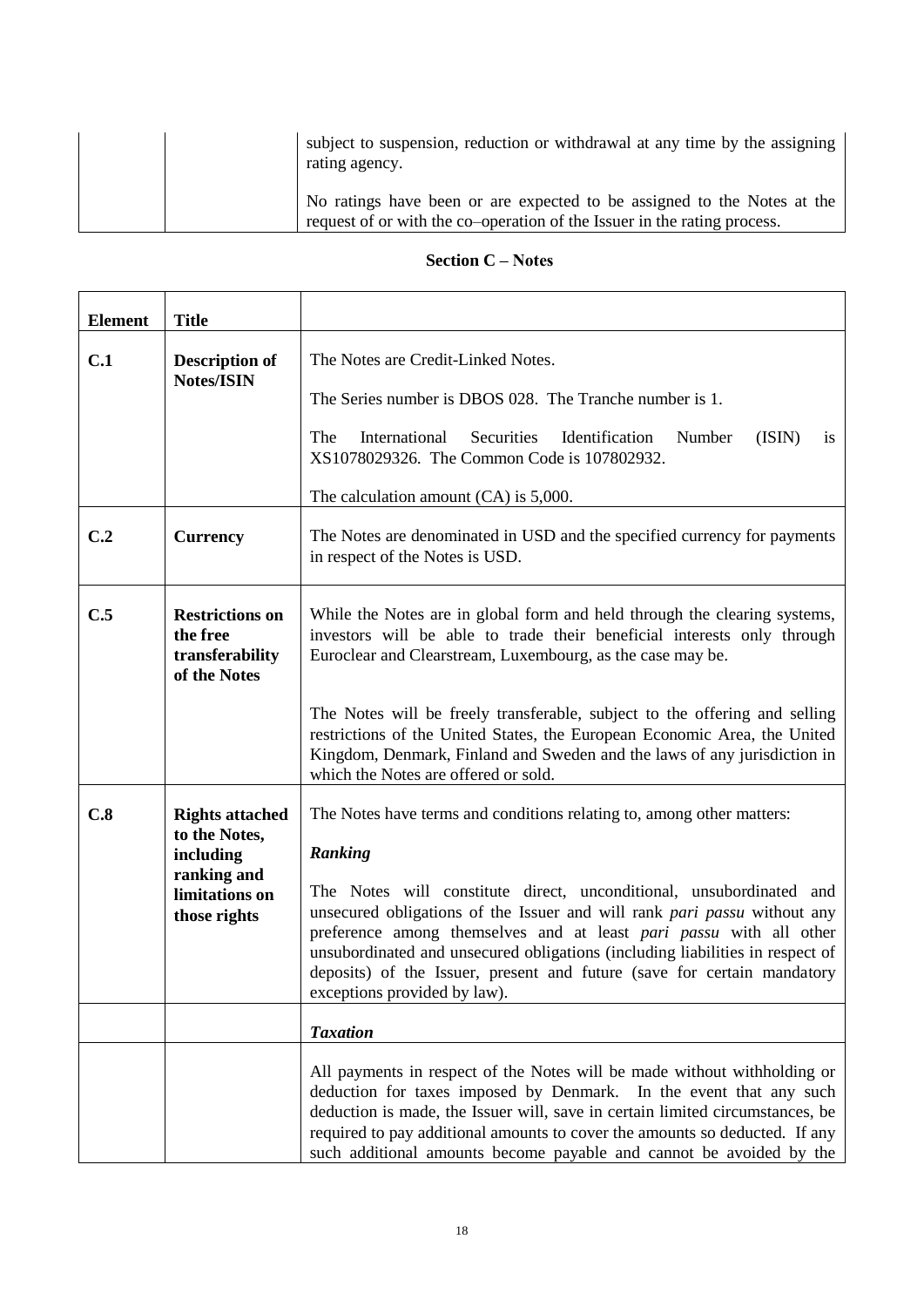<span id="page-18-0"></span>

|      |                                                                                                                                     | Issuer taking reasonable measures available to it, the Issuer may redeem the<br>Notes early by payment of the early redemption amount in respect of each<br>calculation amount.                                                                                                                                                                                                                                                                                                                                                                                                                                                                                                                                                                                                                                                                                                                                                                                                                 |
|------|-------------------------------------------------------------------------------------------------------------------------------------|-------------------------------------------------------------------------------------------------------------------------------------------------------------------------------------------------------------------------------------------------------------------------------------------------------------------------------------------------------------------------------------------------------------------------------------------------------------------------------------------------------------------------------------------------------------------------------------------------------------------------------------------------------------------------------------------------------------------------------------------------------------------------------------------------------------------------------------------------------------------------------------------------------------------------------------------------------------------------------------------------|
|      |                                                                                                                                     | <b>Negative pledge and cross default</b>                                                                                                                                                                                                                                                                                                                                                                                                                                                                                                                                                                                                                                                                                                                                                                                                                                                                                                                                                        |
|      |                                                                                                                                     | The terms of the Notes will not have the benefit of a negative pledge or a<br>cross-default.                                                                                                                                                                                                                                                                                                                                                                                                                                                                                                                                                                                                                                                                                                                                                                                                                                                                                                    |
|      |                                                                                                                                     | <b>Events of default</b>                                                                                                                                                                                                                                                                                                                                                                                                                                                                                                                                                                                                                                                                                                                                                                                                                                                                                                                                                                        |
|      |                                                                                                                                     | The terms of the Notes will contain, amongst others, the following events of<br>default: (i) default in payment of any principal or interest due in respect of<br>the Notes, continuing for a period of 5 days after the date on which notice<br>has been given to the Issuer; (ii) default in the performance or observance of<br>any other obligation of the Issuer under the Notes and such default remains<br>unremedied for 30 days after notice requiring remedy has been given to the<br>Issuer; (iii) a legal process is levied or enforced or sued out upon or against<br>any part of the assets of the Issuer which is material in its effect upon the<br>operation of the Issuer and is not discharged or stayed within 60 days of<br>having been so levied, enforced or sued out, (iv) events relating to the<br>bankruptcy of the Issuer; and (v) the Danish Financial Supervisory<br>Authority files a petition for the suspension of payments of the Issuer.                     |
|      |                                                                                                                                     | <b>Meetings</b>                                                                                                                                                                                                                                                                                                                                                                                                                                                                                                                                                                                                                                                                                                                                                                                                                                                                                                                                                                                 |
|      |                                                                                                                                     | The terms of the Notes will contain provisions for calling meetings of<br>holders to consider matters affecting their interests generally.<br>These<br>provisions permit defined majorities to bind all holders, including holders<br>who did not attend and vote at the relevant meeting and holders who voted<br>in a manner contrary to the majority.                                                                                                                                                                                                                                                                                                                                                                                                                                                                                                                                                                                                                                        |
|      |                                                                                                                                     | <b>Governing Law</b>                                                                                                                                                                                                                                                                                                                                                                                                                                                                                                                                                                                                                                                                                                                                                                                                                                                                                                                                                                            |
|      |                                                                                                                                     | English law                                                                                                                                                                                                                                                                                                                                                                                                                                                                                                                                                                                                                                                                                                                                                                                                                                                                                                                                                                                     |
| C.15 | <b>Description of</b><br>how the value<br>of the<br>investment is<br>affected by the<br>value of the<br>underlying<br>instrument(s) | The Notes are fixed rate Notes.<br>The Notes are also Credit-Linked Notes. Following the occurrence of a<br>Credit Event in respect of a Reference Entity (being, a bankruptcy or a<br>failure to pay or a restructuring in respect of the relevant Reference Entity or<br>specified obligations thereof), interest shall be determined by reference to<br>the Calculation Amount, adjusted to take into account the reference entity<br>notional amount in respect of each Reference Entity for which the conditions<br>to settlement have been satisfied prior to the credit event observation date<br>falling on or immediately preceding the interest period date and the Notes<br>will be redeemed on the Maturity Date by payment of the Final Redemption<br>Amount, which amount will be determined by reference to the value of<br>specified obligations of the each of the Reference Entities in respect of<br>which a Credit Event has occurred (as further specified in C.18 below). |
| C.17 | <b>Settlement</b>                                                                                                                   | The Notes are cash settled Notes.                                                                                                                                                                                                                                                                                                                                                                                                                                                                                                                                                                                                                                                                                                                                                                                                                                                                                                                                                               |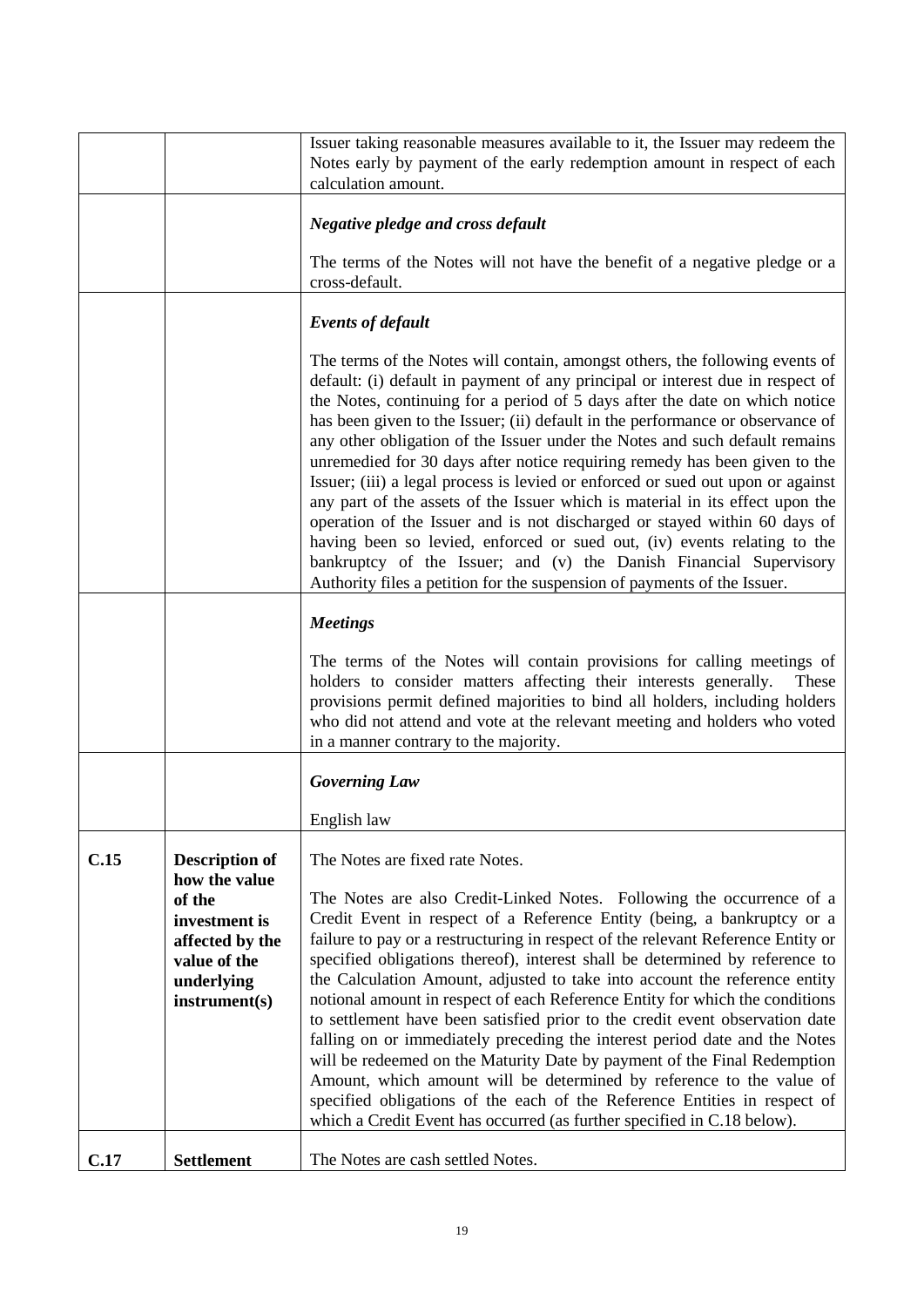<span id="page-19-0"></span>

|      | procedure of<br>derivative<br>securities     |                                                                                                                                                                                                                                                                                                                                                                                                                                                                                                                                                                                                                                                                                                                                                                                                                                                                                                                                                                                                                                                           |  |
|------|----------------------------------------------|-----------------------------------------------------------------------------------------------------------------------------------------------------------------------------------------------------------------------------------------------------------------------------------------------------------------------------------------------------------------------------------------------------------------------------------------------------------------------------------------------------------------------------------------------------------------------------------------------------------------------------------------------------------------------------------------------------------------------------------------------------------------------------------------------------------------------------------------------------------------------------------------------------------------------------------------------------------------------------------------------------------------------------------------------------------|--|
| C.18 | <b>Return on</b><br>derivative<br>securities | The interest amounts (if any) and the redemption amount due at maturity are<br>determined as follows:                                                                                                                                                                                                                                                                                                                                                                                                                                                                                                                                                                                                                                                                                                                                                                                                                                                                                                                                                     |  |
|      |                                              | <b>Interest</b>                                                                                                                                                                                                                                                                                                                                                                                                                                                                                                                                                                                                                                                                                                                                                                                                                                                                                                                                                                                                                                           |  |
|      |                                              | Fixed Rate Notes: Subject as provided in C.15, the Notes bear interest from<br>their date of issue (and including) to (but excluding) the Maturity Date at the<br>fixed rate of 6.0 per cent. indicatively (subject to a minimum of 5.50 per<br>cent). To be determined on the Trade Date.                                                                                                                                                                                                                                                                                                                                                                                                                                                                                                                                                                                                                                                                                                                                                                |  |
|      |                                              | <b>Early redemption</b>                                                                                                                                                                                                                                                                                                                                                                                                                                                                                                                                                                                                                                                                                                                                                                                                                                                                                                                                                                                                                                   |  |
|      |                                              | See "Taxation" and "Events of Default" in Element C.8 above for<br>information on early redemption in relation to the Notes.                                                                                                                                                                                                                                                                                                                                                                                                                                                                                                                                                                                                                                                                                                                                                                                                                                                                                                                              |  |
|      |                                              | In addition, if the Issuer determines that performance of its obligations under<br>the Notes or that any arrangements made to hedge its obligations under the<br>Notes has or will become illegal in whole or in part as a result of compliance<br>with any applicable present or future law (an "illegality"), the Issuer may<br>redeem the Notes early and, if and to the extent permitted by applicable law,<br>will pay an amount equal to the early redemption amount in respect of each<br>calculation amount.                                                                                                                                                                                                                                                                                                                                                                                                                                                                                                                                      |  |
|      |                                              | In the circumstances specified above, the "early redemption amount"<br>payable on any such early redemption of the Notes will be an amount<br>determined by the Calculation Agent which represents the fair market value<br>of each calculation amount of the Notes (which amount shall include<br>amounts in respect of interest) on a day selected by the Issuer (in the case of<br>an early redemption following an illegality, ignoring the relevant illegality),<br>but adjusted (except in the case of an early redemption following an event of<br>default) to account for losses, expenses and costs to the Issuer and/or its<br>affiliates of unwinding any hedging and funding arrangements in respect of<br>the Notes, provided that, for the purposes of determining the fair market<br>value of each calculation amount of the Notes following an event of default,<br>no account shall be taken of the financial condition of the Issuer which shall<br>be presumed to be able to perform fully its obligations in respect of the<br>Notes. |  |
|      |                                              | <b>Redemption at maturity</b>                                                                                                                                                                                                                                                                                                                                                                                                                                                                                                                                                                                                                                                                                                                                                                                                                                                                                                                                                                                                                             |  |
|      |                                              | Unless previously redeemed or purchased and cancelled, the Notes will be<br>redeemed at their Final Redemption Amount on the Maturity Date.                                                                                                                                                                                                                                                                                                                                                                                                                                                                                                                                                                                                                                                                                                                                                                                                                                                                                                               |  |
|      |                                              | The maturity date is 15 July 2019.                                                                                                                                                                                                                                                                                                                                                                                                                                                                                                                                                                                                                                                                                                                                                                                                                                                                                                                                                                                                                        |  |
|      |                                              | Credit-Linked Notes: Subject as provided below under "Final Redemption"<br>Amount following the occurrence of a Credit Event", the "Final Redemption                                                                                                                                                                                                                                                                                                                                                                                                                                                                                                                                                                                                                                                                                                                                                                                                                                                                                                      |  |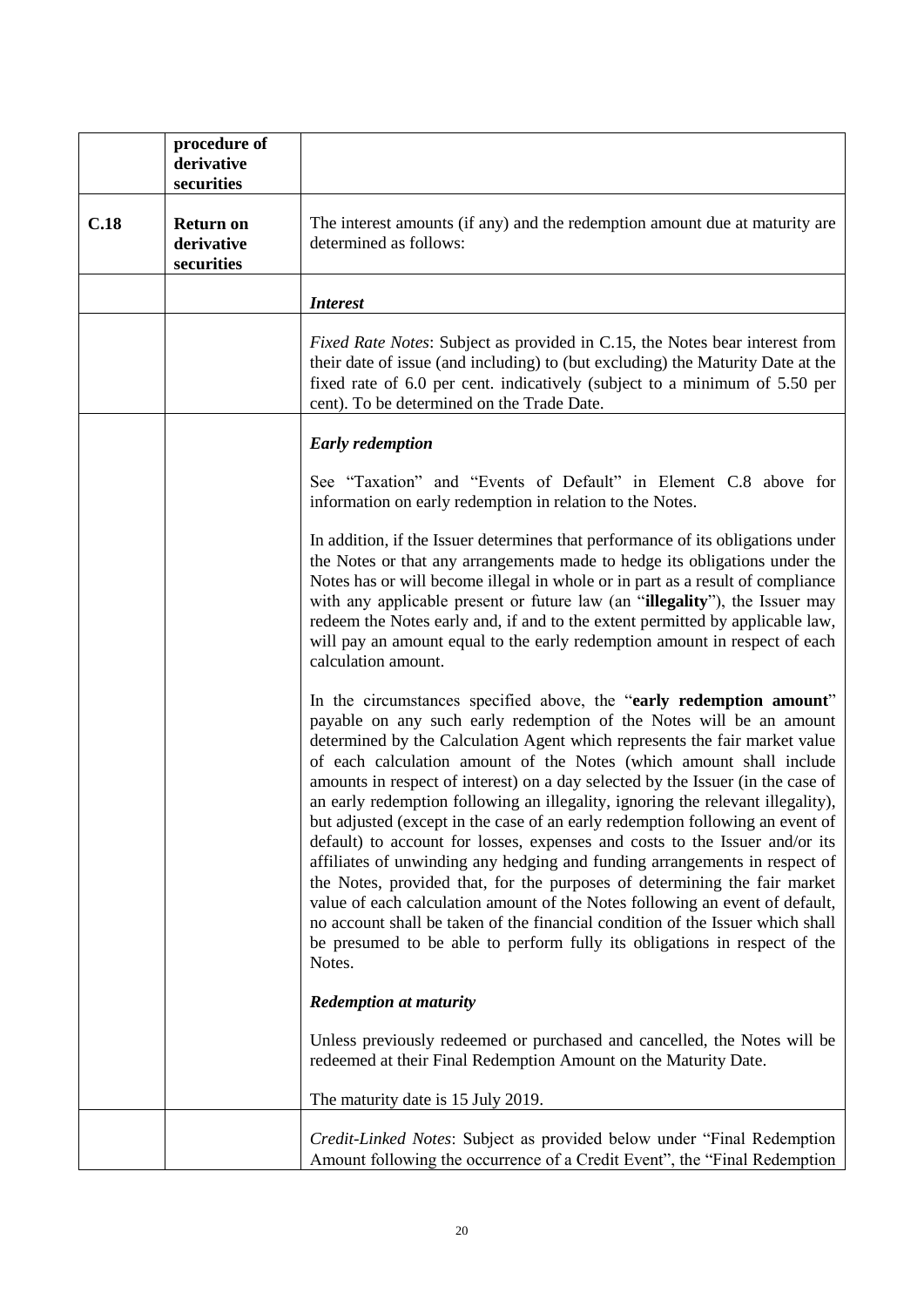|      |                                                                                                              | Amount" is par.                                                                                                                                                                                                                                                                                                                                                                            |  |  |  |  |  |  |
|------|--------------------------------------------------------------------------------------------------------------|--------------------------------------------------------------------------------------------------------------------------------------------------------------------------------------------------------------------------------------------------------------------------------------------------------------------------------------------------------------------------------------------|--|--|--|--|--|--|
|      |                                                                                                              | Final Redemption Amount following the occurrence of a Credit Event                                                                                                                                                                                                                                                                                                                         |  |  |  |  |  |  |
|      |                                                                                                              | Notwithstanding the above provisions, if conditions to settlement are<br>satisfied in respect of one or more of the specified Reference Entities, then<br>the Final Redemption Amount in respect of each Calculation Amount shall<br>instead be: the Credit-Linked Redemption Amount. For the purposes<br>thereof, the "Credit-Linked Redemption Amount" will be determined as<br>follows: |  |  |  |  |  |  |
|      |                                                                                                              | $\left[\left(CAx\left[\sum_{i=1}^{b} W_i \times FP_i\right]\right)-UC\right]$                                                                                                                                                                                                                                                                                                              |  |  |  |  |  |  |
|      |                                                                                                              |                                                                                                                                                                                                                                                                                                                                                                                            |  |  |  |  |  |  |
|      |                                                                                                              | Where:                                                                                                                                                                                                                                                                                                                                                                                     |  |  |  |  |  |  |
|      |                                                                                                              | "b" means the number of Reference Entities.                                                                                                                                                                                                                                                                                                                                                |  |  |  |  |  |  |
|      |                                                                                                              | "FP" means the final price or the auction final price, as applicable, in each<br>case, determined in respect of specified obligations of the relevant Reference<br>Entity. In the case of any Reference Entity in respect of which conditions to<br>settlement are not satisfied on or prior to the maturity date, "FP" will be<br>100%.                                                   |  |  |  |  |  |  |
|      |                                                                                                              | "UC" means the <i>pro rata</i> costs and expenses, taxes and duties incurred in<br>connection with the redemption of the Notes and/or the unwinding of any<br>hedge or related trading position.                                                                                                                                                                                           |  |  |  |  |  |  |
|      |                                                                                                              | "W <sub>i</sub> " means the reference entity notional amount of the relevant Reference<br>Entity expressed as a percentage of the sum of the reference entity notional<br>amounts in respect of all Reference Entities.                                                                                                                                                                    |  |  |  |  |  |  |
| C.19 | <b>Exercise</b><br>price/final<br>reference price                                                            | See Element C.18 above.                                                                                                                                                                                                                                                                                                                                                                    |  |  |  |  |  |  |
| C.21 | <b>Market where</b><br>Notes will be<br>traded and for<br>which the Base<br>Prospectus has<br>been published | Application has been made to the NASDAQ OMX Copenhagen A/S for the<br>Notes to be admitted to trading on the NASDAQ OMX Copenhagen A/S.                                                                                                                                                                                                                                                    |  |  |  |  |  |  |

## **Section D– Risks**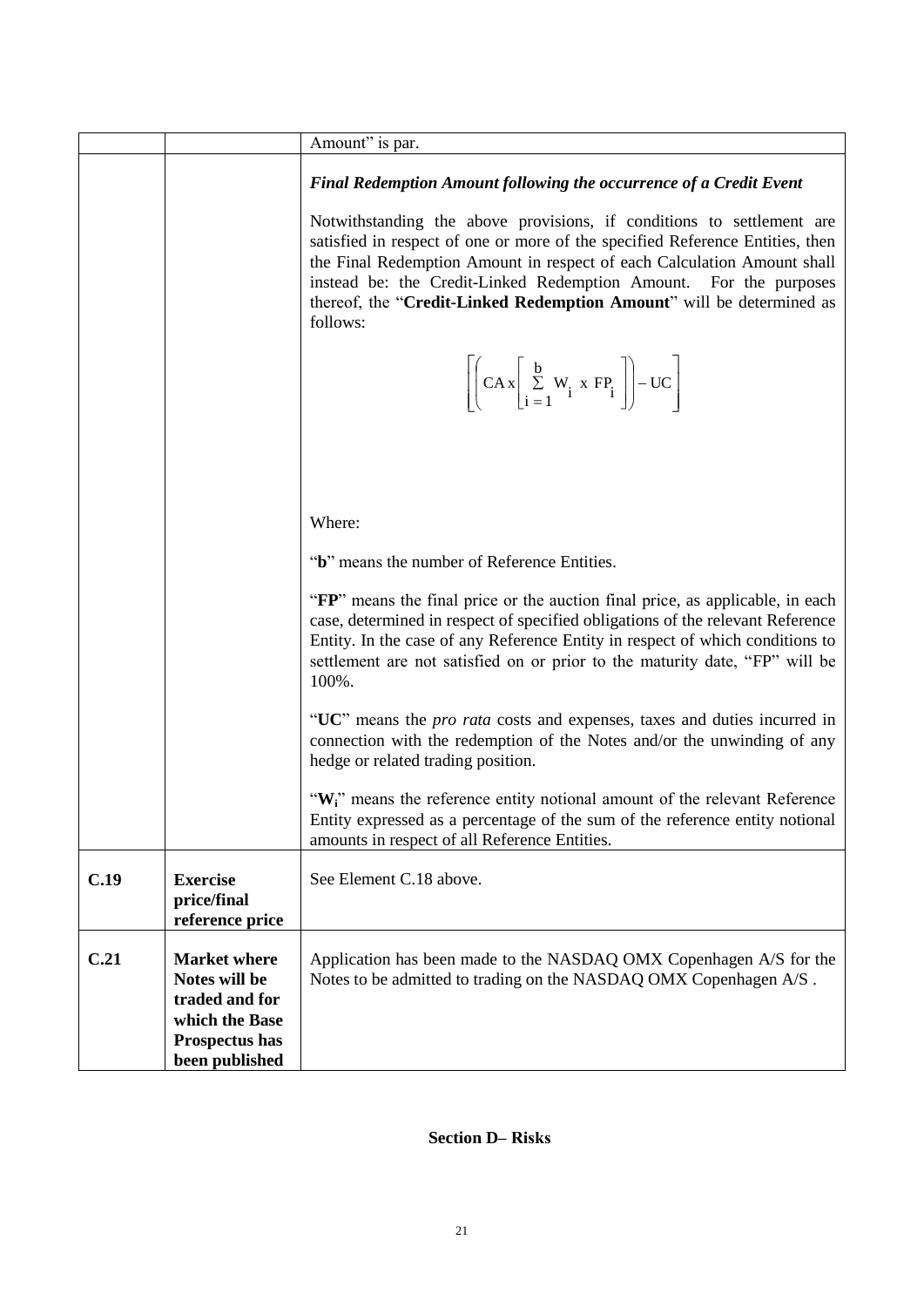| <b>Element</b> | <b>Title</b>                                                                 |                                                                                                                                                                                                                                                                                                                                                                                                                                                                                                                                                                                                                                                                                                                                                                                                                                                                                                                                                                                                                                                                                                                                                                                                    |  |  |  |  |  |
|----------------|------------------------------------------------------------------------------|----------------------------------------------------------------------------------------------------------------------------------------------------------------------------------------------------------------------------------------------------------------------------------------------------------------------------------------------------------------------------------------------------------------------------------------------------------------------------------------------------------------------------------------------------------------------------------------------------------------------------------------------------------------------------------------------------------------------------------------------------------------------------------------------------------------------------------------------------------------------------------------------------------------------------------------------------------------------------------------------------------------------------------------------------------------------------------------------------------------------------------------------------------------------------------------------------|--|--|--|--|--|
| D.2            | <b>Key risks</b><br>specific to the<br><b>Issuer</b>                         | In purchasing Notes, investors assume the risk that the Issuer may become<br>insolvent or otherwise be unable to make all payments due in respect of the<br>Notes. There is a wide range of factors which individually or together could<br>result in the Issuer becoming unable to make all payments due in respect of<br>the Notes. It is not possible to identify all such factors or to determine which<br>factors are most likely to occur, as the Issuer may not be aware of all<br>relevant factors and certain factors which it currently deems not to be<br>material may become material as a result of the occurrence of events outside<br>the Issuer's control. The Issuer has identified in the Base Prospectus a<br>number of factors which could materially adversely affect its business and<br>ability to make payments due under the Notes. These factors include:                                                                                                                                                                                                                                                                                                                |  |  |  |  |  |
|                |                                                                              | the Group is exposed to a number of risks, the categories of which<br>are credit risk, market risk, liquidity risk, operational risk, insurance<br>risk and pension risk;                                                                                                                                                                                                                                                                                                                                                                                                                                                                                                                                                                                                                                                                                                                                                                                                                                                                                                                                                                                                                          |  |  |  |  |  |
|                |                                                                              | regulatory changes could materially affect the Issuer's business;                                                                                                                                                                                                                                                                                                                                                                                                                                                                                                                                                                                                                                                                                                                                                                                                                                                                                                                                                                                                                                                                                                                                  |  |  |  |  |  |
|                |                                                                              | the Issuer will face increased capital and liquidity requirements as a<br>result of the new Basel III framework;                                                                                                                                                                                                                                                                                                                                                                                                                                                                                                                                                                                                                                                                                                                                                                                                                                                                                                                                                                                                                                                                                   |  |  |  |  |  |
|                |                                                                              | the Group may have to pay additional amounts under deposit<br>guarantee schemes or resolution funds;                                                                                                                                                                                                                                                                                                                                                                                                                                                                                                                                                                                                                                                                                                                                                                                                                                                                                                                                                                                                                                                                                               |  |  |  |  |  |
|                |                                                                              | the Group may be affected by general economic and geopolitical<br>conditions; and                                                                                                                                                                                                                                                                                                                                                                                                                                                                                                                                                                                                                                                                                                                                                                                                                                                                                                                                                                                                                                                                                                                  |  |  |  |  |  |
|                |                                                                              | the impact of European implementation of the Basel III framework.                                                                                                                                                                                                                                                                                                                                                                                                                                                                                                                                                                                                                                                                                                                                                                                                                                                                                                                                                                                                                                                                                                                                  |  |  |  |  |  |
| D.6            | <b>Key</b><br>information on<br>key risks<br>specific to the<br><b>Notes</b> | The Issuer believes that the factors summarised below represent the<br>principal risks inherent in investing in the Notes, but the Issuer may be<br>unable to pay amounts on or in connection with any Notes for other reasons<br>which may not be considered significant risks by the Issuer based on<br>information currently available to it and which it may not currently be able<br>to anticipate.                                                                                                                                                                                                                                                                                                                                                                                                                                                                                                                                                                                                                                                                                                                                                                                           |  |  |  |  |  |
|                |                                                                              | Notes may involve a high degree of risk. There are certain factors which are<br>material for the purpose of assessing the market risks associated with<br>investing in the Notes, which include, without limitation, the following: the<br>market value of the Notes will be affected by a number of factors<br>independent of the creditworthiness of the Issuer, credit ratings assigned to<br>the Issuer may not reflect all the risks associated with an investment in the<br>Notes, the Notes may not be a suitable investment for all investors, because<br>the global Notes are held by or on behalf of Euroclear Bank SA/NV and<br>Clearstream Banking, Luxembourg, investors will have to rely on the<br>clearing system procedures for transfer, payment and communication with<br>the Issuer, the recognition as eligible collateral for the Eurosystem and intra-<br>day credit operations by the Eurosystem of New Global Notes is dependent<br>upon satisfaction of the Eurosystem eligibility criteria at the relevant time,<br>taxes and expenses may be payable by holders in connection with the Notes,<br>there may be withholding under the EU Savings Directive, U.S. Foreign |  |  |  |  |  |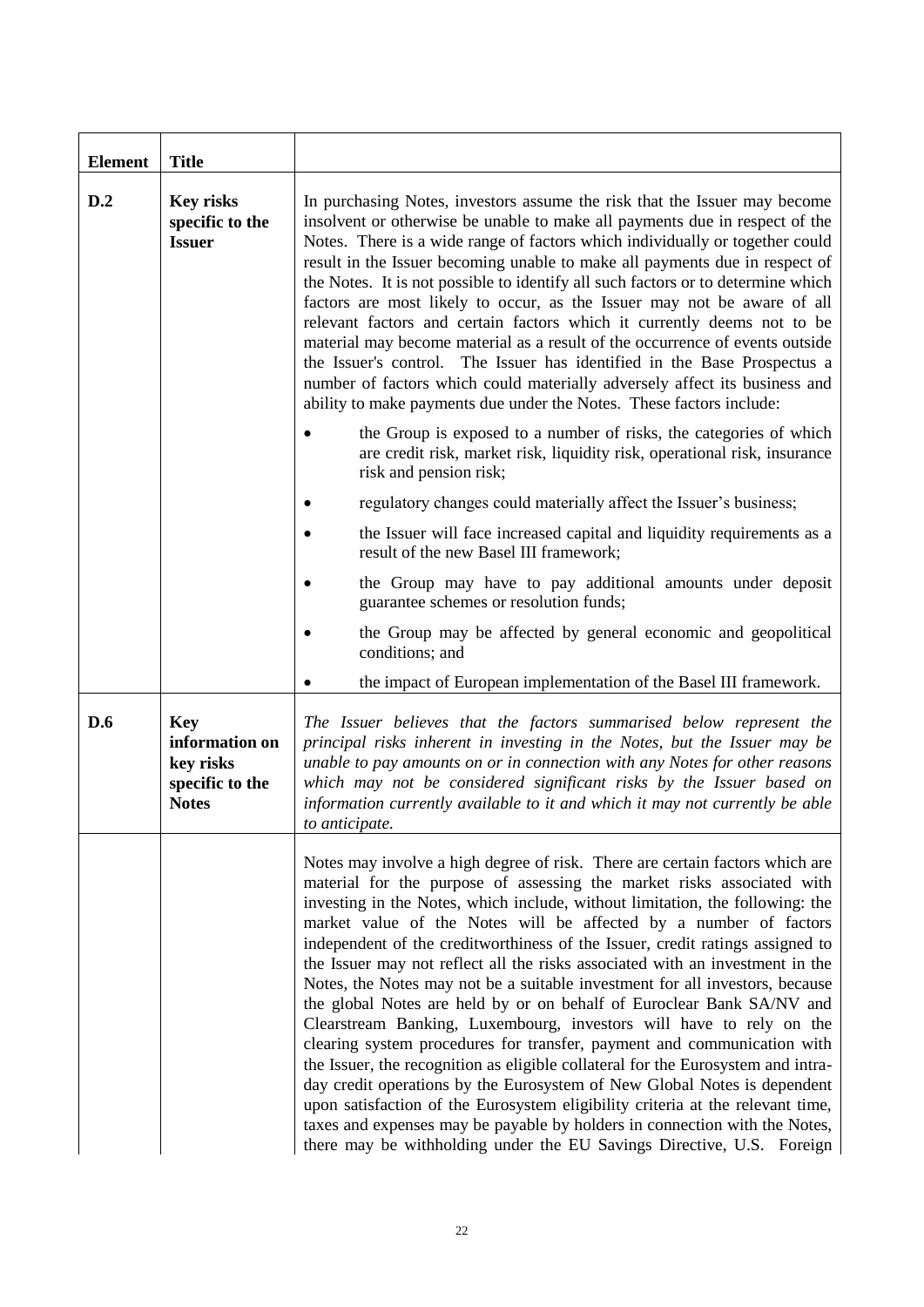| Account Tax Compliance Act withholding may affect payments on the<br>Notes, the Terms and Conditions of the Notes contain provisions which may<br>permit their modification without the consent of all investors, the value of<br>the Notes could be adversely affected by a change in applicable laws or<br>administrative practice, the Issuer has issued covered bonds and if any<br>relevant claims in respect of these covered bonds are not met out of the pool<br>of assets or the proceeds arising from it, any remaining claims will<br>subsequently rank pari passu with the Issuer's obligations under the Notes.                                                                                                                                                                                                                                                                                                                                                                                                                                                                                                                                                                                                                                                                                                                                                                                                                                                                                                                        |
|-----------------------------------------------------------------------------------------------------------------------------------------------------------------------------------------------------------------------------------------------------------------------------------------------------------------------------------------------------------------------------------------------------------------------------------------------------------------------------------------------------------------------------------------------------------------------------------------------------------------------------------------------------------------------------------------------------------------------------------------------------------------------------------------------------------------------------------------------------------------------------------------------------------------------------------------------------------------------------------------------------------------------------------------------------------------------------------------------------------------------------------------------------------------------------------------------------------------------------------------------------------------------------------------------------------------------------------------------------------------------------------------------------------------------------------------------------------------------------------------------------------------------------------------------------|
| In addition, there are certain factors which are material for the purpose of<br>assessing the risks relating to the structure of the Notes, which include,<br>without limitation, the following: [as the Issuer has the right to redeem the<br>Notes at its option, this may limit the market value of the Notes and an<br>investor may not be able to reinvest the redemption proceeds in a manner<br>which achieves a similar effective return and if the Issuer's obligations under<br>the Notes become illegal, the Issuer may redeem the Notes and the value of<br>Fixed Rate Notes may be affected by movements in market interest rates.                                                                                                                                                                                                                                                                                                                                                                                                                                                                                                                                                                                                                                                                                                                                                                                                                                                                                                     |
| There are certain additional risks associated with Credit-Linked Notes:<br>prospective investors in the Notes should understand the risks of transactions<br>involving the Notes and should reach an investment decision only after<br>careful consideration, with their advisers, of the suitability of the Notes in<br>light of their particular financial circumstances, the information set forth in<br>the Base Prospectus and the information regarding the Notes and the<br>Reference Entities to which the value of and payments in respect of the<br>Notes relate. Fluctuations in the value and/or volatility of obligations issued<br>or guaranteed by a Reference Entity may affect the value of the Notes and<br>the occurrence of a Credit Event in respect of a Reference Entity will reduce<br>the amount of interest and principal payable and may alter the timing of<br>redemption. Investors may risk losing their entire investment. Investors will<br>have no claim against any Reference Entity. Hedging arrangements of the<br>Issuer may affect the value of the Notes and there may be conflicts of<br>interest in respect of the Notes. The terms of the Notes may change by<br>reference to market convention and as a result of determinations made by a<br>relevant Credit Derivatives Determination Committee. A Reference Entity<br>may be replaced due to events beyond the control of the Issuer. The risk<br>associated with the Notes may increase as a result of changes to the Notes<br>after the issue date. |
| <b>Risk Warning</b><br>THE AMOUNT PAID ON REDEMPTION OF THE NOTES MAY BE<br>LESS THAN THE PRINCIPAL AMOUNT OF THE NOTES,<br>TOGETHER WITH ANY INTEREST, AND MAY IN CERTAIN<br>CIRCUMSTANCES BE ZERO. INVESTORS MAY LOSE THE<br>VALUE OF THEIR ENTIRE INVESTMENT, OR PART OF IT, AS<br>THE CASE MAY BE.                                                                                                                                                                                                                                                                                                                                                                                                                                                                                                                                                                                                                                                                                                                                                                                                                                                                                                                                                                                                                                                                                                                                                                                                                                              |

**Section E – Offer**

| $\mathbf{r}$ | --- |  |
|--------------|-----|--|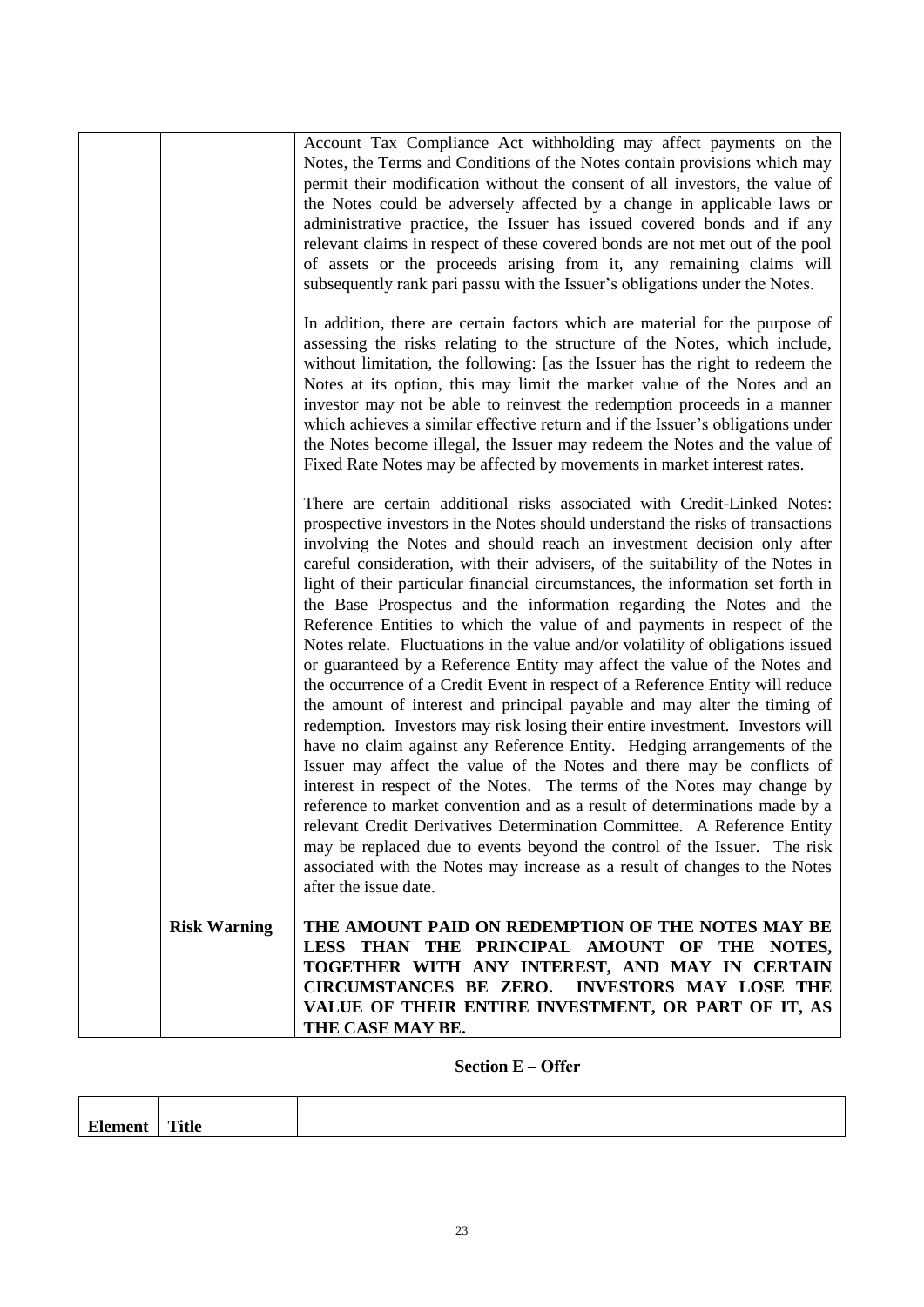| E.2b | <b>Reasons for</b><br>offer and use of<br>proceeds when<br>different from<br>making profit<br>and/or hedging<br>certain risks | The net proceeds from each issue of Notes will be applied by the Issuer to<br>meet part of its general financing requirements.                                                                                                                                                                                                                                                                                                                                                                                                                                                                                                                                                                                                                                                                                                                                                                                                                                                                                                                                                                                                                                                                                                                                                                                                                                                                                                   |  |  |  |
|------|-------------------------------------------------------------------------------------------------------------------------------|----------------------------------------------------------------------------------------------------------------------------------------------------------------------------------------------------------------------------------------------------------------------------------------------------------------------------------------------------------------------------------------------------------------------------------------------------------------------------------------------------------------------------------------------------------------------------------------------------------------------------------------------------------------------------------------------------------------------------------------------------------------------------------------------------------------------------------------------------------------------------------------------------------------------------------------------------------------------------------------------------------------------------------------------------------------------------------------------------------------------------------------------------------------------------------------------------------------------------------------------------------------------------------------------------------------------------------------------------------------------------------------------------------------------------------|--|--|--|
| E.3  | <b>Terms</b> and<br>conditions of<br>the offer                                                                                | This issue of Notes is being offered in a Non-Exempt Offer in Denmark,<br>Sweden and Luxembourg.<br>The issue price of the Notes is 99.70 per cent of their principal amount.<br>The Issuer reserves the right to cancel, in the sole and absolute discretion of<br>the issuer, the Issue of the Notes if the Issuer receives subscriptions for Notes<br>in an Aggregate Principal Amount of less than USD 1,000,000 or if the<br>issuer cannot obtain a Rate of Interest of at least 5.50%.<br>Further, the Issuer has the right to cancel the offer and the subsequent issue<br>of the Notes before 28 June 2014 if in the sole and absolute discretion of the<br>Issue, during the Offer Period, there is a domestic or international material<br>change in interest levels and/or the volatility in the underlying equities, an<br>economic, financial, political or market related material change, which in the<br>sole and absolute discretion of the Issuer makes the offering of Notes<br>inexpedient.<br>An Investor intending to acquire or acquiring any Notes in a Non-exempt<br>Offer from an Authorised Offeror will do so, and offers and sales of such<br>Notes to an Investor by such Authorised Offeror will be made, in accordance<br>with any terms and other arrangements in place between such Authorised<br>Offeror and such Investor including as to price, allocations and settlement<br>arrangements. |  |  |  |
| E.4  | <b>Interests</b><br>material to the<br>issue/offer,<br>including<br>conflicting<br>interests                                  | Not Applicable $-$ So far as the Issuer is aware, no person involved in the<br>issue of the Notes has an interest material to the offer.                                                                                                                                                                                                                                                                                                                                                                                                                                                                                                                                                                                                                                                                                                                                                                                                                                                                                                                                                                                                                                                                                                                                                                                                                                                                                         |  |  |  |
| E.7  | <b>Expenses</b><br>charged to the<br>investor                                                                                 | No expenses are being charged to an investor by the Issuer or any Authorised<br>Offeror (as defined above).                                                                                                                                                                                                                                                                                                                                                                                                                                                                                                                                                                                                                                                                                                                                                                                                                                                                                                                                                                                                                                                                                                                                                                                                                                                                                                                      |  |  |  |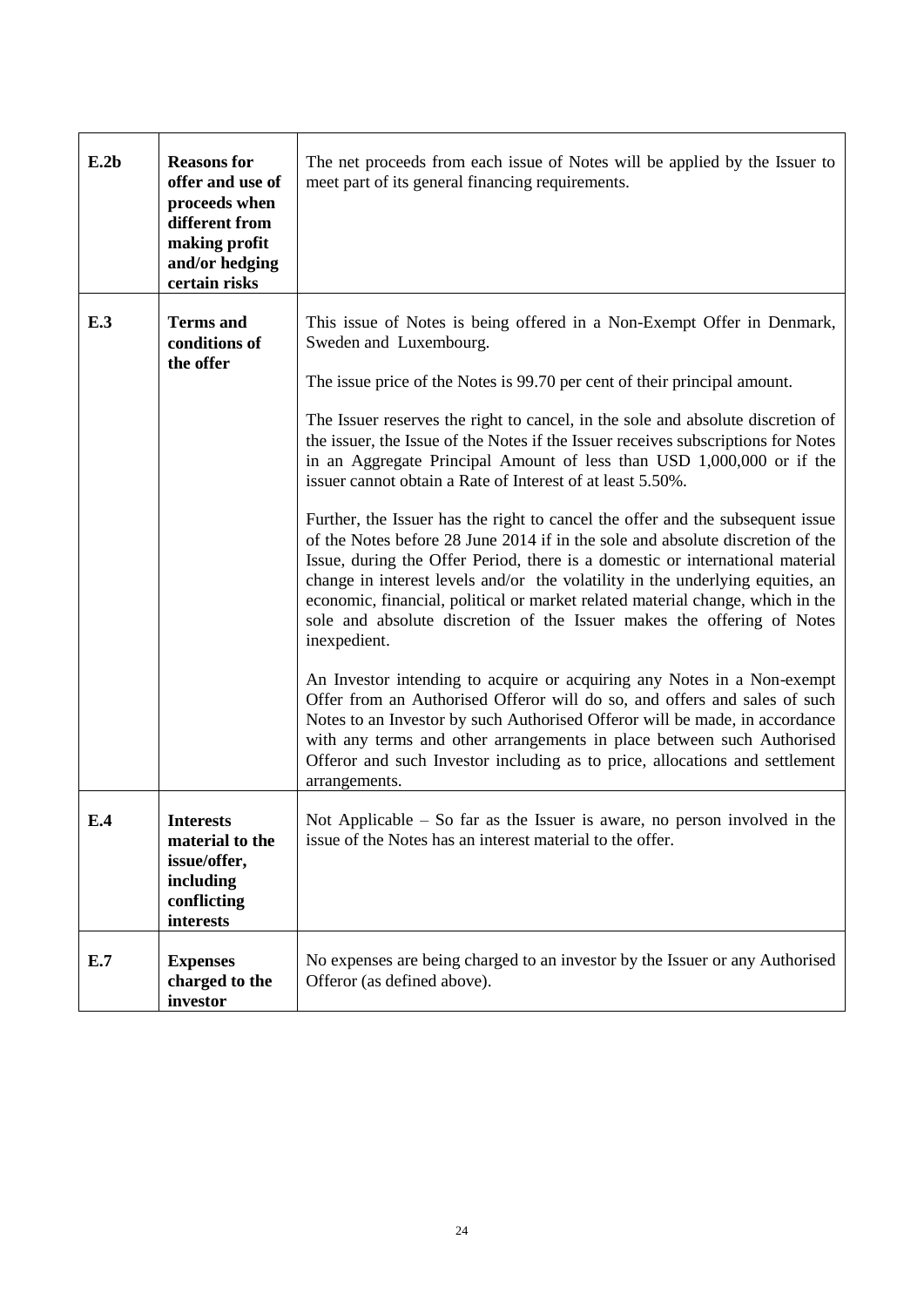### **RESUMÉ**

Resuméer består af oplysningskrav, der benævnes "Elementer". Disse Elementer er nummereret i afsnit A – E (A.1 – E.7). Dette Resumé indeholder alle de Elementer, der skal være indeholdt i et resumé for Gældsinstrumenterne og Udstederen. Da nogle Elementer ikke skal medtages, kan der forekomme huller i nummereringen af Elementerne. Selv om et Element skal indsættes i et resumé på grund af typen af værdipapirer og udsteder, er det muligt, at der ikke kan gives nogen relevante oplysninger om Elementet. I så fald skal resuméet indeholde en kort beskrivelse af Elementet med en forklaring på, hvorfor det ikke er relevant.

| <b>Element</b> |                                                                                                                                                                                                                                                                                                                                                                                                                                                                                                                                                                                                                                                                                                                                                                           |  |  |  |  |
|----------------|---------------------------------------------------------------------------------------------------------------------------------------------------------------------------------------------------------------------------------------------------------------------------------------------------------------------------------------------------------------------------------------------------------------------------------------------------------------------------------------------------------------------------------------------------------------------------------------------------------------------------------------------------------------------------------------------------------------------------------------------------------------------------|--|--|--|--|
| A.1            | Dette resumé bør læses som en indledning til Basisprospektet og de relevante Endelige<br>$\bullet$<br>Vilkår.                                                                                                                                                                                                                                                                                                                                                                                                                                                                                                                                                                                                                                                             |  |  |  |  |
|                | Enhver beslutning om investering i Gældsinstrumenter bør træffes af investoren på<br>$\bullet$<br>baggrund af Basisprospektet som helhed, herunder de dokumenter, der indgår i form<br>af henvisninger, og de relevante Endelige Vilkår.                                                                                                                                                                                                                                                                                                                                                                                                                                                                                                                                  |  |  |  |  |
|                | Hvis en sag vedrørende oplysningerne i Basisprospektet og de relevante Endelige<br>$\bullet$<br>Vilkår indbringes for en domstol i en EØS-Medlemsstat, kan sagsøger i henhold til<br>national lovgivning i den Medlemsstat, hvor sagen indbringes, være forpligtet til at<br>betale omkostningerne i forbindelse med oversættelse af Basisprospektet og de<br>relevante Endelige Vilkår, inden retssagen indledes.                                                                                                                                                                                                                                                                                                                                                        |  |  |  |  |
|                | Udstederen kan ikke ifalde et civilretligt erstatningsansvar i en sådan Medlemsstat<br>$\bullet$<br>alene på baggrund af dette resumé, herunder en oversættelse heraf, medmindre det er<br>misvisende, ukorrekt eller uoverensstemmende, når det læses sammen med de andre<br>dele af Basisprospektet og de relevante Endelige Vilkår, eller medmindre det ikke,<br>efter gennemførelsen af de relevante bestemmelser i EU-direktiv nr. 2010/73/EU i den<br>relevante Medlemsstat, indeholder nøgleoplysninger (som defineret i artikel 2.1(s) i<br>Prospektdirektivet), når det læses sammen med de andre dele af Basisprospektet og de<br>relevante Endelige Vilkår, således at investorer lettere kan tage stilling til, om de vil<br>investere i Gældsinstrumenterne. |  |  |  |  |
| A.2            | Gældsinstrumenterne kan udbydes under omstændigheder, hvor der ikke foreligger en fritagelse<br>for forpligtelsen i Prospektdirektivet til at offentliggøre et prospekt (et "Ikke-fritaget Udbud").                                                                                                                                                                                                                                                                                                                                                                                                                                                                                                                                                                       |  |  |  |  |
|                | Samtykke: Med forbehold for nedenstående betingelser giver Udstederen sit samtykke til<br>anvendelse af Basisprospektet i forbindelse med et Ikke-fritaget Udbud af Gældsinstrumenter fra<br>Danske Bank International SA og BIL Danmark, Filial af Banque Internationale à Luxembourg<br>SA (hver især en "Bemyndiget Udbyder").                                                                                                                                                                                                                                                                                                                                                                                                                                         |  |  |  |  |
|                | Udbudsperiode: Udstederens ovenfor omtalte samtykke gives for Ikke-fritagede Udbud af<br>Gældsinstrumenter i peroiden fra og med 16. juni 2014 til og med 27. juni 2014<br>("Udbudsperioden").                                                                                                                                                                                                                                                                                                                                                                                                                                                                                                                                                                            |  |  |  |  |
|                | Betingelser for samtykke: Betingelserne for Udstederens samtykke er, at det pågældende<br>samtykke a) kun er gyldigt i Udbudsperioden, b) kun omfatter anvendelse af Basisprospektet til                                                                                                                                                                                                                                                                                                                                                                                                                                                                                                                                                                                  |  |  |  |  |

#### **Afsnit A – Indledning og advarsler**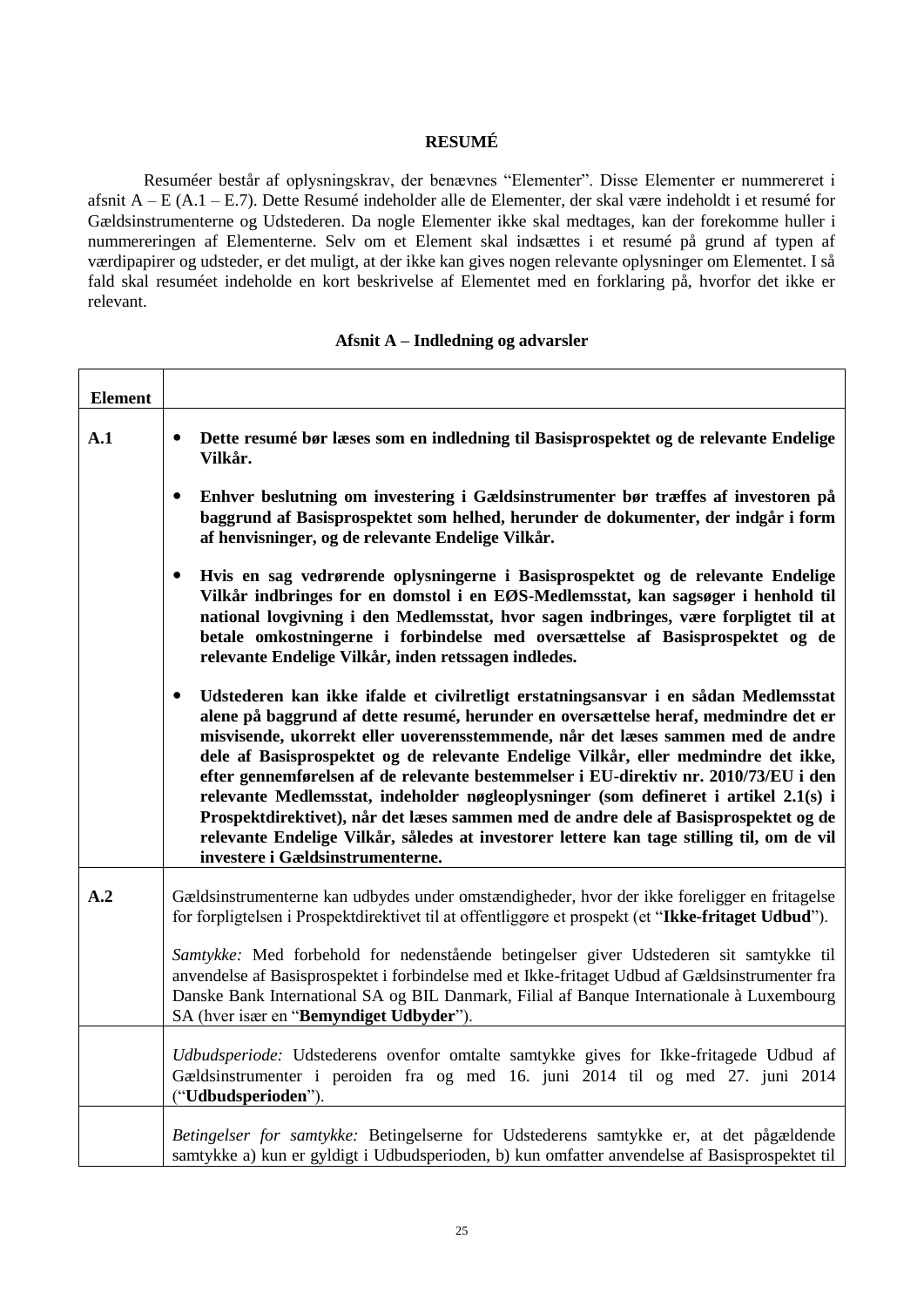|             |  | . Ikke-fritagede Udbud af den relevante Tranche af Gældsinstrumenter i Danmark, Sverige og b |  |  |
|-------------|--|----------------------------------------------------------------------------------------------|--|--|
| Luxembourg. |  |                                                                                              |  |  |
|             |  |                                                                                              |  |  |

**EN INVESTOR, DER AGTER AT KØBE, ELLER SOM KØBER, GÆLDSINSTRUMENTER I ET IKKE-FRITAGET UDBUD FRA EN BEMYNDIGET UDBYDER VIL GØRE DET I OVERENSSTEMMELSE MED DE VILKÅR OG ANDRE AFTALER, DER FORELIGGER MELLEM DEN PÅGÆLDENDE BEMYNDIGEDE UDBYDER OG DEN PÅGÆLDENDE INVESTOR, HERUNDER KURS-, FORDELINGS- OG AFVIKLINGSAFTALER, OG DET SAMME GÆLDER UDBUD OG SALG AF DE PÅGÆLDENDE GÆLDSINSTRUMENTER TIL EN INVESTOR FRA EN BEMYNDIGET UDBYDER. PÅ TIDSPUNKTET FOR UDBUDDET SKAL INVESTOR HENVENDE SIG TIL DEN BEMYNDIGEDE UDBYDER FOR OPLYSNINGER, OG DEN BEMYNDIGEDE UDBYDER VIL VÆRE ANSVARLIG FOR DE PÅGÆLDENDE OPLYSNINGER.** 

| <b>Element</b> | <b>Titel</b>                                                                                                                           |                                                                                                                                                                                                                                                                                                                                                                                                                                                                                                                                                                 |  |
|----------------|----------------------------------------------------------------------------------------------------------------------------------------|-----------------------------------------------------------------------------------------------------------------------------------------------------------------------------------------------------------------------------------------------------------------------------------------------------------------------------------------------------------------------------------------------------------------------------------------------------------------------------------------------------------------------------------------------------------------|--|
| B.1            | Juridisk navn<br>og binavn                                                                                                             | Danske Bank A/S ("Udstederen")                                                                                                                                                                                                                                                                                                                                                                                                                                                                                                                                  |  |
| B.2            | <b>Domicil/Retlig</b><br>form/<br>Lovgivning/<br>Indregistre-<br>ringsland                                                             | Udstederen blev grundlagt i Danmark. Udstederen er en forretningsbank med<br>begrænset hæftelse, der driver virksomhed i henhold til lov om finansiel<br>virksomhed.                                                                                                                                                                                                                                                                                                                                                                                            |  |
| B.4b           | <b>Kendte</b><br>udviklingsten-<br>denser, der<br>påvirker<br><b>Udstederen og</b><br>de sektorer,<br><b>Udstederen</b><br>opererer i. | Ikke relevant. Der er ingen kendte tendenser, usikkerheder, krav,<br>engagementer eller begivenheder, der med rimelig sandsynlighed vil få en<br>væsentlig indvirkning på Udstederens udsigter for det nuværende<br>regnskabsår.                                                                                                                                                                                                                                                                                                                                |  |
| B.5            | <b>Beskrivelse af</b><br>Koncernen                                                                                                     | Udstederen er moderselskab i Danske Bank-koncernen ("Koncernen").<br>Udstederen er en international detailbank, der opererer i 15 lande med fokus<br>på Norden. I Danmark betjenes kunderne også af koncernfunktioner,<br>finanscentre og datterselskaber. Koncernen har filialer i London, Hamborg<br>og Warszawa samt et repræsentationskontor i Moskva. Datterselskabet i<br>Luxembourg betjener private banking-kunder, og det samme gør<br>datterselskabet i St. Petersborg. Koncernen udfører desuden aktiviteter som<br>fondsmægler/-handler i New York. |  |
| B.9            | <b>Resultatfor-</b><br>ventninger<br>eller-skøn                                                                                        | Ikke relevant. Der er ikke anført nogen resultatforventninger eller -skøn i<br>Basisprospektet.                                                                                                                                                                                                                                                                                                                                                                                                                                                                 |  |
| B.10           | <b>Revisorforbe-</b>                                                                                                                   | Ikke relevant. Der er ikke indeholdt nogen forbehold i revisorpåtegningen,                                                                                                                                                                                                                                                                                                                                                                                                                                                                                      |  |

#### **Afsnit B – Udsteder**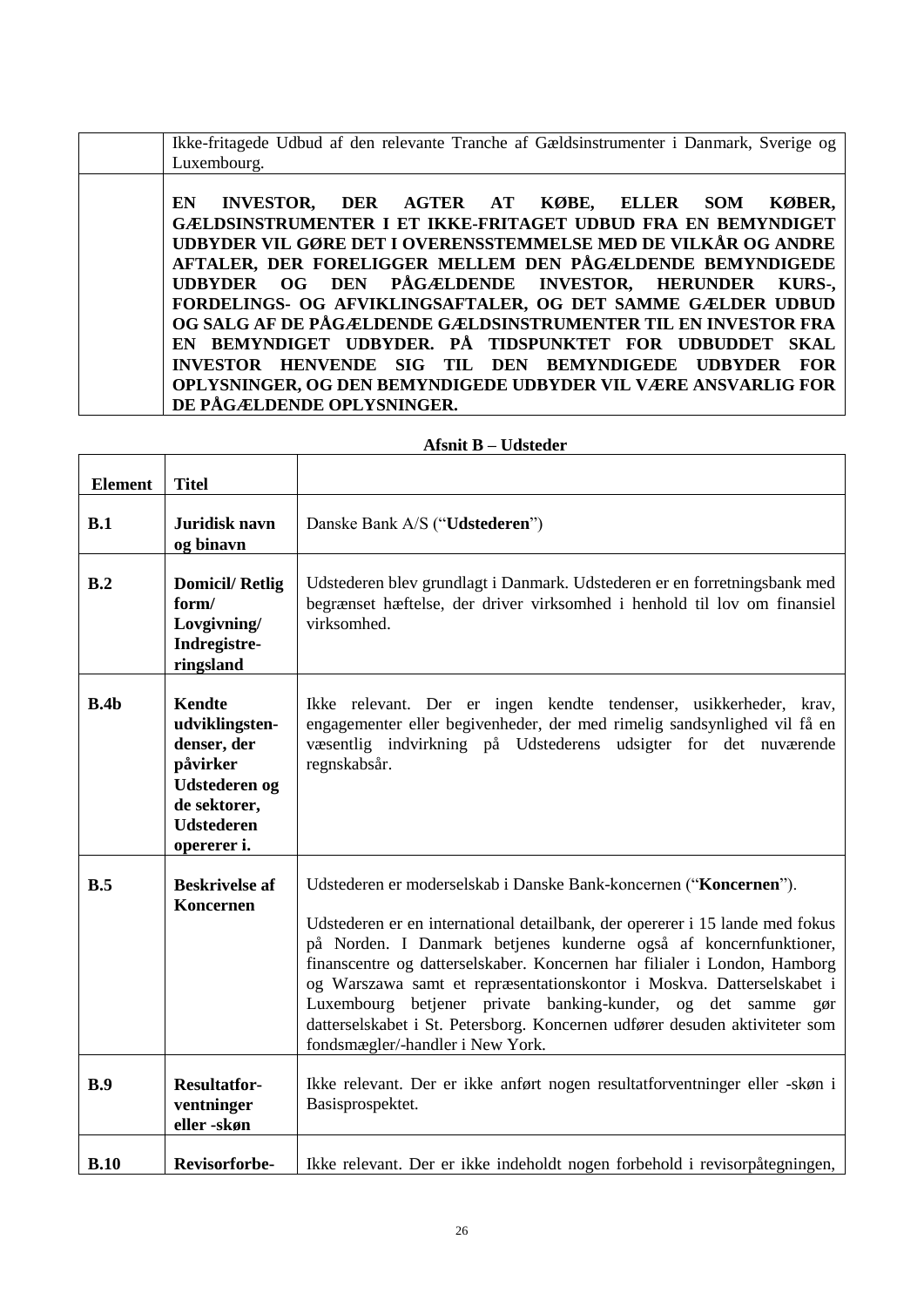|      | hold                                     | der indgår i form af henvisning i Basisprospektet.                                                        |                                                                          |                     |
|------|------------------------------------------|-----------------------------------------------------------------------------------------------------------|--------------------------------------------------------------------------|---------------------|
| B.12 | Udvalgte historiske regnskabsoplysninger |                                                                                                           |                                                                          |                     |
|      | (DKK mio.)                               |                                                                                                           | Regnskabsåret 2013                                                       | Regnskabsåret 2012* |
|      | Resultatopgørelse                        |                                                                                                           |                                                                          |                     |
|      | Samlede indtægter                        |                                                                                                           | 40.004                                                                   | 45.662              |
|      | Omkostninger                             |                                                                                                           | $-24.343$                                                                | $-24.642$           |
|      | Nedskrivninger på udlån                  |                                                                                                           | $-4.187$                                                                 | $-7.680$            |
|      | <b>Skat</b>                              |                                                                                                           | $-2.944$                                                                 | $-3.814$            |
|      | Årets resultat                           |                                                                                                           | 7.115                                                                    | 4.725               |
|      |                                          |                                                                                                           |                                                                          |                     |
|      | <b>Balance</b>                           |                                                                                                           |                                                                          |                     |
|      | Udlån                                    |                                                                                                           | 1.552.645                                                                | 1.640.656           |
|      |                                          | Aktiver vedrørende handelsporteføljen                                                                     | 695.722                                                                  | 812.966             |
|      | Andre aktiver                            |                                                                                                           | 978.690                                                                  | 1.031.327           |
|      | Samlede aktiver                          |                                                                                                           | 3.227.057                                                                | 3.484.949           |
|      | Indskud                                  |                                                                                                           | 788.269                                                                  | 783.759             |
|      |                                          | Obligationer udstedt af Realkredit Danmark                                                                | 614.196                                                                  | 614.325             |
|      |                                          | Forpligtelser vedrørende handelsporteføljen                                                               | 435.183                                                                  | 531.860             |
|      | Andre forpligtelser                      |                                                                                                           | 1.243.752                                                                | 1.417.001           |
|      | Samlede forpligtelser                    |                                                                                                           | 3.081.400                                                                | 3.346.945           |
|      |                                          |                                                                                                           |                                                                          |                     |
|      | Samlet egenkapital                       |                                                                                                           | 145.657                                                                  | 138.004             |
|      |                                          | *Som angivet i note 39, af den reviderede årsrapport for regnskabsåret der sluttede 31. december 2013, er |                                                                          |                     |
|      |                                          | der lavet justeringer i de udvalgte tal fra 2012.                                                         |                                                                          |                     |
|      | (DKK million)                            |                                                                                                           | Three months ended                                                       | Three months ended  |
|      |                                          |                                                                                                           | 31 March 2014                                                            | 31 March 2013       |
|      | Resultatopgørelse:<br>Samlede indtægter  |                                                                                                           |                                                                          |                     |
|      |                                          |                                                                                                           | 10.335                                                                   | 10.077              |
|      | Omkostninger                             |                                                                                                           | $-5.432$                                                                 | $-5.804$            |
|      | Nedskrivninger på udlån                  |                                                                                                           | $-641$                                                                   | $-1.438$            |
|      | <b>Skat</b>                              |                                                                                                           | $-818$                                                                   | $-744$              |
|      | Periodens resultat                       |                                                                                                           | 2.812                                                                    | 1.472               |
|      | <b>Balance:</b>                          |                                                                                                           |                                                                          |                     |
|      | Udlån                                    |                                                                                                           | 1.558.948                                                                | 1.619.556           |
|      |                                          | Aktiver vedrørende handelsporteføljen                                                                     | 706.906                                                                  | 831.668             |
|      | Andre aktiver                            |                                                                                                           | 175.662                                                                  | 226.529             |
|      | Samlede aktiver                          |                                                                                                           |                                                                          | 3.500.998           |
|      | Indskud                                  |                                                                                                           | 781.700                                                                  | 783.919             |
|      |                                          | Obligationer udstedt af Realkredit Danmark                                                                | 623.956                                                                  | 623.133             |
|      |                                          | Forpligtelser vedrørende handelsporteføljen                                                               | 386.249                                                                  | 544.406             |
|      | Andre forpligtelser                      |                                                                                                           | 135.832                                                                  | 132.018             |
|      |                                          | Samlede forpligtelser og egenkapital                                                                      | 3.314.218                                                                | 3.500.998           |
|      | Erklæring om,                            |                                                                                                           | Der er ikke sket nogen væsentlig ændring i Udstederens finansielle eller |                     |
|      |                                          |                                                                                                           |                                                                          |                     |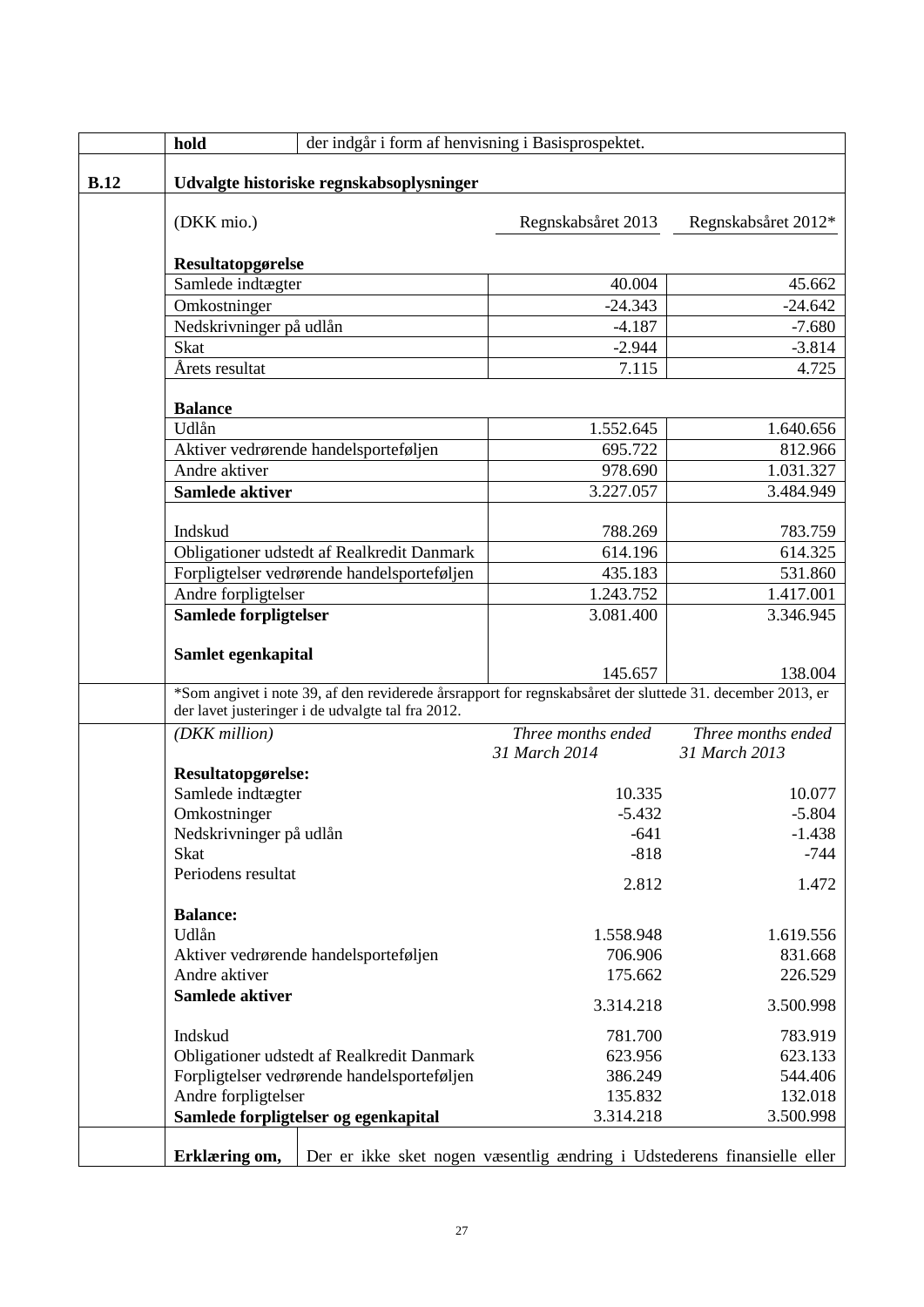|             | at der ikke er<br>sket væsentlige<br>forværringer<br><b>Beskrivelse af</b><br>væsentlige<br>ændringer i<br>den finansielle<br>eller<br>handelsmæs-<br>sige stilling | handelsmæssige stilling eller i Udstederens og dens datterselskabers<br>finansielle eller handelsmæssige stilling som helhed siden den 31. marts<br>2013, som er den sidste dag i den regnskabsperiode, for hvilken Udstederens<br>seneste regnskab er udarbejdet.<br>Der er ikke sket nogen væsentlig negativ ændring i Udstederens udsigter<br>siden den 31. december 2013, som er den sidste dag i den regnskabsperiode,<br>for hvilken Udstederens seneste reviderede regnskab er udarbejdet, undtagen<br>som oplyst i de dokumenter der er inkorporeret ved reference i<br>Basisprospektet.                                                                                   |  |
|-------------|---------------------------------------------------------------------------------------------------------------------------------------------------------------------|------------------------------------------------------------------------------------------------------------------------------------------------------------------------------------------------------------------------------------------------------------------------------------------------------------------------------------------------------------------------------------------------------------------------------------------------------------------------------------------------------------------------------------------------------------------------------------------------------------------------------------------------------------------------------------|--|
| <b>B.13</b> | Begivenheder,<br>der er<br>indtruffet for<br>nylig, og som<br>er væsentlige<br>ved<br>bedømmelsen<br>af Udstederens<br>solvens                                      | I selskabsmeddelelse nr. 14/2014 af 30. april 2014, offentliggjorde Danske<br>Bank A/S Standard & Poor's har hævet Danske Bank koncernens langsigtede<br>rating til A fra A- og den kortsigtede rating til A-1 fra A-2. Samtidig er<br>udsigterne for koncernens rating ændret til negativ fra stabil.                                                                                                                                                                                                                                                                                                                                                                             |  |
| <b>B.14</b> | Afhængighed<br>af andre<br>enheder i<br>Koncernen                                                                                                                   | Jf. Element B.5. Ikke relevant. Udstederen er ikke afhængig af andre enheder<br>i Koncernen.                                                                                                                                                                                                                                                                                                                                                                                                                                                                                                                                                                                       |  |
| <b>B.15</b> | Hovedaktivite-<br>ter                                                                                                                                               | Koncernen er den førende udbyder af finansielle ydelser i Danmark – og en<br>af de største i Norden målt på samlede aktiver pr. 31. december 2012 (kilde:<br>Finansrådet). Koncernen tilbyder sine kunder i Danmark og på sine andre<br>markeder en bred vifte af ydelser, der afhængig af det enkelte marked<br>bankvirksomhed, realkredit,<br>forsikring,<br>omfatter<br>handel,<br>leasing,<br>ejendomsmæglervirksomhed og kapitalforvaltning. Koncernen har en<br>førende markedsposition i Danmark og er en af de større banker i Nordirland<br>og Finland. Koncernen har desuden væsentlige aktiviteter på sine andre<br>hovedmarkeder i Sverige, Norge, Irland og Baltikum. |  |
| <b>B.16</b> | <b>Aktionærer</b><br>med<br>bestemmende<br>indflydelse                                                                                                              | Ikke relevant. Udstederen er ikke bekendt med nogen aktionær eller gruppe<br>af forbundne aktionærer, der direkte eller indirekte kontrollerer Udstederen.                                                                                                                                                                                                                                                                                                                                                                                                                                                                                                                         |  |
| B.17        | Kreditvurde-<br>ringer, som<br>udstederen har<br>fået                                                                                                               | Pr. datoen for dette Basisprospekt er Udstederen blevet kreditvurderet af<br>følgende kreditvurderingsbureauer: Moody's Investors Service Ltd.<br>("Moody's"), Standard & Poor's Credit Market Services Europe Limited<br>("S&P") og Fitch Ratings Ltd ("Fitch").<br>Udstederens kreditvurderinger er som følger:                                                                                                                                                                                                                                                                                                                                                                  |  |
|             |                                                                                                                                                                     | Moody's<br>S&P<br>Fitch                                                                                                                                                                                                                                                                                                                                                                                                                                                                                                                                                                                                                                                            |  |
|             |                                                                                                                                                                     | SCHEDULE 1Ikke-efterstillet,<br>Baa1<br>A<br>A                                                                                                                                                                                                                                                                                                                                                                                                                                                                                                                                                                                                                                     |  |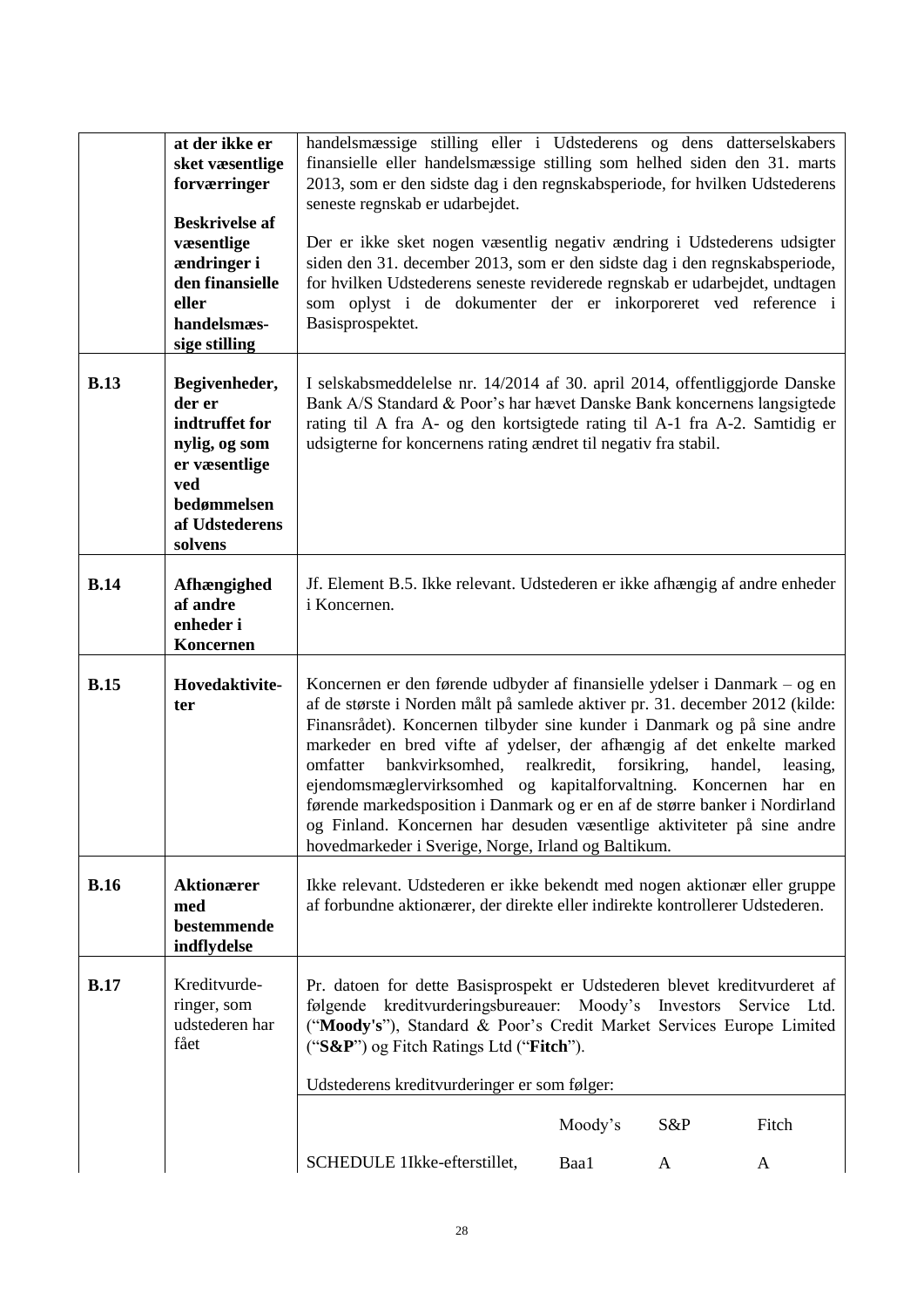| langfristet<br>seniorgæld/Udstederens<br>langsigtede misligholdelsesrating                                                                                                                                             |  |    |
|------------------------------------------------------------------------------------------------------------------------------------------------------------------------------------------------------------------------|--|----|
| SCHEDULE 2Ikke-efterstillet, P-2 A-1<br>kortfristet<br>seniorgæld/Udstederens<br>kortsigtede misligholdelsesrating                                                                                                     |  | F1 |
| Moody's, S&P og Fitch er hver især etableret i den Europæiske Union og er<br>registreret i henhold til forordning (EF) nr. 1060/2009 (med senere<br><i>andringer</i> ).                                                |  |    |
| SCHEDULE 3En kreditvurdering er ikke en anbefaling om at købe, sælge<br>eller eje værdipapirer og kan blive suspenderet, nedgraderet eller trukket<br>tilbage til enhver tid af det tildelende kreditvurderingsbureau. |  |    |
| Gældsinstrumenterne har ikke fået og forventes ikke at få tildelt nogen<br>kreditvurderinger, som Udstederen har anmodet om, eller hvor Udstederen<br>har samarbejdet i vurderingsprocessen.                           |  |    |

# **Afsnit C – Gældsinstrumenter**

| <b>Eleme</b><br>nt | <b>Titel</b>                                                   |                                                                                                                                                                                                                                                  |
|--------------------|----------------------------------------------------------------|--------------------------------------------------------------------------------------------------------------------------------------------------------------------------------------------------------------------------------------------------|
| C.1                | <b>Beskrivelse af</b><br>Gældsinstrumente                      | Gældsinstrumenterne er Kredit-realeterede Gældsinsrumenter.                                                                                                                                                                                      |
|                    | rne/ISIN                                                       | Serienummeret er DBOS 028. Tranchenummeret er 1.                                                                                                                                                                                                 |
|                    |                                                                | International Securities Identification Number (ISIN) er XS1078029326. Den<br>fælles kode er 107802932.                                                                                                                                          |
|                    |                                                                | Beregningsbeløbet (BB) er 5.000.                                                                                                                                                                                                                 |
| C.2                | <b>Valuta</b>                                                  | Gældsinstrumenterne er i USD og den angivne valuta for betalinger vedrørende<br>Gældsinstrumenterne er USD.                                                                                                                                      |
| C.5                | Indskrænkninger i<br>Gældsinstrumente<br>rnes<br>omsættelighed | Selv om Gældsinstrumenterne er i global form og besiddes gennem<br>clearingsystemerne, vil investorerne kun kunne handle med deres egentlige<br>ejerandele gennem henholdsvis Euroclear og Clearstream, Luxembourg.                              |
|                    |                                                                | Gældsinstrumenterne er frit omsættelige med forbehold for udbuds- og<br>salgsbegrænsningerne i USA, EØS, Storbritannien, Danmark, Finland og Sverige<br>og lovgivningen i enhver jurisdiktion, hvor Gældsinstrumenterne udbydes eller<br>sælges. |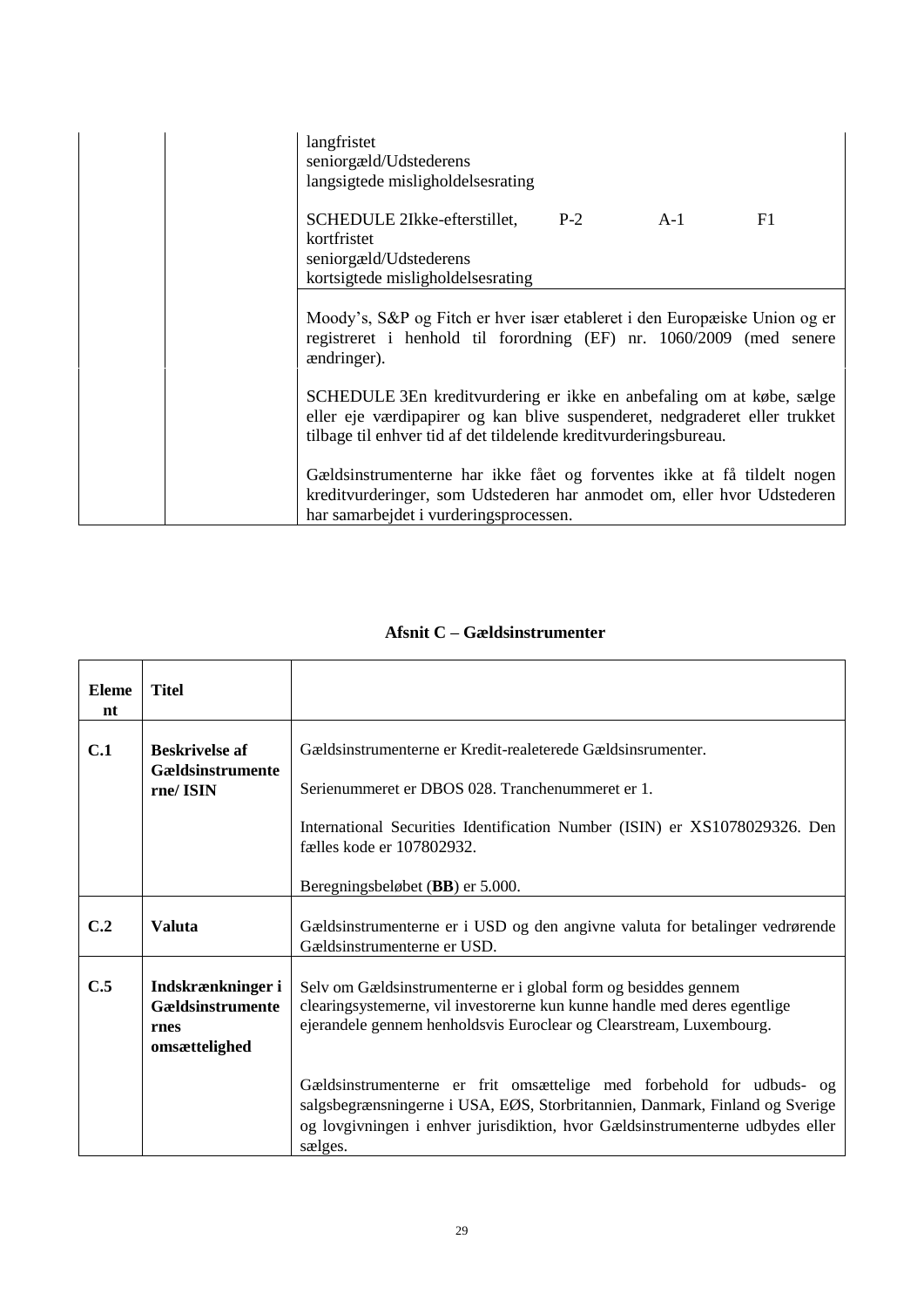| C.8 | Gældsinstrumente<br>rnes rettigheder,<br>herunder<br>rangorden og<br>begrænsninger i<br>disse rettigheder | Gældsinstrumenterne er blandt andet omfattet af vilkår og betingelser vedrørende:<br>Rangorden<br>Gældsinstrumenterne udgør direkte, ubetingede, ikke-efterstillede og usikrede<br>forpligtelser for Udstederen og har samme rettigheder og er indbyrdes<br>sideordnede, og de har mindst samme rettigheder som alle andre ikke-efterstillede<br>og usikrede nuværende og fremtidige forpligtelser (herunder forpligtelser<br>vedrørende indskud) for Udstederen (bortset fra visse ufravigelige undtagelser,<br>der er bestemt ved lov).                                                                                                                                                                                                                                                                                                                                                                                                                                                                                                                           |
|-----|-----------------------------------------------------------------------------------------------------------|---------------------------------------------------------------------------------------------------------------------------------------------------------------------------------------------------------------------------------------------------------------------------------------------------------------------------------------------------------------------------------------------------------------------------------------------------------------------------------------------------------------------------------------------------------------------------------------------------------------------------------------------------------------------------------------------------------------------------------------------------------------------------------------------------------------------------------------------------------------------------------------------------------------------------------------------------------------------------------------------------------------------------------------------------------------------|
|     |                                                                                                           | <b>Beskatning</b>                                                                                                                                                                                                                                                                                                                                                                                                                                                                                                                                                                                                                                                                                                                                                                                                                                                                                                                                                                                                                                                   |
|     |                                                                                                           | Alle betalinger vedrørende Gældsinstrumenterne sker uden skatteindeholdelse<br>eller -fradrag i Danmark. Hvis der foretages et sådant fradrag, vil Udstederen<br>undtagen i visse begrænsede tilfælde skulle betale yderligere beløb i<br>kompensation for de fradragne beløb. Hvis Udstederen skal betale sådanne<br>yderligere beløb og ikke kan undgå det ved at tage rimelige skridt, kan<br>Udstederen<br>førtidsindfri<br>Gældsinstrumenterne<br>ved<br>betaling<br>af<br>førtidsindfrielsesbeløbet vedrørende hvert beregningsbeløb.                                                                                                                                                                                                                                                                                                                                                                                                                                                                                                                         |
|     |                                                                                                           | Negativerklæringer og cross default                                                                                                                                                                                                                                                                                                                                                                                                                                                                                                                                                                                                                                                                                                                                                                                                                                                                                                                                                                                                                                 |
|     |                                                                                                           | Gældsinstrumenternes vilkår vil ikke drage fordel af nogen negativerklæringer<br>eller cross-default-bestemmelser.                                                                                                                                                                                                                                                                                                                                                                                                                                                                                                                                                                                                                                                                                                                                                                                                                                                                                                                                                  |
|     |                                                                                                           | Misligholdelsesbegivenheder                                                                                                                                                                                                                                                                                                                                                                                                                                                                                                                                                                                                                                                                                                                                                                                                                                                                                                                                                                                                                                         |
|     |                                                                                                           | vilkår<br>vil<br>Gældsinstrumenternes<br>blandt<br>andet<br>indeholde<br>følgende<br>misligholdelsesbegivenheder: 1) misligholdelse af betaling af forfalden hovedstol<br>eller rente vedrørende Gældsinstrumenterne, der fortsætter i en periode på fem<br>dage efter den dato, hvor Udstederen er blevet underrettet herom, 2)<br>misligholdelse af opfyldelsen eller overholdelsen af enhver forpligtelse for<br>Udstederen i henhold til Gældsinstrumenterne, hvis den pågældende<br>misligholdelse ikke er afhjulpet senest 30 dage efter Udstederen har modtaget<br>meddelelse om, at misligholdelsen kræves afhjulpet, 3) i tilfælde af at der<br>indledes eller håndhæves eller begæres en juridisk proces i eller mod en del af<br>Udstederens aktiver, der har væsentlig indvirkning på Udstederens drift, og denne<br>proces ikke bringes til ophør eller udsættes senest 60 dage efter den er indledt,<br>håndhævet eller begæret, 4) begivenheder vedrørende Udstederens konkurs og 5)<br>Finanstilsynets begæring om Udstederens betalingsstandsning. |
|     |                                                                                                           | Generalforsamlinger                                                                                                                                                                                                                                                                                                                                                                                                                                                                                                                                                                                                                                                                                                                                                                                                                                                                                                                                                                                                                                                 |
|     |                                                                                                           | Gældsinstrumenternes vilkår indeholder bestemmelser om indkaldelse af<br>generalforsamlinger for indehaverne til behandling af emner, der påvirker deres<br>interesser generelt. Disse bestemmelser tillader definerede majoriteter at binde<br>alle indehavere, herunder indehavere, der ikke deltager og stemmer på den<br>relevante generalforsamling, og indehavere, der stemte mod majoriteten.                                                                                                                                                                                                                                                                                                                                                                                                                                                                                                                                                                                                                                                                |
|     |                                                                                                           | Lovvalg                                                                                                                                                                                                                                                                                                                                                                                                                                                                                                                                                                                                                                                                                                                                                                                                                                                                                                                                                                                                                                                             |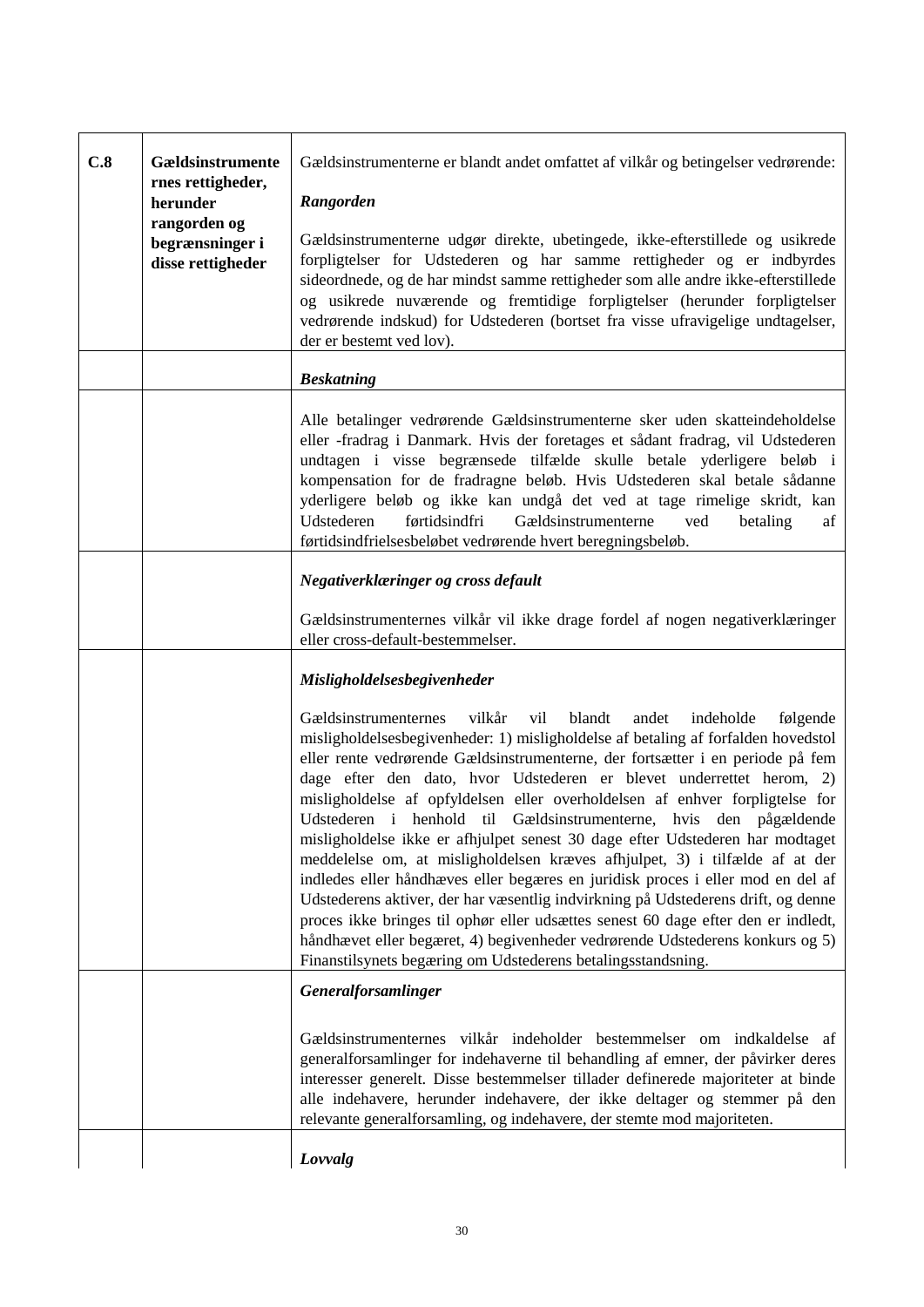|      |                                                                                                                        | Engelsk ret                                                                                                                                                                                                                                                                                                                                                                                                                                                                                                                                                                                                                                                                                                                                                                                                                                                                                                                                                                                                                  |
|------|------------------------------------------------------------------------------------------------------------------------|------------------------------------------------------------------------------------------------------------------------------------------------------------------------------------------------------------------------------------------------------------------------------------------------------------------------------------------------------------------------------------------------------------------------------------------------------------------------------------------------------------------------------------------------------------------------------------------------------------------------------------------------------------------------------------------------------------------------------------------------------------------------------------------------------------------------------------------------------------------------------------------------------------------------------------------------------------------------------------------------------------------------------|
| C.15 | Beskrivelse af,<br>hvordan værdien<br>af investeringen<br>påvirkes af det<br>eller de<br>underliggende<br>instrumenter | Gældsinstrumenterne er fastforrentede Gældsinstrumenter.<br>Gældsinstrumenterne er også Kreditrelaterede Gældsinstrumenter. Efter en<br>Kredithændelse er indtruffet i forhold til en Referencenheden (såsom, en konkurs<br>eller misligholdelse af en betaling eller en restrukturering angående den relevante<br>Reference Enhed eller specificerede forpligtelser deraf), renten skal fastsættes ud<br>fra Beregningsbeløbet, justeret så det tager højde for referenceenhedens<br>beregningsbeløb i relation til hver Referencenehed for hvilken vilkårene for<br>afregning er opfyldt for den observationsdag for kredithændelsen som falder på<br>eller umiddelbart før renteperiodedagen og Gældsinstrumenterne vil blive indfriet<br>på udløbsdagen ved betaling af det Endelige Indfrielsesbeløb, som vil blive<br>fastsat med reference til værdien af de specificerede forpligtelser for hver af de<br>Referenceenheder for hvem en Kredithændelse er indtruffet (som yderligere<br>specificeret i C.18 nedenfor. |
| C.17 | Afregningsproced<br>ure for derivater                                                                                  | Gældsinstrumenterne er kontantafregnede Gældsinstrumenter.                                                                                                                                                                                                                                                                                                                                                                                                                                                                                                                                                                                                                                                                                                                                                                                                                                                                                                                                                                   |
| C.18 | <b>Udbytte</b> af<br>derivater                                                                                         | Det eventuelle rentebeløb og indfrielsesbeløb (om nogen), der er skyldigt ved<br>udløb, fastsættes som følger:                                                                                                                                                                                                                                                                                                                                                                                                                                                                                                                                                                                                                                                                                                                                                                                                                                                                                                               |
|      |                                                                                                                        | Rente                                                                                                                                                                                                                                                                                                                                                                                                                                                                                                                                                                                                                                                                                                                                                                                                                                                                                                                                                                                                                        |
|      |                                                                                                                        | Som<br>C.15<br>Fastforrentede<br>Gældsinstrumenter:<br>fastsat<br>forrentes<br><sup>i</sup><br>Gældsinstrumenterne fra deres udstedelsesdato (og inklusiv) til (men eksklusiv)<br>med en fast rente på indikativt 6,0% (fastsættes endeligt på handelsdagen – dog<br>minimum 5,50%).                                                                                                                                                                                                                                                                                                                                                                                                                                                                                                                                                                                                                                                                                                                                         |
|      |                                                                                                                        | Førtidsindfrielse                                                                                                                                                                                                                                                                                                                                                                                                                                                                                                                                                                                                                                                                                                                                                                                                                                                                                                                                                                                                            |
|      |                                                                                                                        | Der henvises til afsnittene "Beskatning" og "Misligholdelsesbegivenheder" i<br>Element C.8 ovenfor for oplysninger om førtidsindfrielse vedrørende<br>Gældsinstrumenterne.                                                                                                                                                                                                                                                                                                                                                                                                                                                                                                                                                                                                                                                                                                                                                                                                                                                   |
|      |                                                                                                                        | Endvidere kan Udstederen, hvis Udstederen fastslår, at opfyldelse af dennes<br>forpligtelser i henhold til Gældsinstrumenterne eller at eventuelle aftaler indgået<br>for at afdække dennes forpligtelser i henhold til Gældsinstrumenterne er blevet<br>eller vil blive helt eller delvist ulovligt som følge af iagttagelse af enhver<br>nuværende eller fremtidig lov (en "ulovlighed"),<br>gældende<br>indfri<br>Gældsinstrumenterne førtidigt, og hvis og i det omfang lovgivningen tillader det,<br>betale et beløb svarende til det førtidige indfrielsesbeløb for hvert<br>beregningsbeløb,                                                                                                                                                                                                                                                                                                                                                                                                                          |
|      |                                                                                                                        | Under de ovenfor angivne omstændigheder vil "førtidsindfrielsesbeløbet", der<br>skal betales ved en sådan førtidsindfrielse af Gældsinstrumenterne, udgøre et<br>beløb fastsat af Beregningsagenten, som repræsenterer markedsværdien af hvert<br>beregningsbeløb for Gældsinstrumenterne (hvilket beløb skal inkludere                                                                                                                                                                                                                                                                                                                                                                                                                                                                                                                                                                                                                                                                                                      |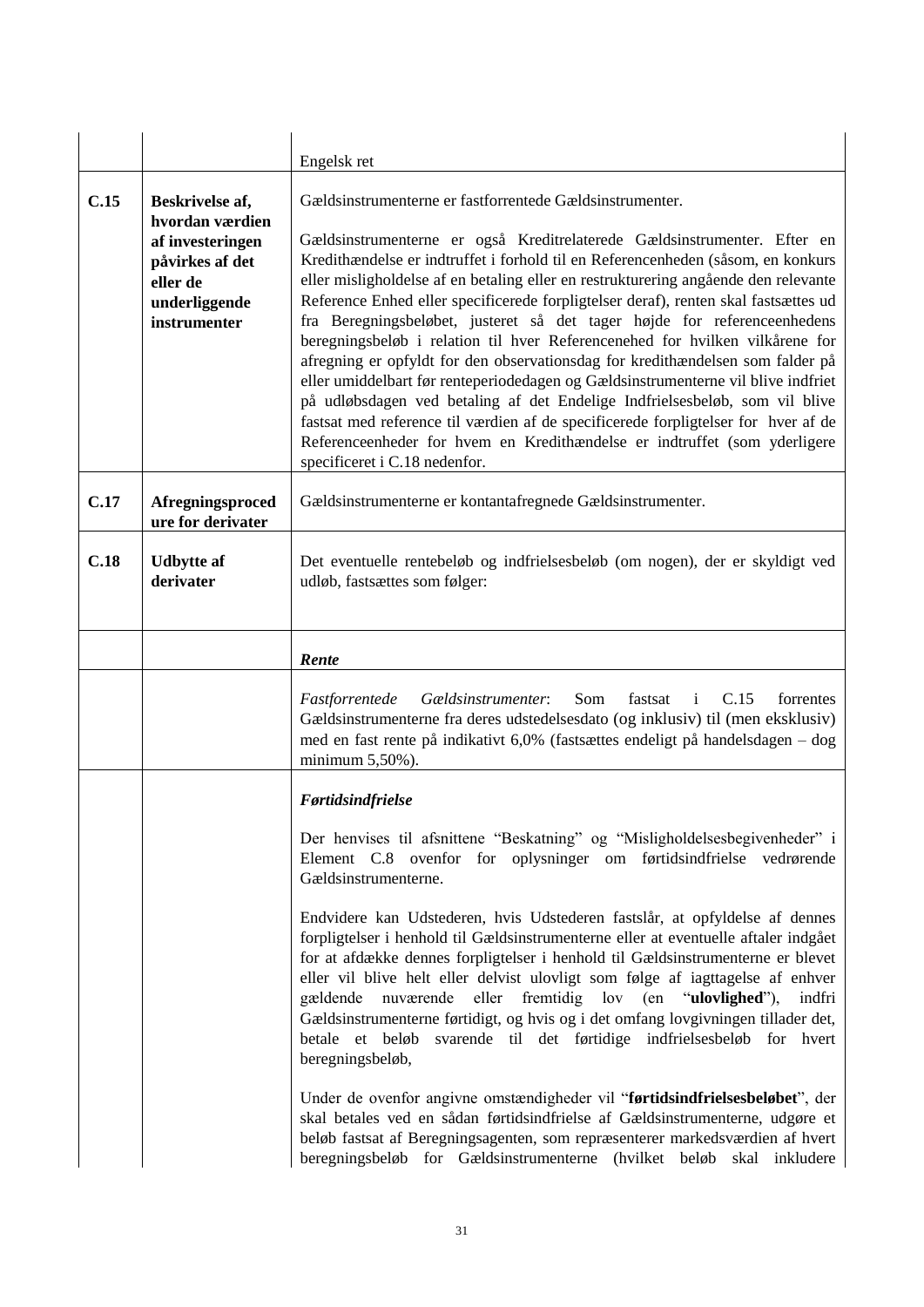rentebeløb) på den af Udstederen valgte dag (i tilfælde af førtidsindfrielse efter en ulovlighed ses bort fra den relevante ulovlighed), men reguleret (undtagen i tilfælde af førtidsindfrielse efter en misligholdelsesbegivenhed), så der tages højde for tab, udgifter og omkostninger for Udstederen og/eller dennes tilknyttede selskaber i forbindelse med afvikling af afdæknings- og finansieringsaftaler vedrørende Gældsinstrumenterne, forudsat at der ikke ved fastsættelsen af markedsværdien af hvert beregningsbeløb for Gældsinstrumenterne efter en misligholdelsesbegivenhed tages højde for Udstederens finansielle stilling, idet det forudsættes, at Udstederen fuldt ud kan opfylde sine forpligtelser vedrørende Gældsinstrumenterne.

### *Indfrielse ved udløb*

Medmindre Gældsinstrumenterne tidligere er blevet indfriet eller købt og annulleret, vil de blive indfriet til deres Endelige Indfrielsesbeløb på Udløbsdatoen.

Udløbsdatoen er 15. juli 2019.

*Kreditrelaterede Gældsinstrumenter*: Som beskrevet nedenfor under "Det Endelige Indfrielsesbeløb som følge af en Kredithændelse", udgør "Det Endelige Indfrielsesbeløb" kurs pari.

## **Det Endelige Indfrielsesbeløb som følge af en Kredithændelse**

Uanset de ovenstående bestemmelser, og hvis betingelserne for afregning er opfyldt for en eller flere af de specificerede Referenceenheder, skal det Endelige Indfrielsesbeløb for hvert Beregningsbeløb være: det Kreditrelaterede Indfrielsesbeløb. Til brug herfor vil det "**Kreditrelaterede Indfrielsesbeløb**" blive fastsat som følger:

$$
\left[ \left( C A x \left[ \sum_{i=1}^{b} W_i x SP_i \right] \right) - A O \right]
$$

Hvor:

"**b**" betyder antallet af Referenceemner.

"**SP**" betyder slutprisen eller slutprisen på en auktion, som gældende i hvert tilfælde fastsat for hver specificeret forpligtelse for det relevante Referenceemne. For ethvert Referenceemne, hvor betingelserne for indfrielse ikke er opfyldt på eller før indfrielsesdagen, er "S**P**" 100%.

"**AO**" betyder de forholdsmæssige omkostninger og udgifter, skatter og gebyrer som er afholdt i forbindelse med indfrielsen af Gældsinstrumentet og eller afviklingen af enhver afdækningsforretning eller relateret handelspositionh.

"**Wi**" betyder hovedstolen for refererenceemnet for det relevante Referenceemne udtrykt som en procent af summen af hovedstolen for referenceemnet for alle Referenceemner.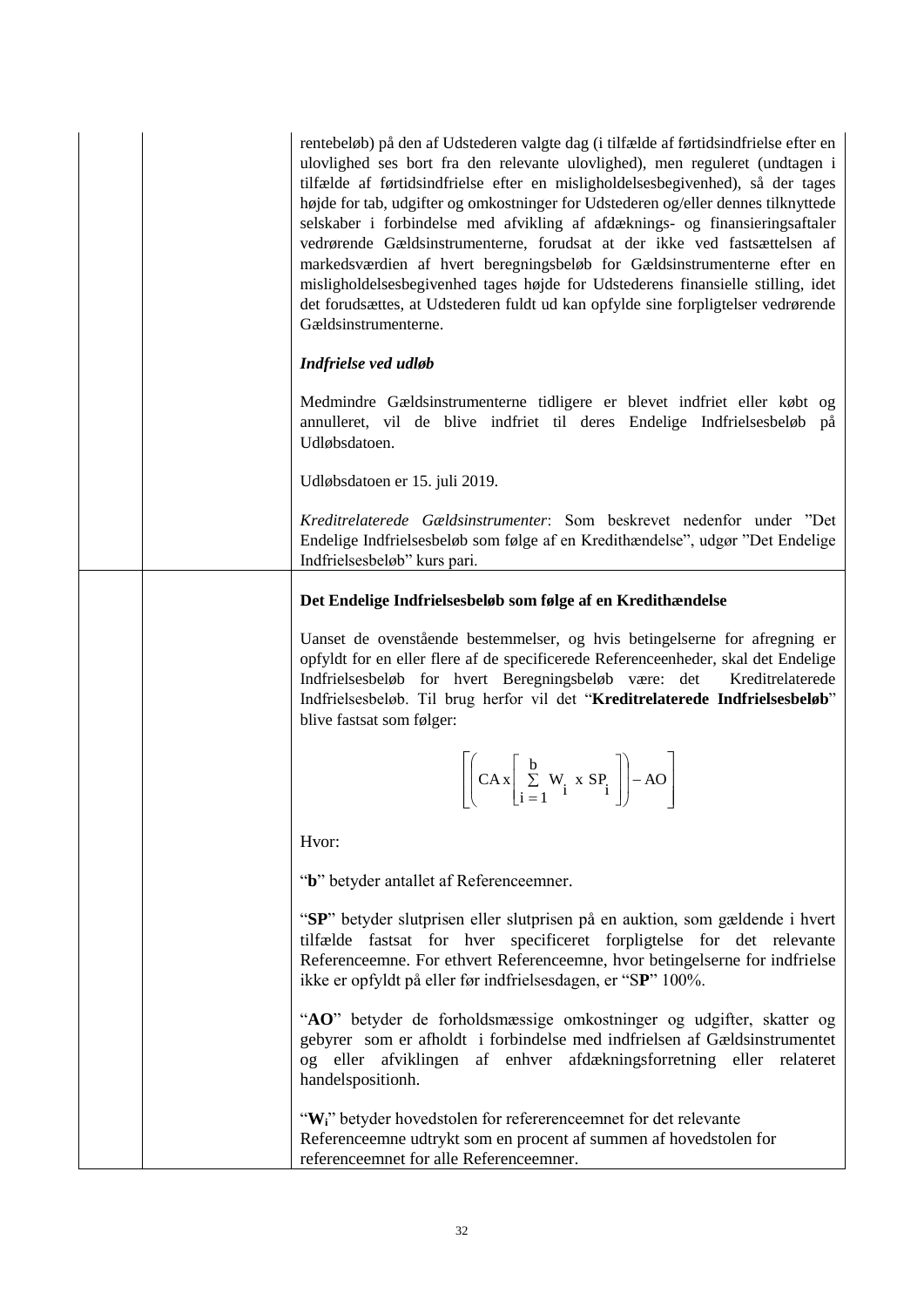| C.19 | Udnyttelseskurs/e<br>ndelig<br>referencekurs                                                                          | Jf. Element C.18 ovenfor.                                                       |
|------|-----------------------------------------------------------------------------------------------------------------------|---------------------------------------------------------------------------------|
| C.21 | Marked,<br>hvor<br>Gældsinstrumente<br>blive<br>vil<br>rne<br>handlet, og<br>som<br>Basisprospektet er<br>udstedt for | Gældsinstrumenterne er søgt optaget til handel på NASDAQ OMX Copenhagen<br>A/S. |

## **Afsnit D - Risici**

| <b>Element</b> | <b>Titel</b>                                                                            |                                                                                                                                                                                                                                                                                                                                                                                                                                                                                                                                                                                                                                                                                                                                                                                                                                                                                                                                                                                                                                     |  |
|----------------|-----------------------------------------------------------------------------------------|-------------------------------------------------------------------------------------------------------------------------------------------------------------------------------------------------------------------------------------------------------------------------------------------------------------------------------------------------------------------------------------------------------------------------------------------------------------------------------------------------------------------------------------------------------------------------------------------------------------------------------------------------------------------------------------------------------------------------------------------------------------------------------------------------------------------------------------------------------------------------------------------------------------------------------------------------------------------------------------------------------------------------------------|--|
| D.2            | De<br>vigtigste<br>der<br>risici,<br>specifikt<br>vedrører<br><b>Udstederen</b>         | Ved køb af Gældsinstrumenter påtager investor sig den risiko, at Udstederen<br>bliver insolvent eller på anden måde ude af stand til at betale alle forfaldne<br>beløb vedrørende Gældsinstrumenterne. Der er en lang række faktorer, der<br>hver især eller tilsammen kan medføre, at Udstederen bliver ude af stand til<br>at betale alle forfaldne beløb vedrørende Gældsinstrumenterne. Det er ikke<br>muligt at identificere alle disse faktorer eller fastslå, hvilke faktorer der mest<br>sandsynligt indtræffer, idet Udstederen muligvis ikke er bekendt med alle<br>relevante faktorer, og visse faktorer, som Udstederen på nuværende tidspunkt<br>ikke anser for væsentlige, kan blive væsentlige som følge af begivenheder<br>uden for Udstederens kontrol. I Basisprospektet har Udstederen identificeret<br>en række faktorer, der kan få en væsentlig negativ indvirkning på dennes<br>virksomhed og evne til at betale forfaldne beløb i henhold til<br>Gældsinstrumenterne. Disse faktorer omfatter blandt andet: |  |
|                |                                                                                         | Koncernen er udsat for en række risici inden for kategorierne<br>kreditrisiko,<br>driftsrisiko,<br>markedsrisiko,<br>likviditetsrisiko,<br>forsikringsrisiko og pensionsrisiko,                                                                                                                                                                                                                                                                                                                                                                                                                                                                                                                                                                                                                                                                                                                                                                                                                                                     |  |
|                |                                                                                         | lovgivnings- og tilsynsmæssige ændringer kan få en væsentlig<br>indvirkning på Udstederens virksomhed,                                                                                                                                                                                                                                                                                                                                                                                                                                                                                                                                                                                                                                                                                                                                                                                                                                                                                                                              |  |
|                |                                                                                         | Udstederen står over for skærpede kapital- og likviditetskrav som<br>følge af det nye Basel III-regelsæt,                                                                                                                                                                                                                                                                                                                                                                                                                                                                                                                                                                                                                                                                                                                                                                                                                                                                                                                           |  |
|                |                                                                                         | Koncernen vil muligvis skulle betale yderligere beløb i henhold til<br>indskudsgarantiordninger eller afviklingsfonde,                                                                                                                                                                                                                                                                                                                                                                                                                                                                                                                                                                                                                                                                                                                                                                                                                                                                                                              |  |
|                |                                                                                         | Koncernen kan blive påvirket af generelle samfundsøkonomiske<br>٠<br>eller geopolitiske forhold, og                                                                                                                                                                                                                                                                                                                                                                                                                                                                                                                                                                                                                                                                                                                                                                                                                                                                                                                                 |  |
|                |                                                                                         | virkningen af den europæiske implementering af Basel III.                                                                                                                                                                                                                                                                                                                                                                                                                                                                                                                                                                                                                                                                                                                                                                                                                                                                                                                                                                           |  |
| D. 6           | Nøgleoplysning<br>de<br>er<br>om<br>vigtigste risici,<br>der<br>er<br>specifikke<br>for | Udstederen vurderer, at de nedenfor opsummerede faktorer udgør de<br>vigtigste iboende risici ved investering i Gældsinstrumenterne, men<br>Udstederen vil muligvis ikke kunne betale beløb på eller i forbindelse med<br>Gældsinstrumenterne af andre grunde, som muligvis ikke betragtes som<br>væsentlige risici af Udstederen baseret på de oplysninger, som på nuværende                                                                                                                                                                                                                                                                                                                                                                                                                                                                                                                                                                                                                                                       |  |
|                | Gældsinstrume                                                                           | tidspunkt foreligger for Udstederen, og som Udstederen på nuværende                                                                                                                                                                                                                                                                                                                                                                                                                                                                                                                                                                                                                                                                                                                                                                                                                                                                                                                                                                 |  |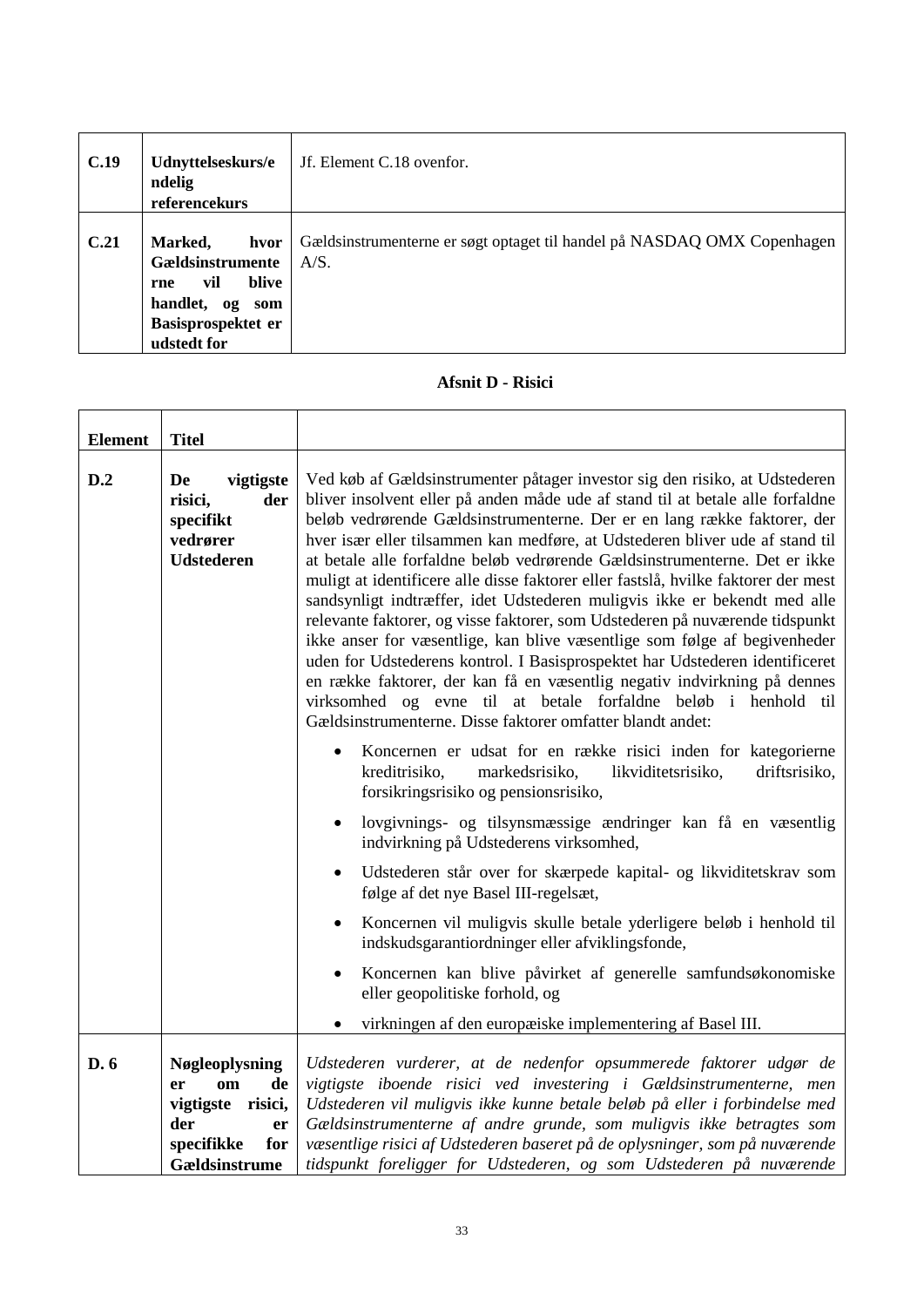| nterne | tidspunkt muligvis ikke er i stand til at forudse.                                                                                                                                                                                                                                                                                                                                                                                                                                                                                                                                                                                                                                                                                                                                                                                                                                                                                                                                                                                                                                                                                                                                                                                                                                                                                                                                                                                                                                                                                                                                                                                                                                                                                                                                                                                                                                                                                                                                                                                                                                                                     |
|--------|------------------------------------------------------------------------------------------------------------------------------------------------------------------------------------------------------------------------------------------------------------------------------------------------------------------------------------------------------------------------------------------------------------------------------------------------------------------------------------------------------------------------------------------------------------------------------------------------------------------------------------------------------------------------------------------------------------------------------------------------------------------------------------------------------------------------------------------------------------------------------------------------------------------------------------------------------------------------------------------------------------------------------------------------------------------------------------------------------------------------------------------------------------------------------------------------------------------------------------------------------------------------------------------------------------------------------------------------------------------------------------------------------------------------------------------------------------------------------------------------------------------------------------------------------------------------------------------------------------------------------------------------------------------------------------------------------------------------------------------------------------------------------------------------------------------------------------------------------------------------------------------------------------------------------------------------------------------------------------------------------------------------------------------------------------------------------------------------------------------------|
|        | Gældsinstrumenterne kan indebære en høj grad af risiko. Der er visse<br>faktorer, der er væsentlige for at vurdere de markedsrisici, der er forbundet<br>med investering i Gældsinstrumenterne, herunder, men ikke begrænset til,<br>følgende: markedsværdien af Gældsinstrumenterne påvirkes af en række<br>Udstederens<br>forhold,<br>uafhængige<br>af<br>der<br>kreditværdighed;<br>er<br>kreditvurderinger, der er tildelt Udstederen, vil muligvis ikke afspejle alle de<br>risici, der er forbundet med en investering i Gældsinstrumenterne;<br>Gældsinstrumenterne vil muligvis ikke være en egnet investering for alle<br>investorer; idet de globale Gældsinstrumenter ejes af eller på vegne af<br>Euroclear Bank SA/NV og Clearstream Banking, Luxembourg, vil<br>investorerne være nødt til at henholde sig til clearingsystemernes procedurer<br>for overdragelse, betaling og kommunikation med Udstederen;<br>Eurosystemets anerkendelse af Nye Globale Gældsinstrumenter som<br>passende sikkerhed for Eurosystemet og for intradag kreditoperationer<br>afhænger af opfyldelse af Eurosystemets udvælgelseskriterier på det<br>pågældende tidspunkt; indehaverne vil muligvis skulle betale skatter, afgifter<br>og udgifter i forbindelse med Gældsinstrumenterne; der vil muligvis ske<br>skatteindeholdelse i<br>EU's<br>henhold<br>til<br>Rentebeskatningsdirektiv;<br>skatteindeholdelse i henhold til den amerikanske lov Foreign Account Tax<br>Compliance Act kan påvirke betalinger på Gældsinstrumenterne;<br>Gældsinstrumenternes vilkår kan indeholde bestemmelser, som giver<br>mulighed for ændring uden alle investorers samtykke; værdien af<br>Gældsinstrumenterne kan blive negativt påvirket af en ændring i gældende<br>lovgivning eller administrativ praksis; Udstederen har udstedt særligt<br>dækkede obligationer, og hvis et relevant krav vedrørende disse særligt<br>dækkede obligationer ikke opfyldes af aktivpoolen eller provenuet herfra, vil<br>resterende krav efterfølgende være sidestillet med Udstederens forpligtelser i<br>henhold til Gældsinstrumenterne. |
|        | Desuden er der visse faktorer, der er væsentlige for vurderingen af de risici,<br>der vedrører Gældsinstrumenternes opbygning, herunder, men ikke<br>begrænset til, følgende: hvis Udstederens forpligtelser i henhold til<br>Gældsinstrumenterne bliver ulovlige, vil Udstederen muligvis indfri<br>Gældsinstrumenterne.                                                                                                                                                                                                                                                                                                                                                                                                                                                                                                                                                                                                                                                                                                                                                                                                                                                                                                                                                                                                                                                                                                                                                                                                                                                                                                                                                                                                                                                                                                                                                                                                                                                                                                                                                                                              |
|        | yderligere<br>forbundet<br>Kreditrelaterede<br>risici<br>Der<br>vise<br>med<br>er<br>Gældsinstrumenter: potentielle investorer i Gældsinstrumenterne bør forstå<br>risiciene ved transkationer med Gældsinstrumenterne og bør kun træffe en<br>investeringsbeslutning efter grundige overvejelser, sammen med deres<br>rådgivere, om egnetheden af Gældsinstrumenterne set i lyset af deres<br>specifikke finansielle omstændigheder, informationen<br>fremsat<br>Basisprospektet<br>og informationen vedrørende Gældsinstrumenterne og<br>Referenceemnerne<br>hvortil<br>værdien<br>af<br>betalingerne<br>$_{\text{og}}$<br>på<br>Gældsinstrumenterne er relateret. Ændringerne i værdien og/eller<br>volatiliteten af forpligtelserne udstedt eller garanteret af et Referenceemne<br>kan påvirke værdien af Gældsinstrumenterne og forekomsten af en<br>Kredithændelse for et Referenceemne vil reducere mængden af rente og<br>nominelt beløb og kan ændre timingen af indfrielsen. Investorer kan risikere<br>at tabe hele deres investering. Investorer vil ikke have noget krav mod et                                                                                                                                                                                                                                                                                                                                                                                                                                                                                                                                                                                                                                                                                                                                                                                                                                                                                                                                                                                                                          |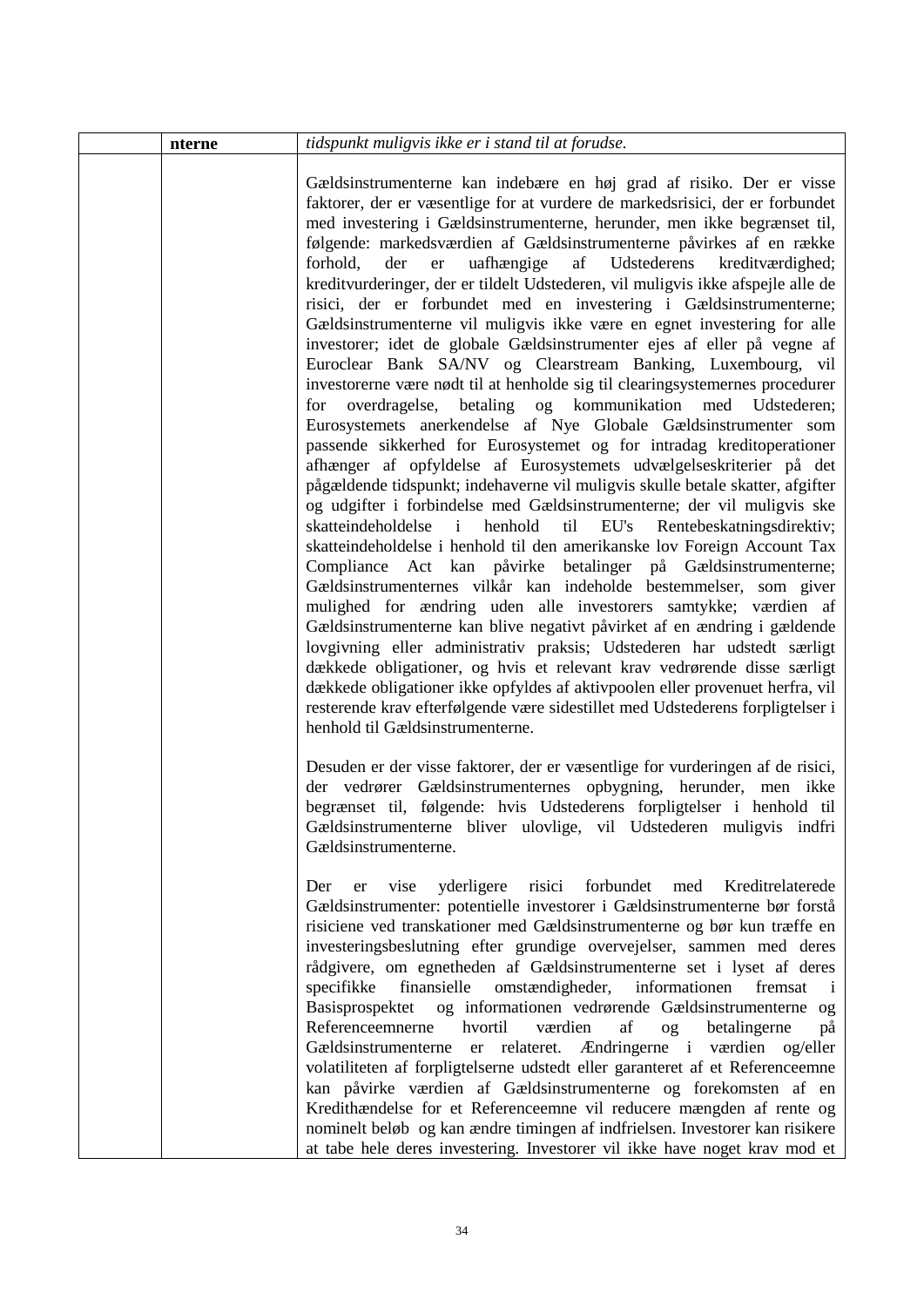|                       | Referenceemene. Udsteders afdækningsforretning(er) kan påvirke værdien af<br>Gældsinstrumenterne og der kan være interessekonflikter i forhold til<br>Gældsinstrumenterne. Vilkårene for Gældsinstrumenterne kan blive ændret<br>med reference til markedskonventionerne og som et resultat af en relevant<br>Kreditderivat Fastsættelses Komite. Er Referenceemne kan blive udskiftet på<br>grund af hændelser uden for udstederens kontrol. Risikoen forbundet med<br>Gældsinstrumenterne kan blive forøget som et resultat af ændringer til<br>Gældsinstrumenterne efter udstedelsesdagen. |
|-----------------------|-----------------------------------------------------------------------------------------------------------------------------------------------------------------------------------------------------------------------------------------------------------------------------------------------------------------------------------------------------------------------------------------------------------------------------------------------------------------------------------------------------------------------------------------------------------------------------------------------|
| <b>Risikoadvarsel</b> | <b>BETALES VED INDFRIELSE</b><br>BELØB,<br>DER<br>DET<br>AF<br>GÆLDSINSTRUMENTERNE, KAN VÆRE<br><b>MINDRE</b><br><b>END</b><br>GÆLDSINSTRUMENTERNES HOVEDSTOL PLUS PÅLØBET<br>RENTE OG KAN UNDER VISSE OMSTÆNDIGHEDER VÆRE NUL.<br><b>INVESTORER KAN MISTE VÆRDIEN AF HENHOLDSVIS HELE</b><br>ELLER EN DEL AF DERES INVESTERING.                                                                                                                                                                                                                                                              |

# **Afsnit E – Udbud**

٦

| <b>Element</b> | <b>Titel</b>                                                                                                                                                                |                                                                                                                                                                                                                                                                                                                                                                                                                                                                                                                                                                                                                                                                                                                                                                                                                                                                                                    |
|----------------|-----------------------------------------------------------------------------------------------------------------------------------------------------------------------------|----------------------------------------------------------------------------------------------------------------------------------------------------------------------------------------------------------------------------------------------------------------------------------------------------------------------------------------------------------------------------------------------------------------------------------------------------------------------------------------------------------------------------------------------------------------------------------------------------------------------------------------------------------------------------------------------------------------------------------------------------------------------------------------------------------------------------------------------------------------------------------------------------|
| E.2b           | <b>Baggrund</b><br>for<br>udbuddet<br>og<br>af<br>anvendelse<br>når<br>provenu,<br>der ikke er tale<br>om at generere<br>overskud<br>og/eller<br>afdække<br>visse<br>risici | Nettoprovenuet fra de enkelte udstedelser af Gældsinstrumenter vil blive<br>anvendt af Udstederen til opfyldelse af generelle finansieringskrav.                                                                                                                                                                                                                                                                                                                                                                                                                                                                                                                                                                                                                                                                                                                                                   |
| E.3            | <b>Vilkår</b><br>0 <sub>g</sub><br>betingelser<br>for<br>udbuddet                                                                                                           | Denne udstedelse af Gældsinstrumenter udbydes i et Ikke-fritaget Udbud i<br>Danmark, Sverige og Luxembourg.<br>Gældsinstrumenternes Udstedelseskurs udgør 99,70 % af deres hovedstol.<br>Udstederen har en diskretionær ret til annullere udstedelsen, hvis det samlede<br>tegningsbeløb udgør mindre en 1.000.000 USD eller hvis det ikke er muligt<br>for udstederen at opnå en fast rente på mindst 5,50%.<br>Desuden, har Udstederen en diskretionær ret til at annullere udbuddet inden<br>28. juni 2014, i tilfælde af væsentlige ændringer i de nationale eller<br>internationale renteniveauer og/eller volatiliteten i de underliggende swap<br>renter, en økonomisk-, finansiel-, politisk- eller markedsrelateret ændring<br>som efter Udstederens suveræne vurdering gør udstedelsen uhensigtsmæssig.<br>En Investor, der agter at købe, eller som køber, Gældsinstrumenter i et Ikke- |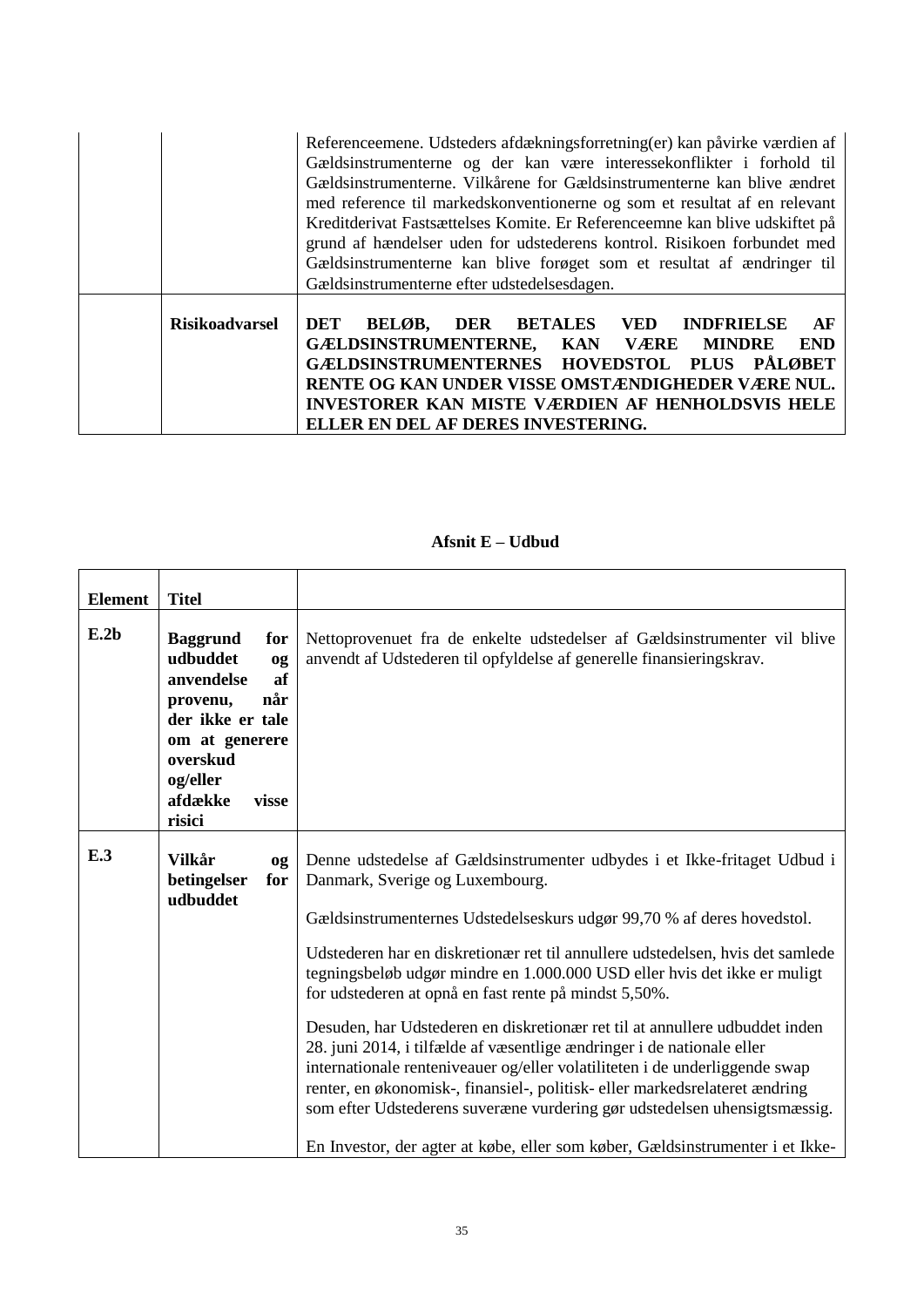|     |                                                                                                      | fritaget Udbud fra en Bemyndiget Udbyder, vil gøre det i overensstemmelse<br>med de vilkår og andre aftaler, der foreligger mellem den pågældende<br>Bemyndigede Udbyder og den pågældende Investor, herunder kurs-,<br>fordelings- og afviklingsaftaler, og det samme gælder udbud og salg af de<br>pågældende Gældsinstrumenter til en Investor fra en Bemyndiget Udbyder. |
|-----|------------------------------------------------------------------------------------------------------|------------------------------------------------------------------------------------------------------------------------------------------------------------------------------------------------------------------------------------------------------------------------------------------------------------------------------------------------------------------------------|
| E.4 | Interesser, der<br>er væsentlige<br>for<br>udstedelse/udbu<br>d, herunder<br>interessekonflik<br>ter | Ikke relevant. Udstederen bekendt er der ingen personer involveret i<br>udstedelsen af Gældsinstrumenterne, som har en væsentlig interesse i<br>udbuddet.                                                                                                                                                                                                                    |
| E.7 | Udgifter, der<br>pålægges<br>investor                                                                | Udstederen eller en Bemyndiget Udbyder (som defineret ovenfor) opkræver<br>ingen udgifter fra en investor.                                                                                                                                                                                                                                                                   |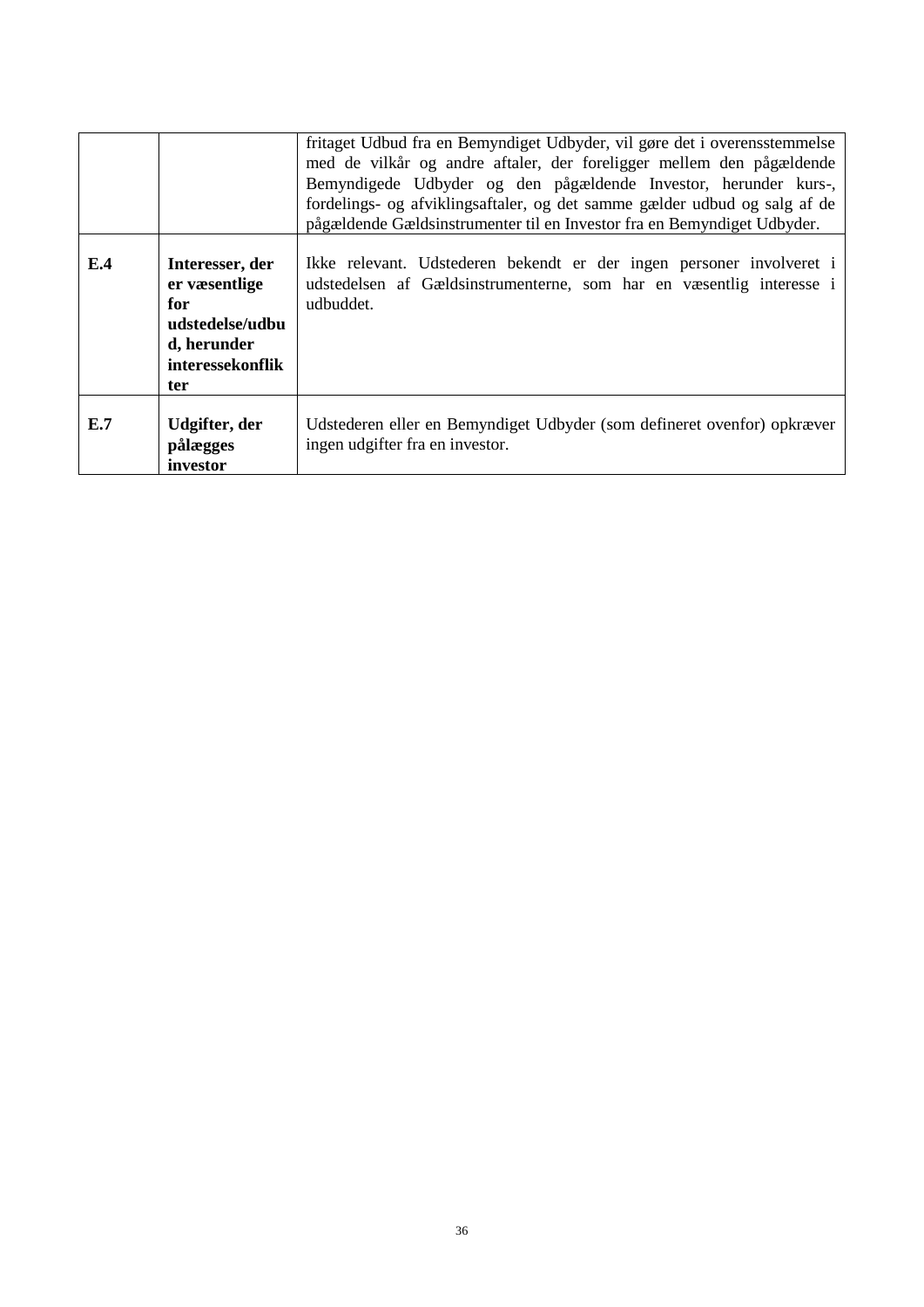### **AVSNITT A - SAMMANFATTNING**

Sammanfattningar upprättas utifrån informationspunkter kallade "Punkter". Dessa punkter numreras i Avsnitt A till E (A.1 - E.7). Denna Sammanfattning innehåller alla de Punkter som ska ingå i en sammanfattning för Obligationerna och Emittenten. Eftersom vissa Punkter inte behöver behandlas här så kan det finnas luckor i nummerföljden av Punkterna. Även om en viss Punkt ska ingå i Sammanfattningen mot bakgrund av typen av värdepapper och emittent, kan det förhålla sig så att ingen information finns att återge under den Punkten. I dessa fall anges endast en kort beskrivning av Punkten och med en förklaring varför den inte är tillämplig.

| <b>Punkt</b>   |                                                                                                                                                                                                                                                                                                                                                                                                                                                                                                                                                                                                                                                                                                                                                                       |
|----------------|-----------------------------------------------------------------------------------------------------------------------------------------------------------------------------------------------------------------------------------------------------------------------------------------------------------------------------------------------------------------------------------------------------------------------------------------------------------------------------------------------------------------------------------------------------------------------------------------------------------------------------------------------------------------------------------------------------------------------------------------------------------------------|
| A.1            | Denna sammanfattning ska läsas som en introduktion till Grundprospektet och de<br>tillämpliga Slutliga Villkoren.                                                                                                                                                                                                                                                                                                                                                                                                                                                                                                                                                                                                                                                     |
|                | Varje beslut att investera i några Obligationer ska baseras på Grundprospektet i dess<br>helhet, inklusive varje dokument som införlivas genom hänvisning och de tillämpliga<br>Slutliga Villkoren.                                                                                                                                                                                                                                                                                                                                                                                                                                                                                                                                                                   |
|                | Om ett krav avseende information i Grundprospektet och de tillämpliga Slutliga Villkoren<br>domstol i en<br>Medlemsstat inom<br>det Europeiska Ekonomiska<br>framställs i<br>Samarbetsområdet, kan käranden, enligt nationell lagstiftning i den Medlemsstat där<br>kravet framställs, åläggas att bära kostnaden för att översätta Grundprospektet och de<br>tillämpliga Slutliga Villkoren innan den juridiska processen inleds.                                                                                                                                                                                                                                                                                                                                    |
|                | Inget civilrättsligt ansvar kommer att uppkomma för Emittenten i någon sådan<br>Medlemsstat enbart på basis av denna sammanfattning, inklusive varje översättning<br>härav, såvida inte denna är vilseledande, felaktig eller oförenlig när den läses med de<br>övriga delarna av Grundprospektet och de tillämpliga Slutliga Villkoren eller, efter<br>införande av de relevanta bestämmelserna i direktiv 2010/73/EU i den relevanta<br>Medlemsstaten, denna inte ger, när denna läses tillsammans med de övriga delarna av<br>Grundprospektet och de tillämpliga Slutliga Villkoren, nyckelinformation (enligt<br>definitionen i artikel 2.1(s) i Prospektdirektivet) för att bistå investerare när dessa<br>överväger huruvida de ska investera i Obligationerna. |
| A <sub>2</sub> | Obligationerna får erbjudas under omständigheter där det inte finns ett undantag från<br>skyldigheten under Prospektdirektivet att offentliggöra ett prospekt (ett "Icke-Undantaget<br>Erbjudande").                                                                                                                                                                                                                                                                                                                                                                                                                                                                                                                                                                  |
|                | Samtycke: Med förbehåll för villkoren angivna nedan, samtycker Emittenten till användningen<br>av detta Grundprospekt i samband med ett Icke-Undantaget Erbjudande av Obligationer av<br>Danske Bank International SA og BIL Danmark, Filial af Banque Internationale à Luxembourg<br>SA (var och en, en "Auktoriserad Erbjudare").]                                                                                                                                                                                                                                                                                                                                                                                                                                  |
|                | Erbjudandeperiod: Emittentens samtycke nämnt ovan lämnas för Icke-Undantagna Erbjudanden<br>av Obligationer under 16. juni 2014 til og med 27. juni 2014 ("Erbjudandeperioden").                                                                                                                                                                                                                                                                                                                                                                                                                                                                                                                                                                                      |
|                |                                                                                                                                                                                                                                                                                                                                                                                                                                                                                                                                                                                                                                                                                                                                                                       |

#### **Avsnitt A - Introduktion och varningar**

┓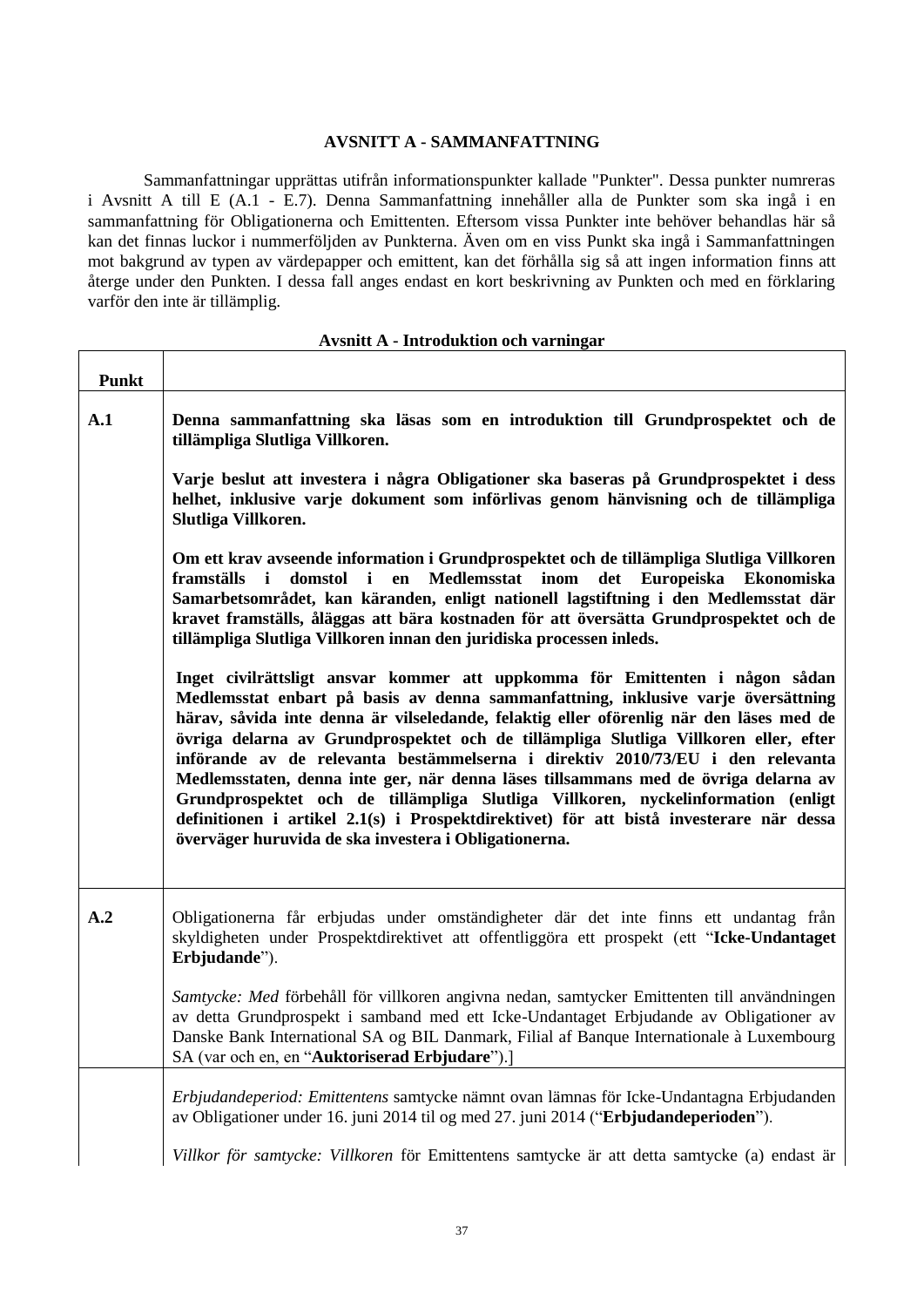giltigt under Erbjudandeperioden; (b) endast omfattar användning av detta Grundprospekt för att göra Icke-Undantagna Erbjudanden av den relevanta Tranchen av Obligationer i [*ange varje relevant Medlemsstat i vilken den särskilda Tranchen av Obligationer får erbjudas*] och (c) [*ange varje annat villkor tillämpligt på det Icke-Undantagna Erbjudandet av den särskilda Tranchen, enligt vad som anges i de Slutliga Villkoren*].

**EN INVESTERARE SOM AVSER ATT KÖPA ELLER SOM KÖPER NÅGRA OBLIGATIONER I ETT ICKE-UNDANTAGET ERBJUDANDE FRÅN EN AUKTORISERAD ERBJUDARE KOMMER ATT GÖRA DETTA SAMT ERBJUDANDEN OCH FÖRSÄLJNINGAR TILL EN INVESTERARE AV EN AUKTORISERAD ERBJUDARE KOMMER ATT GÖRAS, I ENLIGHET MED DE VILLKOR OCH ANDRA ARRANGEMANG SOM FINNS MELLAN SÅDAN AUKTORISERAD ERBJUDARE OCH SÅDAN INVESTERARE, INKLUSIVE BETRÄFFANDE PRIS, TILLDELNINGAR OCH AVVECKLINGSARRANGEMANG. INVESTERAREN MÅSTE VÄNDA SIG TILL DEN AUKTORISERADE ERBJUDAREN VID TIDEN FÖR SÅDANT ERBJUDANDE FÖR ATT FÅ TILLGÅNG TILL SÅDAN INFORMATION OCH DEN AUKTORISERADE ERBJUDAREN KOMMER ATT VARA ANSVARIG FÖR SÅDAN INFORMATION.]** 

| <b>Punkt</b> | <b>Rubrik</b>                                                                                  |                                                                                                                                                                                                                                                                                                                                                                                                                                                                                                                                                                             |
|--------------|------------------------------------------------------------------------------------------------|-----------------------------------------------------------------------------------------------------------------------------------------------------------------------------------------------------------------------------------------------------------------------------------------------------------------------------------------------------------------------------------------------------------------------------------------------------------------------------------------------------------------------------------------------------------------------------|
| B.1          | Juridisk firma<br>och<br>kommersiellt<br>namn                                                  | Danske Bank A/S ("Emittenten")                                                                                                                                                                                                                                                                                                                                                                                                                                                                                                                                              |
| B.2          | Säte/ Juridisk<br>form/<br>Lagstiftning/<br><b>Jurisdiktion</b>                                | Emittenten bildades i Danmark. Emittenten är en kommersiell bank med<br>ägaransvar och bedriver verksamhet under den<br>begränsat<br>danska<br>lagstiftningen om finansiell verksamhet.                                                                                                                                                                                                                                                                                                                                                                                     |
| B.4b         | Kända trender<br>som påverkar<br>emittenten och<br>den bransch<br>där emittenten<br>är verksam | Inte tillämpligt – Det finns inte några kända trender, osäkerheter, åtaganden<br>eller händelser som med rimlig sannolikhet troligen kommer att ha en<br>väsentlig inverkan på Emittentens utsikter för<br>det<br>innevarande<br>räkenskapsåret.                                                                                                                                                                                                                                                                                                                            |
| B.5          | <b>Beskrivning av</b><br>Koncernen                                                             | Emittenten är moderbolaget i Danske Bank-koncernen ("Koncernen").<br>Emittenten är en internationell privatkundsbank med verksamhet i 15 länder<br>med ett fokus på Norden. I Danmark betjänas kunderna också av<br>huvudkontorets avdelningar, finanscentra och dotterföretag. Koncernen har<br>kontor i London, Hamburg och Warszawa samt ett representantkontor i<br>Moskva. Dess dotterföretag i Luxemburg betjänar kunder inom private<br>banking och ett annat i St. Petersburg betjänar företagsbankkunder.<br>Koncernen bedriver också mäklarverksamhet i New York. |
| B.9          | Resultatprogno<br>s eller förväntat                                                            | Inte tillämpligt – Ingen resultatprognos eller uppgift om förväntat resultat<br>lämnas i detta Grundprospekt.                                                                                                                                                                                                                                                                                                                                                                                                                                                               |

**Avsnitt B – Emittent**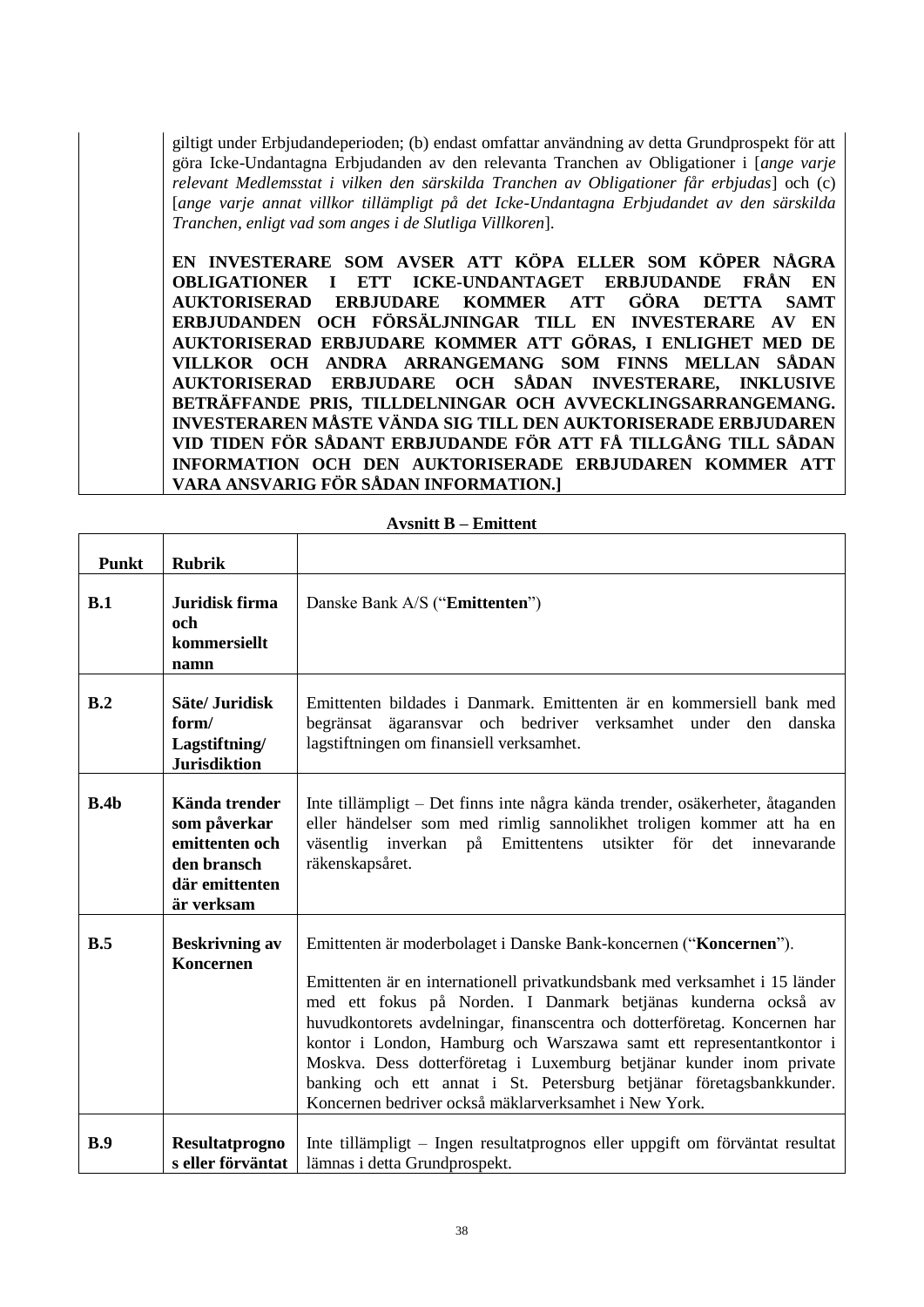|                | resultat                                           |                                                             |                                                                                                                                 |                                            |
|----------------|----------------------------------------------------|-------------------------------------------------------------|---------------------------------------------------------------------------------------------------------------------------------|--------------------------------------------|
| B.10           | Anmärkningar<br><i>i</i> revisions-<br>berättelsen |                                                             | Inte tillämpligt – Inga anmärkningar finns i de revisionsberättelser som<br>införlivats genom hänvisning i detta Grundprospekt. |                                            |
| B.12           |                                                    | <b>Utvald historisk finansiell information</b>              |                                                                                                                                 |                                            |
|                |                                                    |                                                             |                                                                                                                                 |                                            |
|                | (DKK miljoner)                                     |                                                             | Tolv månader med slut                                                                                                           | Tolv månader med slut<br>31 december 2012* |
|                |                                                    |                                                             | 31 december 2013                                                                                                                |                                            |
|                | Resultaträkning:                                   |                                                             |                                                                                                                                 |                                            |
|                | Totala intäkter                                    |                                                             | 40 004                                                                                                                          | 45 662                                     |
|                | Kostnader                                          |                                                             | (24343)                                                                                                                         | (24642)                                    |
|                | Reserveringar för kreditförluster                  |                                                             | (4187)                                                                                                                          | (7680)                                     |
|                | <b>Skatt</b>                                       |                                                             | (2944)                                                                                                                          | (3814)                                     |
|                | Nettovinst för året                                |                                                             | 7 1 1 5                                                                                                                         | 4 7 2 5                                    |
|                | Balansräkning:                                     |                                                             |                                                                                                                                 |                                            |
|                | Utlåning och förskott                              |                                                             | 1 552 645                                                                                                                       | 1 640 656                                  |
|                | Tillgångar i handelsportföljen                     |                                                             | 695 722                                                                                                                         | 812 966                                    |
|                | Övriga tillgångar                                  |                                                             | 978 690                                                                                                                         | 1 031 327                                  |
|                | Totala tillgångar                                  |                                                             | 3 227 057                                                                                                                       | 3 484 949                                  |
|                | Insättningar                                       |                                                             | 788 269                                                                                                                         | 783 759                                    |
|                | Obligationer                                       | Realkredit<br>emitterade<br>av                              | 614 196                                                                                                                         |                                            |
|                | Danmark                                            |                                                             |                                                                                                                                 | 614 325                                    |
| $\overline{ }$ |                                                    | Förpliktelser inom handelsportföljen                        | 435 183                                                                                                                         | 531 860                                    |
|                | Övriga förpliktelser                               |                                                             | 1 243 752                                                                                                                       | 1 417 001                                  |
|                | Totala förpliktelser                               |                                                             | 3 081 400                                                                                                                       | 3 346 945                                  |
|                | <b>Totalt eget kapital</b>                         |                                                             | 145 657                                                                                                                         | 138 004                                    |
|                |                                                    |                                                             |                                                                                                                                 |                                            |
|                |                                                    |                                                             | * Justeringar har gjorts avseende utvald information för 2012, enligt vad som framgår av Fotnot 39 i den reviderade finansiella |                                            |
|                |                                                    | årsredovisningen för året som slutade den 31 december 2013. |                                                                                                                                 |                                            |
|                | (DKK miljoner)                                     |                                                             | Tre månader med slut                                                                                                            | Tre månader med slut                       |
|                |                                                    |                                                             | 31 Marss 2014                                                                                                                   | 31 Mars 2013                               |
|                | Resultaträkning:                                   |                                                             |                                                                                                                                 |                                            |
|                | Totala intäkter                                    |                                                             | 10.335                                                                                                                          | 10.077                                     |
|                |                                                    |                                                             |                                                                                                                                 |                                            |
|                | Kostnader                                          |                                                             | $-5.432$                                                                                                                        | $-5.804$                                   |
|                | Reserveringar för kreditförluster                  |                                                             | $-641$                                                                                                                          | $-1.438$                                   |
|                | <b>Skatt</b>                                       |                                                             | $-818$                                                                                                                          | $-744$                                     |
|                | Nettovinst för året                                |                                                             | 2.812                                                                                                                           | 1.472                                      |
|                |                                                    |                                                             |                                                                                                                                 |                                            |
|                | <b>Balansräkning:</b>                              |                                                             |                                                                                                                                 |                                            |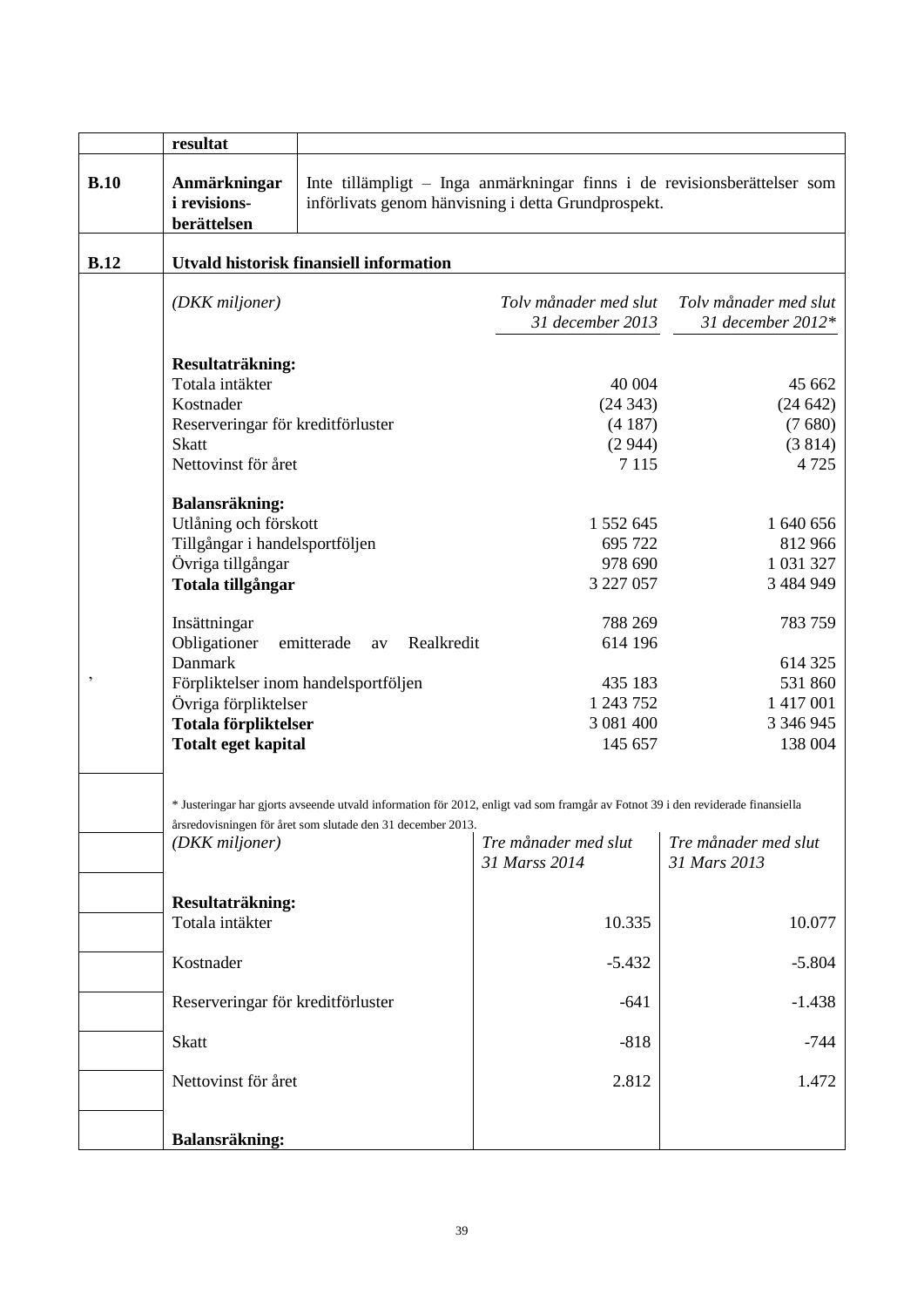|             | Utlåning och förskott                                                                                                                                                                   |                                                                                                                                                                                                                                                                                                                                                                                                | 1.558.948                                                                                                                                                                                                                                                                                                                                                                                                                                                                                                                                                                                                                | 1.619.556 |
|-------------|-----------------------------------------------------------------------------------------------------------------------------------------------------------------------------------------|------------------------------------------------------------------------------------------------------------------------------------------------------------------------------------------------------------------------------------------------------------------------------------------------------------------------------------------------------------------------------------------------|--------------------------------------------------------------------------------------------------------------------------------------------------------------------------------------------------------------------------------------------------------------------------------------------------------------------------------------------------------------------------------------------------------------------------------------------------------------------------------------------------------------------------------------------------------------------------------------------------------------------------|-----------|
|             | Tillgångar i handelsportföljen<br>Övriga tillgångar                                                                                                                                     |                                                                                                                                                                                                                                                                                                                                                                                                | 706.906                                                                                                                                                                                                                                                                                                                                                                                                                                                                                                                                                                                                                  | 831.668   |
|             |                                                                                                                                                                                         |                                                                                                                                                                                                                                                                                                                                                                                                | 175.662                                                                                                                                                                                                                                                                                                                                                                                                                                                                                                                                                                                                                  | 226.529   |
|             | Totala tillgångar                                                                                                                                                                       |                                                                                                                                                                                                                                                                                                                                                                                                | 3.314.218                                                                                                                                                                                                                                                                                                                                                                                                                                                                                                                                                                                                                | 3.500.998 |
|             | Insättningar                                                                                                                                                                            |                                                                                                                                                                                                                                                                                                                                                                                                | 781.700                                                                                                                                                                                                                                                                                                                                                                                                                                                                                                                                                                                                                  | 783.919   |
|             | Obligationer<br>Danmark                                                                                                                                                                 | emitterade av Realkredit                                                                                                                                                                                                                                                                                                                                                                       | 623.956                                                                                                                                                                                                                                                                                                                                                                                                                                                                                                                                                                                                                  | 623.133   |
|             |                                                                                                                                                                                         | Förpliktelser inom handelsportföljen                                                                                                                                                                                                                                                                                                                                                           | 386.249                                                                                                                                                                                                                                                                                                                                                                                                                                                                                                                                                                                                                  | 544.406   |
|             | Övriga förpliktelser                                                                                                                                                                    |                                                                                                                                                                                                                                                                                                                                                                                                | 135.832                                                                                                                                                                                                                                                                                                                                                                                                                                                                                                                                                                                                                  | 132.018   |
|             | Totala förpliktelser                                                                                                                                                                    |                                                                                                                                                                                                                                                                                                                                                                                                | 3.314.218                                                                                                                                                                                                                                                                                                                                                                                                                                                                                                                                                                                                                | 3.500.998 |
|             | <b>Uppgift om</b><br>inga väsentliga<br>negativa<br>förändringar<br><b>Beskrivning av</b><br>väsentliga<br>förändringar i<br>finansiell<br>situation eller<br>ställning på<br>marknaden | för Emittenten har framställts.<br>hänvisning i Grundprospektet.                                                                                                                                                                                                                                                                                                                               | Det har inte inträffat någon väsentlig förändring i Emittentens, eller<br>Emittentens och dess dotterföretag tillsammans, finansiella situation eller<br>ställning på marknaden efter den 31 december 2013, som utgör den sista<br>dagen i den räkenskapsperiod för vilken de senaste finansiella räkenskaper<br>Det har inte inträffat någon väsentlig förändring i Emittentens<br>framtidsutsikter efter den 31 december 2013, som utgör den sista dagen i den<br>räkenskapsperiod för vilken den senaste reviderade räkenskapsrapporten har<br>framställts, förutom så som fargår av de dokument som införlivas genom |           |
| <b>B.13</b> | <b>Nyligen</b><br>inträffade<br>händelser som<br>är väsentliga<br>för att<br>utvärdera<br><b>Emittentens</b><br>solvens                                                                 | I Bolagsmeddelande nummer 14/2014 som offentliggjordes den 30 april<br>2014 så meddelade Danske Bank A/S att Standard & Poor's Credit<br>Market Services Europe Limited ("S&P") har höjt Danske Bank-<br>Koncernens långfristiga rating till A från A- och dess kortfristiga rating<br>till A-1 från A-2. S&P har även förändrat utsikterna för Koncernens<br>rating från stabil till negativ. |                                                                                                                                                                                                                                                                                                                                                                                                                                                                                                                                                                                                                          |           |
| <b>B.14</b> | <b>Beroende</b> av<br>andra företag<br>inom<br>Koncernen                                                                                                                                | inom Koncernen.                                                                                                                                                                                                                                                                                                                                                                                | Se Punkt B.5. Inte tillämpligt – Emittenten är inte beroende av andra företag                                                                                                                                                                                                                                                                                                                                                                                                                                                                                                                                            |           |
| B.15        | <b>Huvudsaklig</b><br>verksamhet                                                                                                                                                        |                                                                                                                                                                                                                                                                                                                                                                                                | Koncernen är den ledande leverantören av finansiella tjänster i Danmark –<br>och en av de största i Norden – mätt utifrån totala tillgångar per den 31<br>december 2012 (Källa: Finansrådet (danska bankföreningen)). Koncernen<br>tillhandahåller sina kunder i Danmark och på dess övriga marknader ett brett<br>utbud av tjänster som, beroende på vilken marknad som avses, omfattar<br>tjänster inom bank, bolån, försäkring, värdepappershandel, leasing,                                                                                                                                                          |           |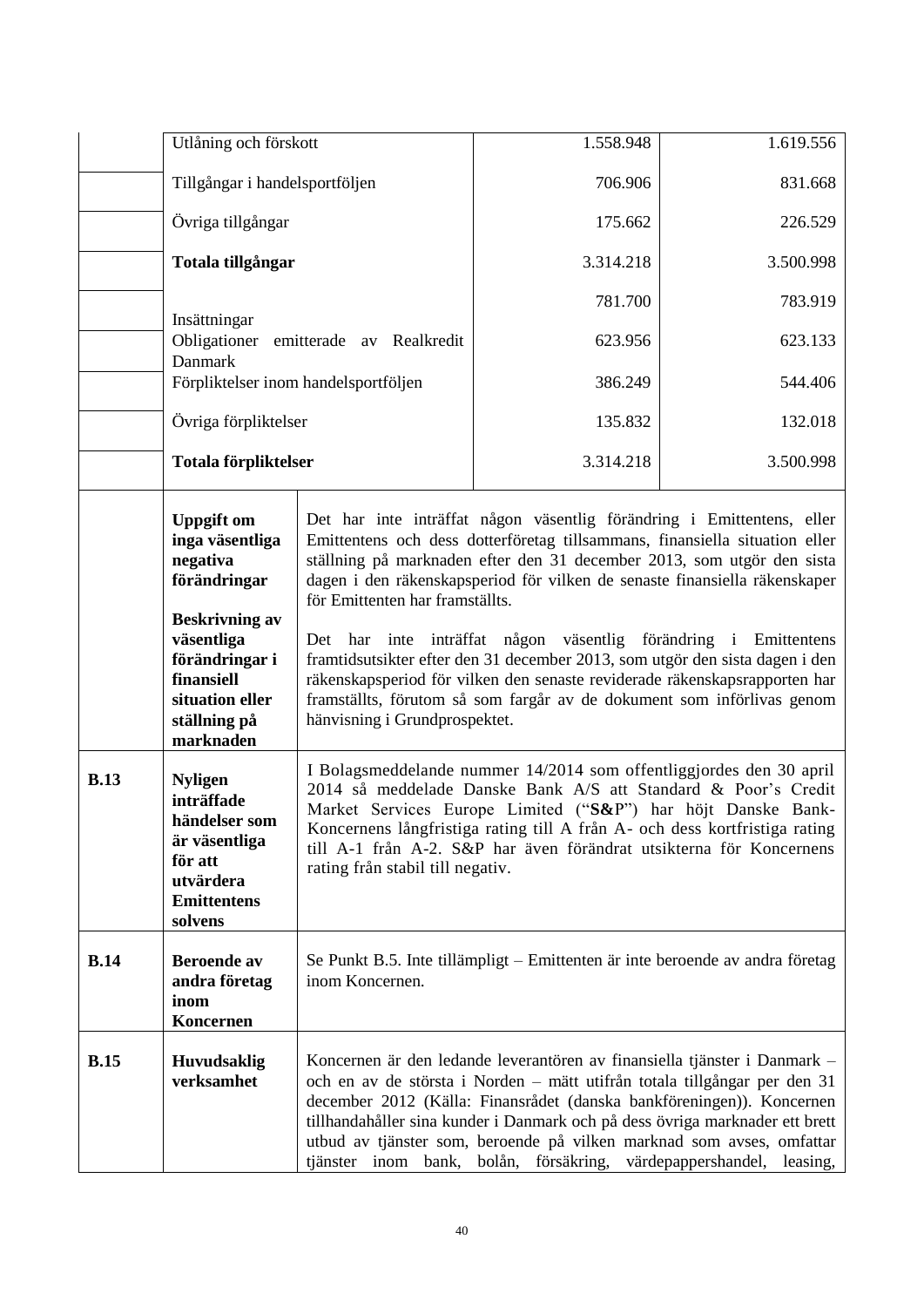|             |                                                        | fastighetsmäkleri och förmögenhetsförvaltning. Koncernen har en ledande<br>position i Danmark och är en av de större bankerna i Nordirland och Finland.<br>har<br>också betydande verksamheter på dess<br>Koncernen<br>huvudmarknader i Sverige, Norge, Irland och Baltikum.                                 |         |       | övriga |
|-------------|--------------------------------------------------------|--------------------------------------------------------------------------------------------------------------------------------------------------------------------------------------------------------------------------------------------------------------------------------------------------------------|---------|-------|--------|
| <b>B.16</b> | Kontrollerande<br>aktieägare                           | Inte tillämpligt – Emittenten känner inte till någon aktieägare eller<br>gruppering av samverkande aktieägare som direkt eller indirekt kontrollerar<br>Emittenten.                                                                                                                                          |         |       |        |
| <b>B.17</b> | Kreditvärdig-<br>hetsbetyg<br>tilldelade<br>emittenten | Grundprospekt,<br>tilldelats<br>Per<br>dagen<br>för<br>detta<br>har<br>Emittenten<br>följande kreditvärderingsinstitut:<br>kreditvärdighetsbetyg<br>av<br>Moody's<br>Investors Service Ltd. ("Moody's"), Standard & Poor's Credit Market<br>Services Europe Limited ("S&P") och Fitch Ratings Ltd ("Fitch"). |         |       |        |
|             |                                                        | Kreditvärdighetsbetygen för Emittenten är som följer:                                                                                                                                                                                                                                                        |         |       |        |
|             |                                                        |                                                                                                                                                                                                                                                                                                              | Moody's | S&P   | Fitch  |
|             |                                                        | Icke-säkerställd<br>icke-efterställd<br>långfristig skuld/betyg avseende<br>långsiktig emittentrisk                                                                                                                                                                                                          | Baa1    | A     | A      |
|             |                                                        | Icke-säkerställd<br>icke-efterställd P-2<br>kortfristig skuld/betyg avseende<br>kortsiktig emittentrisk                                                                                                                                                                                                      |         | $A-1$ | F1     |
|             |                                                        | Var och en av Moody's, S&P och Fitch är etablerade inom den Europeiska<br>Unionen och är registrerade under Förordning (2009/1060/EG)(så som<br>ändrad).                                                                                                                                                     |         |       |        |
|             |                                                        | Ett kreditvärdighetsbetyg är inte en rekommendation att köpa, sälja eller<br>inneha värdepapper och kan bli föremål tillfällig indragning, sänkning eller<br>återkallelse närsomhelst av det tilldelande kreditvärderingsinstitutet.                                                                         |         |       |        |
|             |                                                        | Inga kreditvärdighetsbetyg har tilldelats eller förväntas att bli tilldelade<br>Obligationerna på begäran av eller i samarbete med Emittenten i<br>kreditvärderingsprocessen.                                                                                                                                |         |       |        |

# **Avsnitt C – Obligationer**

| Avanitt $C$ – Obligationer |                                                  |                                                                                                     |  |
|----------------------------|--------------------------------------------------|-----------------------------------------------------------------------------------------------------|--|
| <b>Punkt</b>               | <b>Rubrik</b>                                    |                                                                                                     |  |
| C.1                        | <b>Beskrivning av</b><br>Obligationerna<br>/ISIN | Obligationerna är Kreditrelaterade Obligationer.<br>Serienumret är DBOS 028. Tranchenumret är 1.    |  |
|                            |                                                  | International Securities Identification Number (ISIN) är XS1078029326.<br>Common Code är 107802932. |  |
|                            |                                                  | Beräkningsbeloppet (BB) är 5 000.                                                                   |  |
| C.2                        | Valuta                                           | Obligationerna är denominerade i USD och den angivna valutan för betalningar                        |  |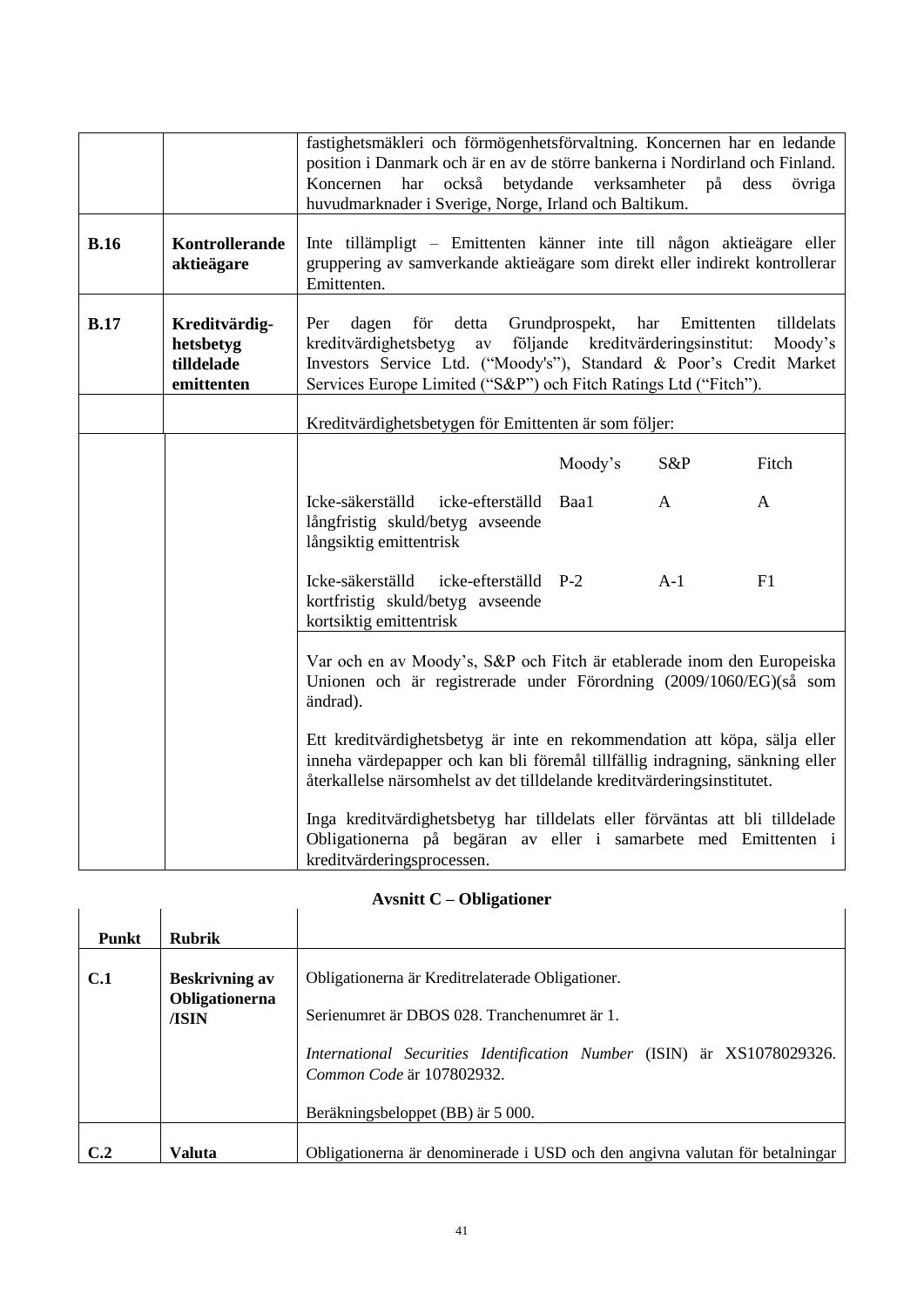|     |                                                                   | avseende obligationerna är USD.                                                                                                                                                                                                                                                                                                                                                                                                                                                                                                                                                                                                                                                                                                                                                                                                                                |
|-----|-------------------------------------------------------------------|----------------------------------------------------------------------------------------------------------------------------------------------------------------------------------------------------------------------------------------------------------------------------------------------------------------------------------------------------------------------------------------------------------------------------------------------------------------------------------------------------------------------------------------------------------------------------------------------------------------------------------------------------------------------------------------------------------------------------------------------------------------------------------------------------------------------------------------------------------------|
| C.5 | <b>Restriktioner</b><br>avseende fri<br>överlåtbarhet:            | Under den tid när Obligationerna är i global form och innehas genom<br>clearingsystem, kommer investerare endast komma handla med dess indirekta<br>juridiska rättigheter genom Euroclear och Clearstream, Luxembourg, som kan<br>vara fallet.<br>Obligationerna är fritt överlåtbara, med förbehåll för erbjudande- och<br>försäljningsrestriktioner<br>USA;<br>inom<br>Europeiska Ekonomiska<br>$\mathbf{i}$<br>det                                                                                                                                                                                                                                                                                                                                                                                                                                          |
|     |                                                                   | Samarbetsområdet, Danmark, Finland och Sverige samt lagar i de jurisdiktioner<br>som Obligationerna erbjuds eller säljs i.                                                                                                                                                                                                                                                                                                                                                                                                                                                                                                                                                                                                                                                                                                                                     |
| C.8 | Rättigheter<br>förknippade                                        | Obligationerna har villkor avseende, bl.a.:                                                                                                                                                                                                                                                                                                                                                                                                                                                                                                                                                                                                                                                                                                                                                                                                                    |
|     | med                                                               | Rangordning                                                                                                                                                                                                                                                                                                                                                                                                                                                                                                                                                                                                                                                                                                                                                                                                                                                    |
|     | Obligationerna,<br>inklusive<br>rangordning och<br>begränsningar: | Obligationerna kommer att utgöra direkta, ovillkorade, icke-efterställda och<br>icke-säkerställda åtaganden för Emittenten och kommer att rankas i likhet<br>sinsemellan och åtminstone jämsides med Emittentens samtliga övriga icke-<br>efterställda och icke-säkerställda (inkluderande åtaganden avseende insättningar)<br>nuvarande och framtida åtaganden om inte annat anges i tvingande lag.                                                                                                                                                                                                                                                                                                                                                                                                                                                           |
|     |                                                                   | <b>Skatt</b>                                                                                                                                                                                                                                                                                                                                                                                                                                                                                                                                                                                                                                                                                                                                                                                                                                                   |
|     |                                                                   | Samtliga betalningar avseende Obligationerna kommer göras utan avdrag för<br>källskatt eller avdrag för skatter i Danmark. För det fall att något sådant avdrag<br>görs, kommer Emittenten, med vissa begränsade undantag, att åläggas att betala<br>ytterligare belopp för att täcka upp för de belopp som dras av. Om några sådana<br>ytterligare belopp förfaller till betalning och inte kan undvikas av Emittenten,<br>trots att denne vidtar rimliga åtgärder som står till buds, så kan Emittenten lösa<br>in Obligationerna i förtid genom att betala det förtida inlösenbeloppet avseende<br>varje beräkningsbelopp. / Emittenten ska inte ansvara för eller på annat sätt<br>åläggas att betala några skatter som kan uppkomma avseende Obligationerna och<br>samtliga betalningar som företas av Emittenten kan vara föremål för sådana<br>skatter. |
|     |                                                                   | Negativåtagande och uppsägningsgrund avseende andra förpliktelser                                                                                                                                                                                                                                                                                                                                                                                                                                                                                                                                                                                                                                                                                                                                                                                              |
|     |                                                                   | Villkoren för Obligationerna kommer inte innehålla villkor om negativåtagande<br>och uppsägningsgrund avseende andra förpliktelser.                                                                                                                                                                                                                                                                                                                                                                                                                                                                                                                                                                                                                                                                                                                            |
|     |                                                                   | Uppsägningsgrundande Händelse                                                                                                                                                                                                                                                                                                                                                                                                                                                                                                                                                                                                                                                                                                                                                                                                                                  |
|     |                                                                   | Villkoren för Obligationerna innehåller, bl.a., följande uppsägningsgrundande<br>händelser: (i) underlåtelse av betalning av något kapitalbelopp eller ränta under<br>Obligationerna och sådan underlåtelse varar under en period om 5 dagar efter<br>den dag på vilket meddelande har lämnats till Emittenten; (ii) Emittentens<br>underlåtelse att uppfylla eller respektera något av sina andra åtaganden under<br>Obligationerna som fortgår under minst 30 dagar efter meddelande om krav på<br>rättelse har lämnats till Emittenten; (iii) ett juridiskt förfarande avseende<br>beskattning eller verkställande eller stämning avseende eller gällande någon del                                                                                                                                                                                         |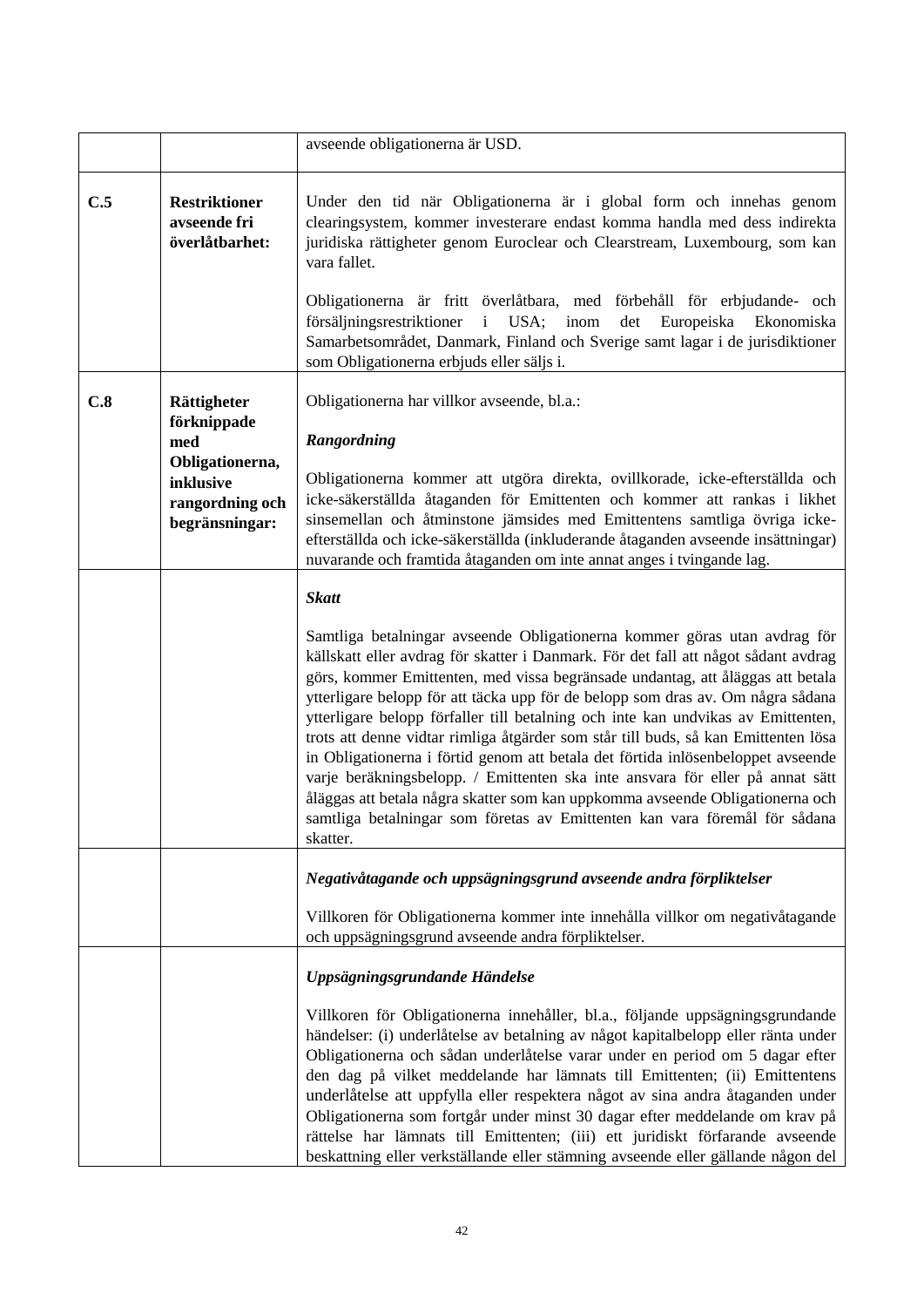|      |                                          | av Emittentens tillgångar företas som är betydande vad gäller dess effekt på<br>Emittentens verksamhet och som inte avslås eller inhiberas inom 60 dagar efter<br>sådant juridiskt förfarande avseende beskattning, verkställande eller stämning,<br>händelser<br>avseende<br>Emittentens<br>konkurs;<br>och<br>(v)<br>den<br>danska<br>(iv)<br>finansinspektionen meddelar beslut om avbrott för betalningar för Emittenten.                                                                                                                                                                                                                                                                                                                                                                                      |
|------|------------------------------------------|--------------------------------------------------------------------------------------------------------------------------------------------------------------------------------------------------------------------------------------------------------------------------------------------------------------------------------------------------------------------------------------------------------------------------------------------------------------------------------------------------------------------------------------------------------------------------------------------------------------------------------------------------------------------------------------------------------------------------------------------------------------------------------------------------------------------|
|      |                                          | <b>Innehavarmöten</b>                                                                                                                                                                                                                                                                                                                                                                                                                                                                                                                                                                                                                                                                                                                                                                                              |
|      |                                          | Villkoren för Obligationerna kommer innehålla bestämmelser om kallande till<br>innehavarmöten för att ta ställning till saker som påverkar innehavares intressen<br>generellt. Dessa villkor tillåter vissa definierade majoriteter att binda samtliga<br>innehavare, inklusive innehavare som inte närvarade vid och inte röstade vid det<br>relevanta innehavarmötet samt innehavare som röstade på ett annat sätt än<br>majoriteten.                                                                                                                                                                                                                                                                                                                                                                            |
|      |                                          | Tillämplig rätt                                                                                                                                                                                                                                                                                                                                                                                                                                                                                                                                                                                                                                                                                                                                                                                                    |
|      |                                          | Engelsk rätt                                                                                                                                                                                                                                                                                                                                                                                                                                                                                                                                                                                                                                                                                                                                                                                                       |
| C.18 | Avkastning på<br>derivat-<br>värdepapper | Räntebeloppen (om något) och inlösenbeloppet som förfaller vid förfallodagen,<br>fastställs enligt det följande:                                                                                                                                                                                                                                                                                                                                                                                                                                                                                                                                                                                                                                                                                                   |
|      |                                          | Ränta                                                                                                                                                                                                                                                                                                                                                                                                                                                                                                                                                                                                                                                                                                                                                                                                              |
|      |                                          | Obligationer med Fast Ränta: Med förbehåll för vad som anges i C.15,<br>Obligationerna löper med ränta från och med dessas emissionsdag som infaller<br>under perioden från till (med exklusive) efter en fast räntesats om 6,00 procent<br>per år (vägledande, slutligen bestäms på affärsdagen, med minst 5,50 procent).                                                                                                                                                                                                                                                                                                                                                                                                                                                                                         |
|      |                                          | Förtida inlösen                                                                                                                                                                                                                                                                                                                                                                                                                                                                                                                                                                                                                                                                                                                                                                                                    |
|      |                                          | Se "Skatt" och "Uppsägningsgrundande Händelser" i Punkt C.8 ovan för<br>information om förtida inlösen av Obligationerna.<br>Vidare, om Emittenten fastställer att utförandet av dess åtaganden under<br>Obligationerna eller om några arrangemang som företas för att hedga dess<br>åtaganden under Obligationerna, har blivit eller kommer bli olagligt, helt eller<br>delvis, som en följd av efterlevande av tillämpliga lagar eller framtida lagar (en<br>"olaglighet"), så kan Emittenten lösa in Obligationerna i förtid och, om och till<br>den omfattning som tillåts enligt tillämplig lag, betala ett belopp som är lika med<br>det förtida inlösenbeloppet avseende varje beräkningsbelopp.                                                                                                            |
|      |                                          | I de situationer som anges ovan, kommer det "förtida inlösenbeloppet" som<br>förfaller till betalning vid sådan förtida inlösen av Obligationerna vara ett belopp<br>som fastställs av Beräkningsagenten så som representerande det rimliga<br>marknadsvärdet för varje beräkningsbelopp av Obligationerna (och sådant<br>belopp ska inkludera räntebelopp) på en dag som väljs av Emittenten (i en<br>situation med förtida inlösen pga. en olaglighet, med bortseende från den<br>relevanta olagligheten), men justerat (med undantag för vid en förtida inlösen<br>pga. en uppsägningsgrundande händelse) för att beakta förluster, utgifter och<br>kostnader som Emittenten och/eller dess närstående ådrar sig vid upplösande av<br>hedningsarrangemang och finansieringsarrangemang avseende Obligationerna, |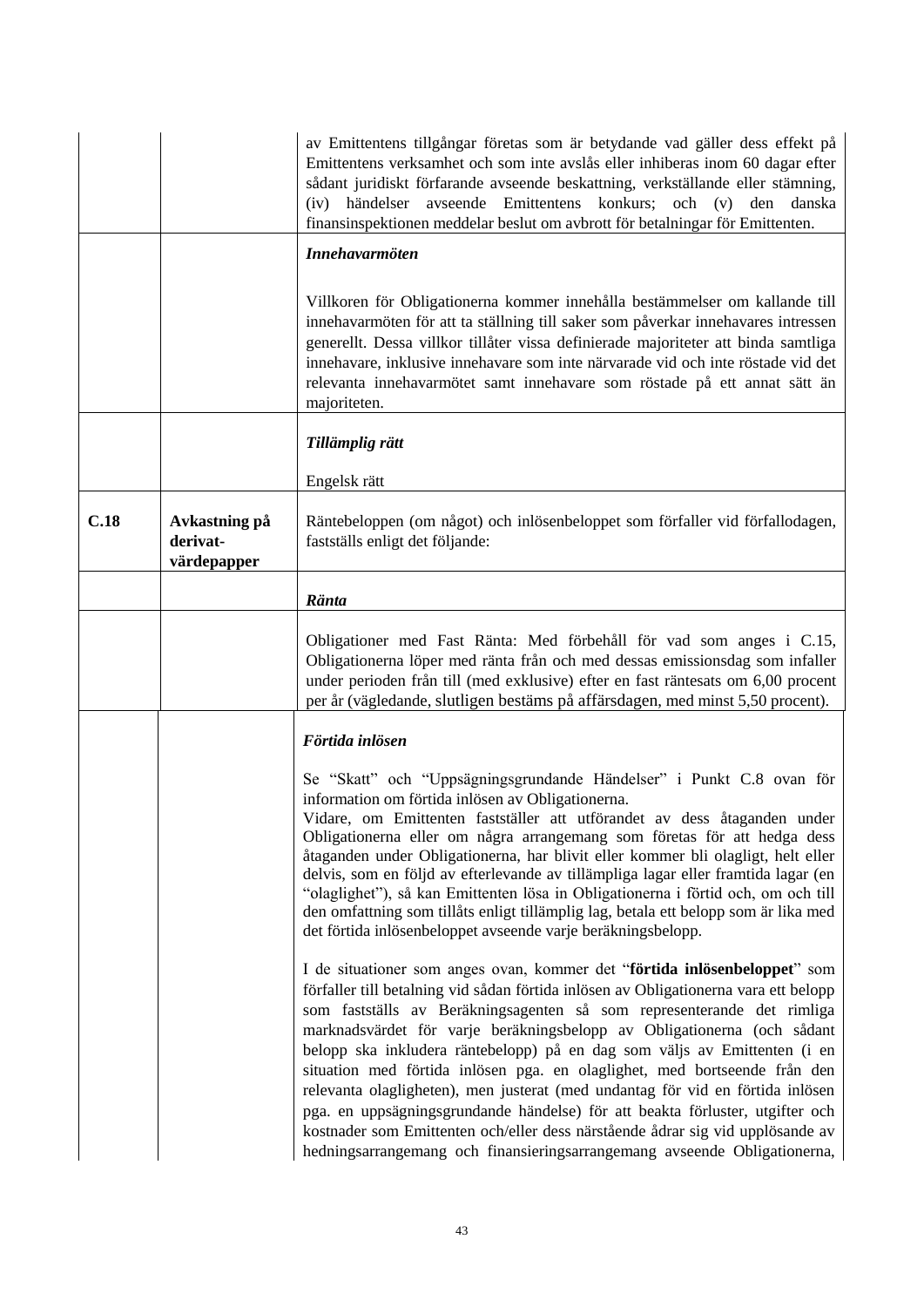|      |                                          | med förbehåll för att när det rimliga marknadsvärdet för varje beräkningsbelopp<br>av Obligationerna ska fastställas efter en uppsägningsgrundande händelse, så ska<br>inte de finansiella förhållandena för Emittenten beaktas och Emittenten ska<br>förutsättas kunna utföra sina åtaganden till fullo avseende Obligationerna.                                          |
|------|------------------------------------------|----------------------------------------------------------------------------------------------------------------------------------------------------------------------------------------------------------------------------------------------------------------------------------------------------------------------------------------------------------------------------|
|      |                                          | Inlösen vid förfall                                                                                                                                                                                                                                                                                                                                                        |
|      |                                          | Såvida inte dessförinnan inlösta eller köpta och annullerade, kommer<br>Obligationerna att loss in till dessas Slutliga Inlösenbelopp på Förfallodagen.                                                                                                                                                                                                                    |
|      |                                          | Förfallodagen är 15. juli 2019.                                                                                                                                                                                                                                                                                                                                            |
|      |                                          | Kreditrelaterade Obligationer: Med förbehåll för vad som anges under "Slutligt"<br>Inlösenbelopp efter inträffandet av en Kredithändelse", är det "Slutliga<br>Inlösenbeloppet" nominellt belopp.                                                                                                                                                                          |
|      |                                          | Slutligt Inlösenbelopp efter inträffandet av en Kredithändelse                                                                                                                                                                                                                                                                                                             |
|      |                                          | Oaktat de ovanstående bestämmelserna, om villkoren för avveckling är uppfyllda<br>avseende en eller flera av de angivna Referensenheterna, då kommer det Slutliga<br>Inlösenbeloppet avseende varje Beräkningsbelopp att i stället vara:                                                                                                                                   |
|      |                                          | det Kreditrelaterade Inlösenbeloppet. För dessa ändamål, kommer det<br>"Kreditrelaterade Inlösenbeloppet" att fastställas som följer:                                                                                                                                                                                                                                      |
|      |                                          | $[(BB \times SP) - AK]$ $[(BB \times [\sum_{i=1}^{b} Vi \times SP i]) - AK]$                                                                                                                                                                                                                                                                                               |
|      |                                          | Där:                                                                                                                                                                                                                                                                                                                                                                       |
|      |                                          | "b" betyder antalet Referensenheter.                                                                                                                                                                                                                                                                                                                                       |
|      |                                          | "SP" betyder det slutliga priset eller det slutliga auktionspriset, beroende på<br>vad som är tillämpligt, i respektive fall fastställt avseende de angivna<br>förpliktelserna för den relevanta Referensenheten. Vad gäller varje<br>Referensenhet avseende vilken villkoren för avveckling inte har uppfyllts på<br>eller före förfallodagen, kommer "SP" att vara 100%. |
|      |                                          | "AK" betyder de proportionerliga kostnaderna och utgifterna, skatterna och<br>offentliga pålagorna som uppkommer i samband med inlösen av<br>Obligationerna och/eller avveckling av varje hedgningsposition eller<br>relaterad handelsposition.                                                                                                                            |
|      |                                          | "Vi" betyder det nominella beloppet för referensenheten uttryckt som en<br>procentandel av summan av de nominella beloppen för referensenheterna för<br>alla Referensenheterna.                                                                                                                                                                                            |
| C.19 | Utövandekurs/<br>slutlig<br>referenskurs | Se Punkt C.18 ovan.                                                                                                                                                                                                                                                                                                                                                        |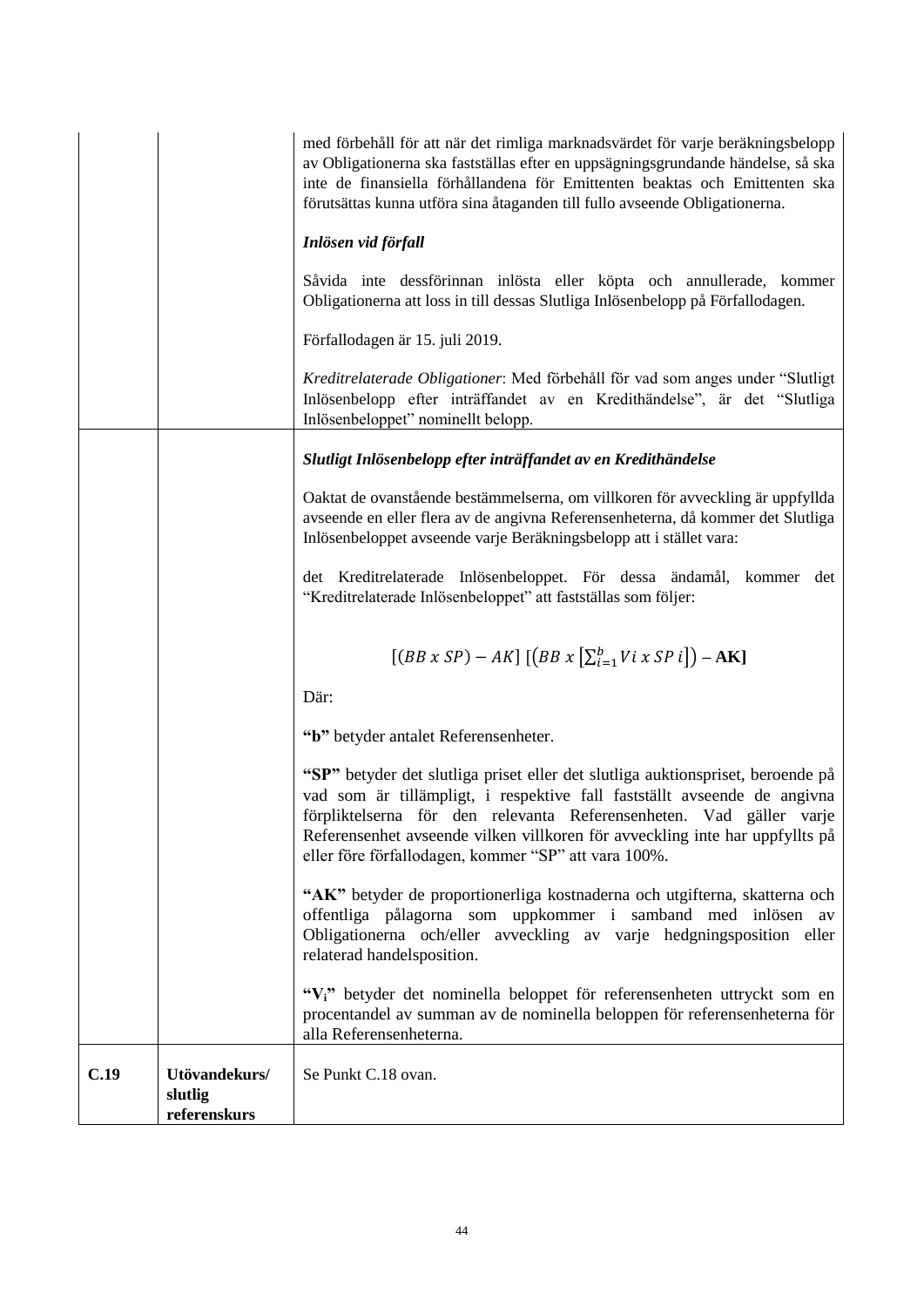| C.21 | Marknader där     | Ansökan har gjorts hos NASDAQ OMX Copenhagen A/S. |
|------|-------------------|---------------------------------------------------|
|      | Obligationerna    |                                                   |
|      | att<br>kommer     |                                                   |
|      | handlas för vilka |                                                   |
|      | Grund-            |                                                   |
|      | prospektet<br>har |                                                   |
|      | offentliggjorts   |                                                   |

# **Avsnitt D – Risker**

 $\overline{\mathsf{T}}$ 

 $\overline{\mathsf{T}}$ 

| <b>Punkt</b> | <b>Rubrik</b>                                                                                        |                                                                                                                                                                                                                                                                                                                                                                                                                                                                                                                                                                                                                                                                                                                                                                                                                                                                                                                                                                                                                                 |
|--------------|------------------------------------------------------------------------------------------------------|---------------------------------------------------------------------------------------------------------------------------------------------------------------------------------------------------------------------------------------------------------------------------------------------------------------------------------------------------------------------------------------------------------------------------------------------------------------------------------------------------------------------------------------------------------------------------------------------------------------------------------------------------------------------------------------------------------------------------------------------------------------------------------------------------------------------------------------------------------------------------------------------------------------------------------------------------------------------------------------------------------------------------------|
| D.2          | Huvudsakliga<br>risker<br>förknippade<br>med Emittenten                                              | Vid köp av Obligationer ikläder sig investerare risken förknippad<br>med att Emittenten kan bli insolvent eller av annan anledning oförmögen att<br>göra alla betalning som förfaller under Obligationerna. Det finns ett brett<br>spektrum av faktorer som, var för sig eller tillsammans, kan resultera i att<br>fullgöra sina betalningsförpliktelser<br>inte kan<br>Emittenten<br>under<br>Obligationerna. Det är inte möjligt att identifiera all sådana faktorer eller att<br>fastställa vilka faktorer som är mest troliga att inträffa, eftersom Emittenten<br>kan vara omedveten om alla relevanta faktorer och vissa faktorer som<br>Emittenten för närvarande bedömer som inte väsentliga, kan bli väsentliga på<br>grund av inträffandet av händelser som ligger utom Emittentens kontroll.<br>Emittenten har i detta Grundprospekt identifierat ett antal faktorer som kan<br>väsentligt negativt påverka dess verksamhet och förmåga att erlägga<br>betalning avseende Obligationerna. Dessa faktorer inkluderar: |
|              |                                                                                                      | Koncernen är exponerad mot ett antal risker, vilka kan kategoriseras<br>som kreditrisk, marknadsrisk, likviditetsrisk, operationell risk,<br>försäkringsrisk och pensionsrisk;                                                                                                                                                                                                                                                                                                                                                                                                                                                                                                                                                                                                                                                                                                                                                                                                                                                  |
|              |                                                                                                      | Näringsrättsliga förändringar kan väsentligt påverka Emittentens<br>verksamhet;                                                                                                                                                                                                                                                                                                                                                                                                                                                                                                                                                                                                                                                                                                                                                                                                                                                                                                                                                 |
|              |                                                                                                      | Emittenten kommer att möta ökade kapital- och likviditetskrav som<br>en följd av det nya Basel III-ramverket;                                                                                                                                                                                                                                                                                                                                                                                                                                                                                                                                                                                                                                                                                                                                                                                                                                                                                                                   |
|              |                                                                                                      | Koncernen kan bli tvungen att betala ytterligare<br>belopp<br>٠<br>insättningsgarantiplaner och liknande fonder;                                                                                                                                                                                                                                                                                                                                                                                                                                                                                                                                                                                                                                                                                                                                                                                                                                                                                                                |
|              |                                                                                                      | Koncernen kan påverkas av allmänna ekonomiska och geopolitiska<br>förhållanden, vilket kan resultera i uteblivna vinster eller ökade<br>förluster inom Koncernens verksamhet; och                                                                                                                                                                                                                                                                                                                                                                                                                                                                                                                                                                                                                                                                                                                                                                                                                                               |
|              |                                                                                                      | Effekterna av den europeiska implementeringen av Basel III-<br>ramverket.                                                                                                                                                                                                                                                                                                                                                                                                                                                                                                                                                                                                                                                                                                                                                                                                                                                                                                                                                       |
| D.6          | <b>Nyckelinformat</b><br>ion<br>om<br>huvudsakliga<br>risker<br>förknippade<br>med<br>Obligationerna | Emittenten anser att faktorerna sammanfattade nedan representerar de<br>huvudsakliga riskerna förknippade med att investera i Obligationerna, men<br>Emittenten kan vara oförmögen att erlägga belopp avseende Obligationerna<br>av andra skäl som inte behöver anses vara väsentliga av Emittenten på basis<br>an den information som Emittenten för närvarande har tillgänglig eller som<br>den för närvarande inte kan förutse.                                                                                                                                                                                                                                                                                                                                                                                                                                                                                                                                                                                              |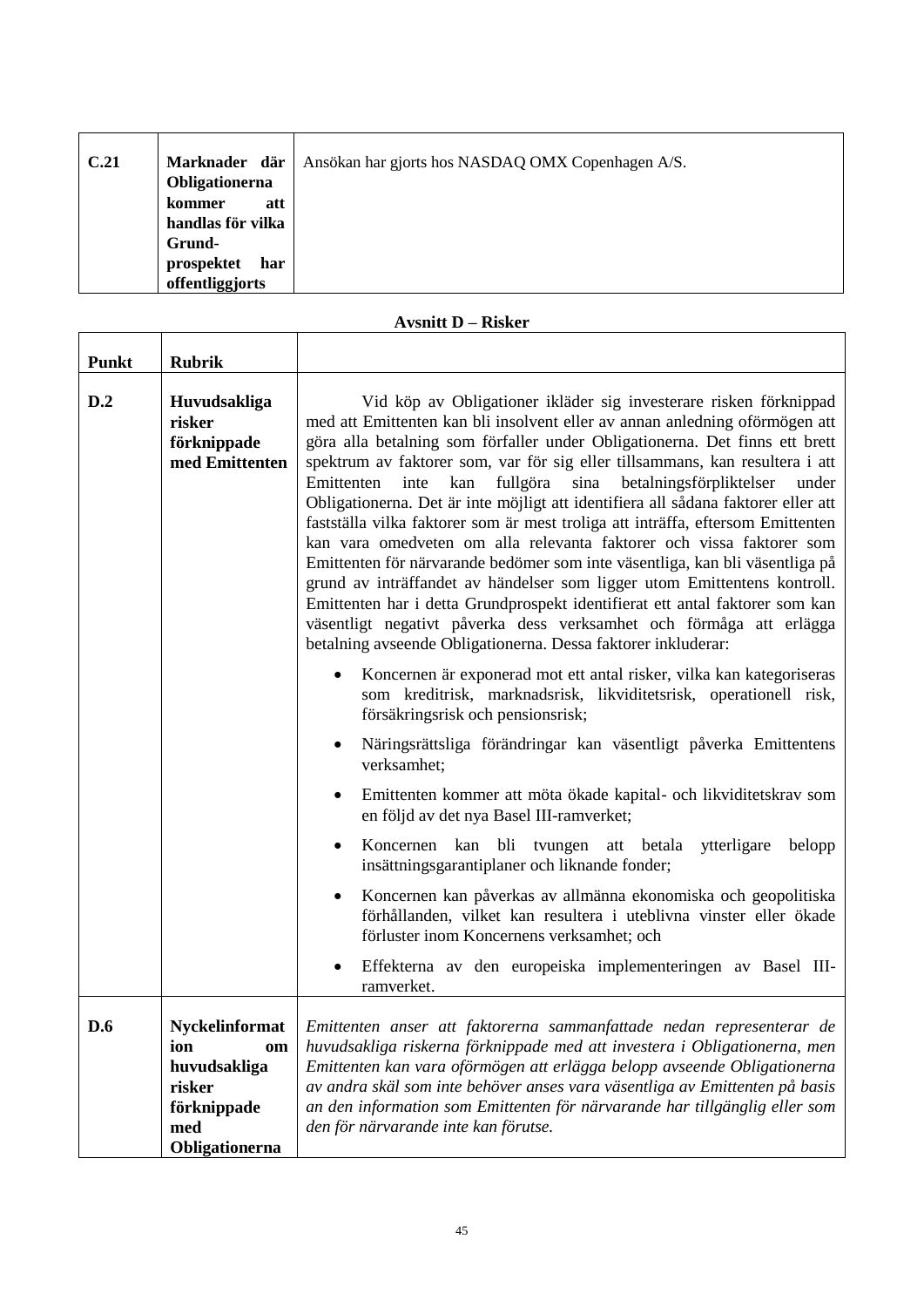Obligationerna kan vara förknippade med en hög grad av risk. Det finns vissa faktorer som är väsentliga för att kunna bedöma marknadsriskerna förknippade med att investera i Obligationerna, vilka inkluderar, bland annat, att marknadsvärdet för Obligationerna kommer att påverkas av ett antal faktorer oberoende av Emittentens kreditvärdighet, kreditvärdighetsbetyg tilldelade Emittenten kanske inte återspeglar alla risker förknippade med en investering i Obligationerna, Obligationerna kanske inte är en lämplig investering för alla investerare, eftersom de globala skuldebreven avseende Obligationerna innehas av eller för Euroclear Bank SA/NV och Clearstream Banking, Luxemburg, måste investerare förlita sig på clearingsystemets procedurer för överlåtelse, betalning och kommunikation med Emittenten, att godkännande som säkerhet som kvalificerar sig inom Eurosystemet och intra-dag operationer av Eurosystemet, är beroende av uppfyllandet av kriterierna för Eurosystemet vid den aktuella tidpunkten, att skatter och avgifter kan komma att behöva betalas av investerare avseende Obligationerna, att det kan förekomma innehållande av källskatt enligt EU:s Sparandedirektiv, innehållande av källskatt enligt amerikansk lagstiftning (*U.S. Foreign Account Tax Compliance Act*) kan påverkas betalningar avseende Obligationerna, att Villkoren för Obligationerna innehåller bestämmelser som tillåter att detta modifieras utan samtycke av samtliga investerare, att värdet av Obligationer kan påverkas negativt av en förändring i tillämplig rätt eller administrativ praxis, att Emittenten har emitterat säkerställda obligationer och om några relevanta anspråk avseende dessa säkerställda obligationer inte kan mötas ur tillgångsmassan eller likvider resulterande från denna, kommer varje återstående krav att därefter rangordnas lika med Emittentens förpliktelser under Obligationerna.

Dessutom, det finns vissa faktorer som är väsentliga när det gäller bedömningen av riskerna avseende strukturen för Obligationerna, vilka inkluderar, bland annat, det följande: om fullgörandet av Emittentens förpliktelser under Obligationerna, blir olagligt, kan Emittenten lösa in Obligationerna.

Det finns vissa ytterligare risker förknippade med Kreditrelaterade Obligationer: Potentiella investerare i Obligationerna ska vidare vara införstådda med att riskerna med transaktioner som involverar Obligationerna och bör endast fatta ett investeringsbeslut efter noggrant övervägande, tillsammans med sina rådgivare, av lämpligheten av Obligationerna i ljuset av investerarens egna omständigheter, informationen i Grundprospektet och informationen om Referensfaktorerna till vilken värdet för, eller betalningarna avseende Obligationerna är relaterade. Fluktuationer i värdet och/eller volatiliteten för förpliktelser emitterade eller garanterade av en Referensenhet kan påverka Obligationernas värde och inträffandet av en Kredithändelse avseende en Referensenhet kommer att reducera de ränteoch kapitalbelopp som ska erläggas och kan förändra tidpunkten för inlösen. Investerare kan förlora hela sin investering. Investerare kommer inte att ha några anspråk gentemot någon Referensenhet. Emittentens hedgningsarrangemang kan påverka Obligationernas värde och det kan förekomma intressekonflikter avseende Obligationerna. Villkoren för Obligationerna kan förändras med hänvisning till marknadskonventioner och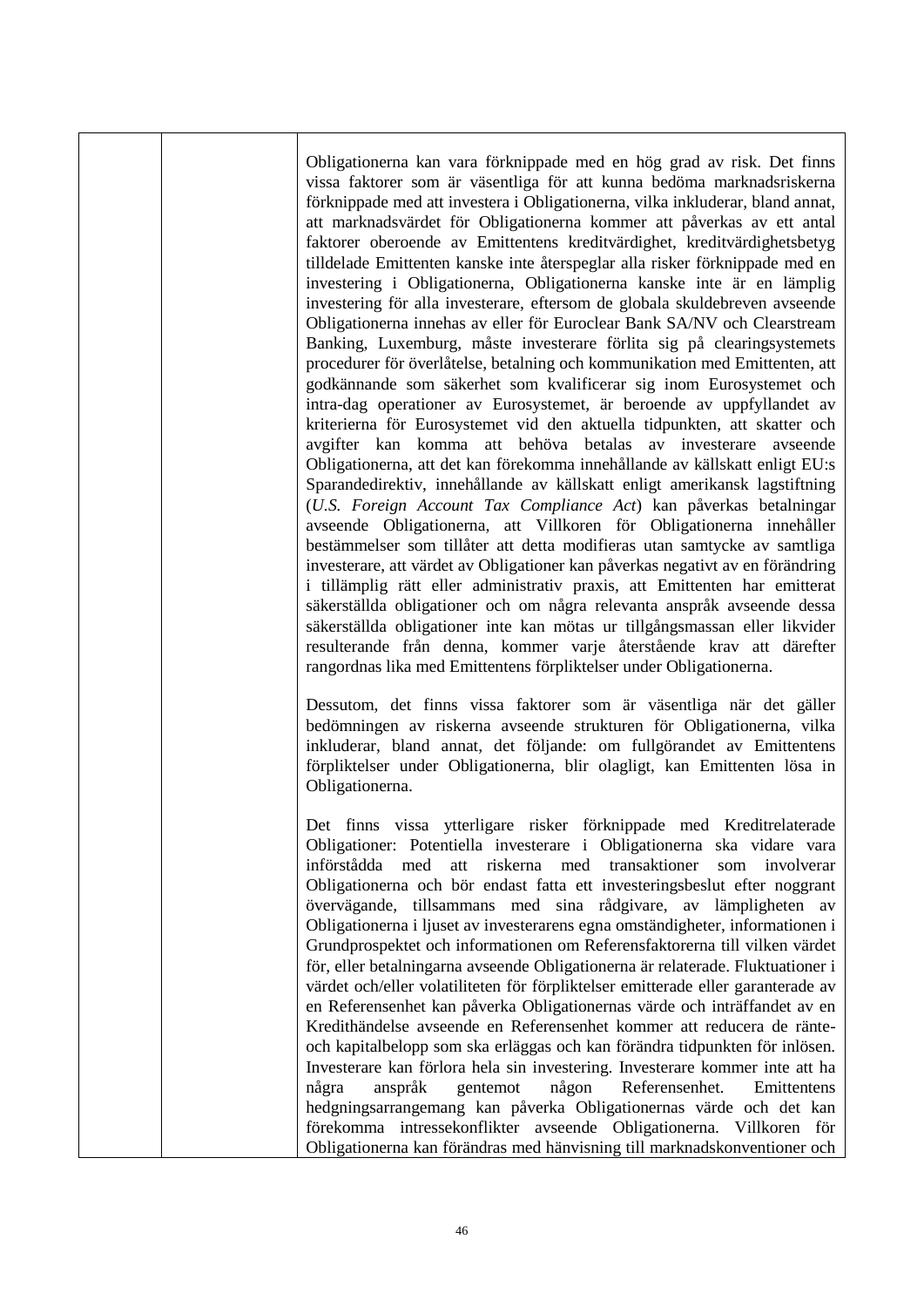|                    | som en följd av fastställanden gjorda av en relevant Credit Derivatives<br>Determination Committee (en Beslutande Kommitté avseende Kreditderivat).<br>En Referensenhet kan bli ersatt på grund av händelser bortom Emittentens<br>kontroll. Risken förknippad med Obligationerna kan öka som en följd av<br>ändringar i Obligationerna efter emissionsdagen.                                                            |
|--------------------|--------------------------------------------------------------------------------------------------------------------------------------------------------------------------------------------------------------------------------------------------------------------------------------------------------------------------------------------------------------------------------------------------------------------------|
| <b>Riskvarning</b> | ERLÄGGS<br><b>INLÖSEN</b><br><b>SOM</b><br><b>BELOPPET</b><br>VID)<br><b>AV</b><br>OBLIGATIONERNA KAN VARA LÄGRE ÄN KAPITALBELOPPET<br>FÖR OBLIGATIONERNA, TILLSAMMANS MED [UPPLUPEN]<br>(OM NÅGON), OCH KAN<br>RÄNTA<br><b>UNDER</b><br><b>VISSA</b><br>OMSTÄNDIGHETER VARA NOLL.<br><b>INVESTERARE</b><br><b>KAN</b><br>FÖRLORA VÄRDET AV DERAS HELA INVESTERING ELLER<br>DEL DÄRAV, BEROENDE PÅ VAD SOM BLIR FALLET.] |

| <b>Punkt</b> | <b>Rubrik</b>                                                                                                                            |                                                                                                                                                                                                                                                                                                                                                                                                                                                                                                                                                                                                                                                                                                                                                                                                                                                                                                                                                                                                                                                                                                                                                                                                                                                                                                                                                                                                    |
|--------------|------------------------------------------------------------------------------------------------------------------------------------------|----------------------------------------------------------------------------------------------------------------------------------------------------------------------------------------------------------------------------------------------------------------------------------------------------------------------------------------------------------------------------------------------------------------------------------------------------------------------------------------------------------------------------------------------------------------------------------------------------------------------------------------------------------------------------------------------------------------------------------------------------------------------------------------------------------------------------------------------------------------------------------------------------------------------------------------------------------------------------------------------------------------------------------------------------------------------------------------------------------------------------------------------------------------------------------------------------------------------------------------------------------------------------------------------------------------------------------------------------------------------------------------------------|
| E.2b         | <b>Motiv till</b><br>erbjudandet och<br>användning av<br>likviderna när<br>annat än att<br>göra vinst<br>och/eller hedga<br>vissa risker | Nettolikviderna från varje emission av Obligationer kommer att användas av<br>Emittenten för att möta delar av dess allmänna finansieringsbehov.                                                                                                                                                                                                                                                                                                                                                                                                                                                                                                                                                                                                                                                                                                                                                                                                                                                                                                                                                                                                                                                                                                                                                                                                                                                   |
| E.3          | Villkor för<br>erbjudandet                                                                                                               | Denna emission av Obligationer erbjuds i ett Icke-Undantaget Erbjudandet i<br>Danmark, Luxemburg och Sverige.<br>Emissionskursen för Obligationerna är 99,70 procent av dessas<br>kapitalbelopp.<br>Emittenten, enligt dennes egna bestämmanderätt, förbehåller sig rätten att<br>ställa in Emission av Obligationer om teckning av Obligationerna uppgår till<br>ett Sammanlagt Nominellt Belopp som understiger USD 1,000,000 eller om<br>Emittenten inte kan uppnå en Räntenivå om lägst 5,50%.<br>Vidare har Emittenten rätt, enligt dennes egna bestämmanderätt, att ställa in<br>erbjudandet och emissionen av Obligationerna före den 28 juni 2014 och<br>under Erbjudandeperioden om det inträffar någon nationell eller<br>internationell förändring vad gäller räntenivåer och/eller volatilitet i de<br>underliggande aktierna, eller någon förändring avseende ekonomiska,<br>finansiella, politiska förhållanden eller förändringar av andra förhållande<br>som Emittenten, enligt dennes egna bestämmanderätt, bedömer försvårar<br>erbjudande avseende Obligationerna.<br>En investerare som avser att köpa eller som köper några Obligationer från en<br>Auktoriserad Erbjudare kommer att göra detta samt erbjudanden och<br>försäljningar till en investerare av en Auktoriserad Erbjudare kommer att<br>göras, i enlighet med de villkor och andra arrangemang som finns mellan |

## **Avsnitt E – Erbjudande**